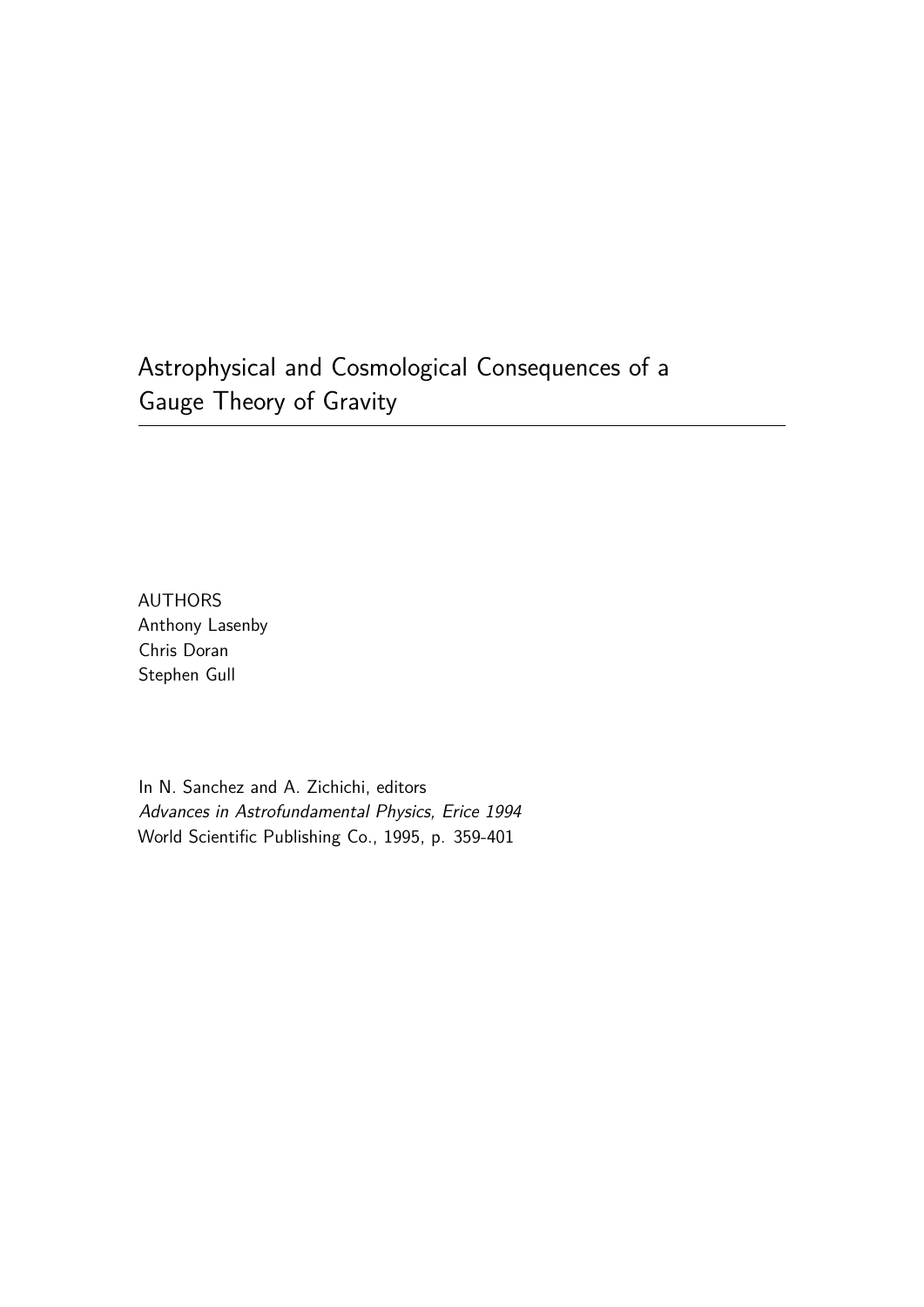### **Abstract**

A new gauge-theory description of gravity is presented, employing gauge fields in a flat background spacetime. These fields ensure that all physical relations are independent of the position and orientation of the matter fields in this background. The language of 'geometric algebra' best expresses the physical and mathematical content of the theory and is employed throughout. A method of working directly with the physical fields is developed and applied to the case of a radially-symmetric time-varying perfect fluid. A gauge is found in which the physics reduces to a set of Newtonian equations. The insistence on finding global solutions alters the physical picture of the horizon around a black hole, and enables one to discuss the properties of field lines inside the horizon created by a point charge held at rest outside it. Some applications to cosmology are discussed, and a study of the Dirac equation in a cosmological background reveals that the only models consistent with homogeneity are spatially flat.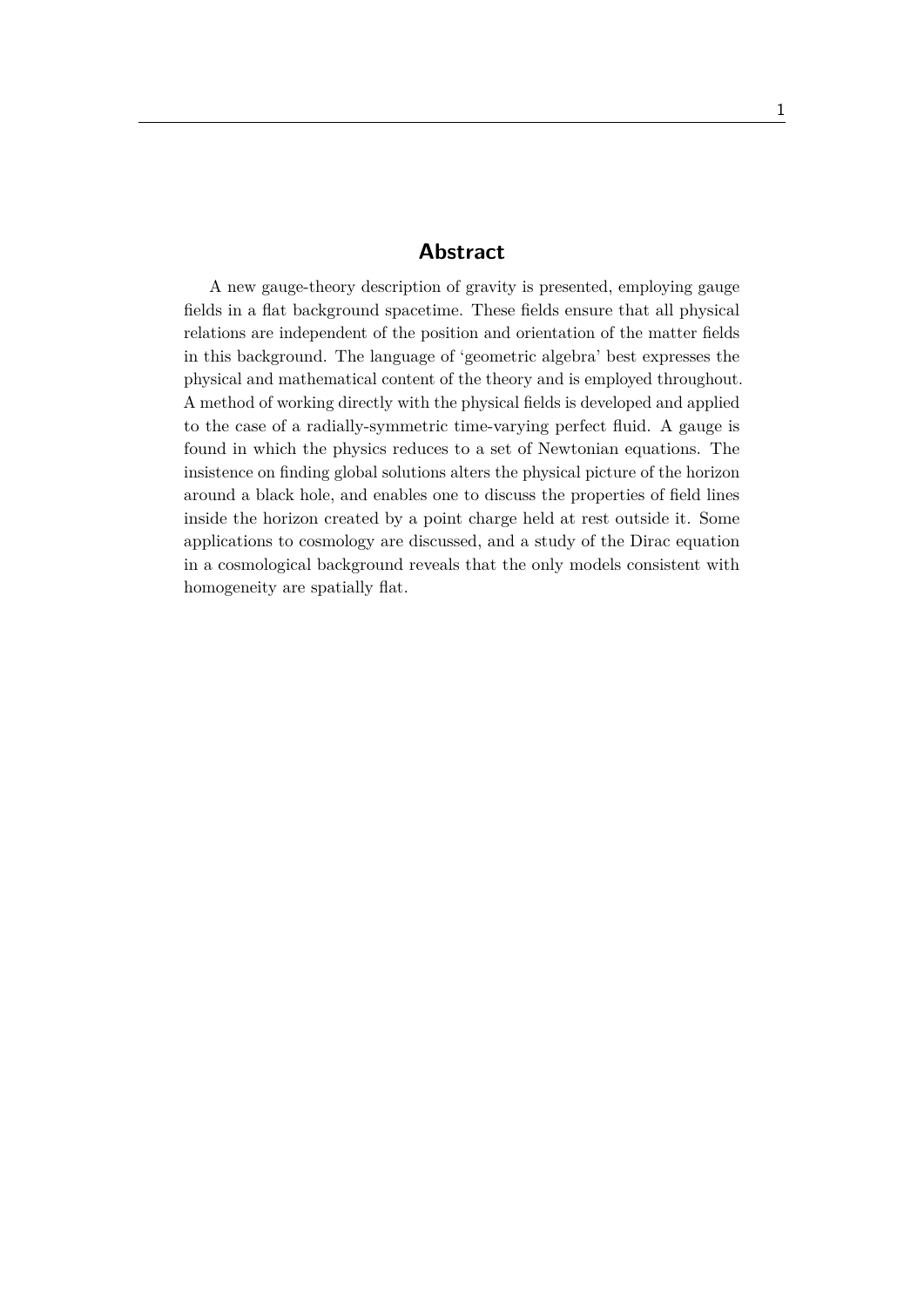### 1 Introduction

The most successful theories of physics created to date are underpinned by the principle of local gauge invariance. This principle is based on the belief that global symmetry transformations, in which the transformation is applied simultaneously at all points in spacetime, are incompatible with the requirements of locality. Instead, any global symmetry must be replaced by a local equivalent in which the symmetry holds independently from point to point. Local symmetry is guaranteed by the existence of fields with certain transformation properties — gauge fields — and these fields are responsible for inter-particle forces. But what of gravity: can general relativity be formulated as a gauge theory? This question has troubled physicists for many years [1, 2, 3, 4]. It was Kibble [2] who, elaborating on work by Utiyama [1], was the first to recover aspects of general relativity (GR) from a gauging argument. Kibble used the 10-component Poincaré group of passive coordinate transformations (consisting of four translations and six rotations) as the global symmetry group. Kibble's use of passive transformations was criticised by Hehl *et al.* [5], who reproduced Kibble's derivation from the standpoint of active transformations of the matter fields. In both cases the authors arrived at a more general version of GR known as a 'spin-torsion' theory, and it is now generally accepted that torsion is an inevitable feature of a gauge theory based on the Poincaré group.

There are a number of conceptual difficulties associated with the approaches adopted by Kibble and Hehl *et al.* For example, Hehl *et al.* state that '*coordinates and frames are regarded as fixed once and for all, while the matter fields are replaced by fields that have been rotated or translated*'. It follows that their derivation can only affect the properties of the matter fields, and not the properties of spacetime itself. Yet, once the gauge fields have been introduced, the authors identify these fields as determining the curvature and torsion of a Riemann-Cartan spacetime. Despite being untouched by the derivation of the gravitational fields, spacetime itself is supposed to have become an active participant in physics! Here we propose an alternative gauge theory of gravity which we believe is free from such conceptual difficulties. Our starting point is the parameterisation of events by *vectors* in a 4 dimensional spacetime. This spacetime is 'flat', though it might more appropriately be referred to as 'structureless'. All matter fields are now parameterised by a vector variable *x*, but in so doing are we not returning to some Newtonian notion of an absolute space? The answer is no  $-$  but only if we insist that all physical laws consist of local relationships between fields, and not between a field and its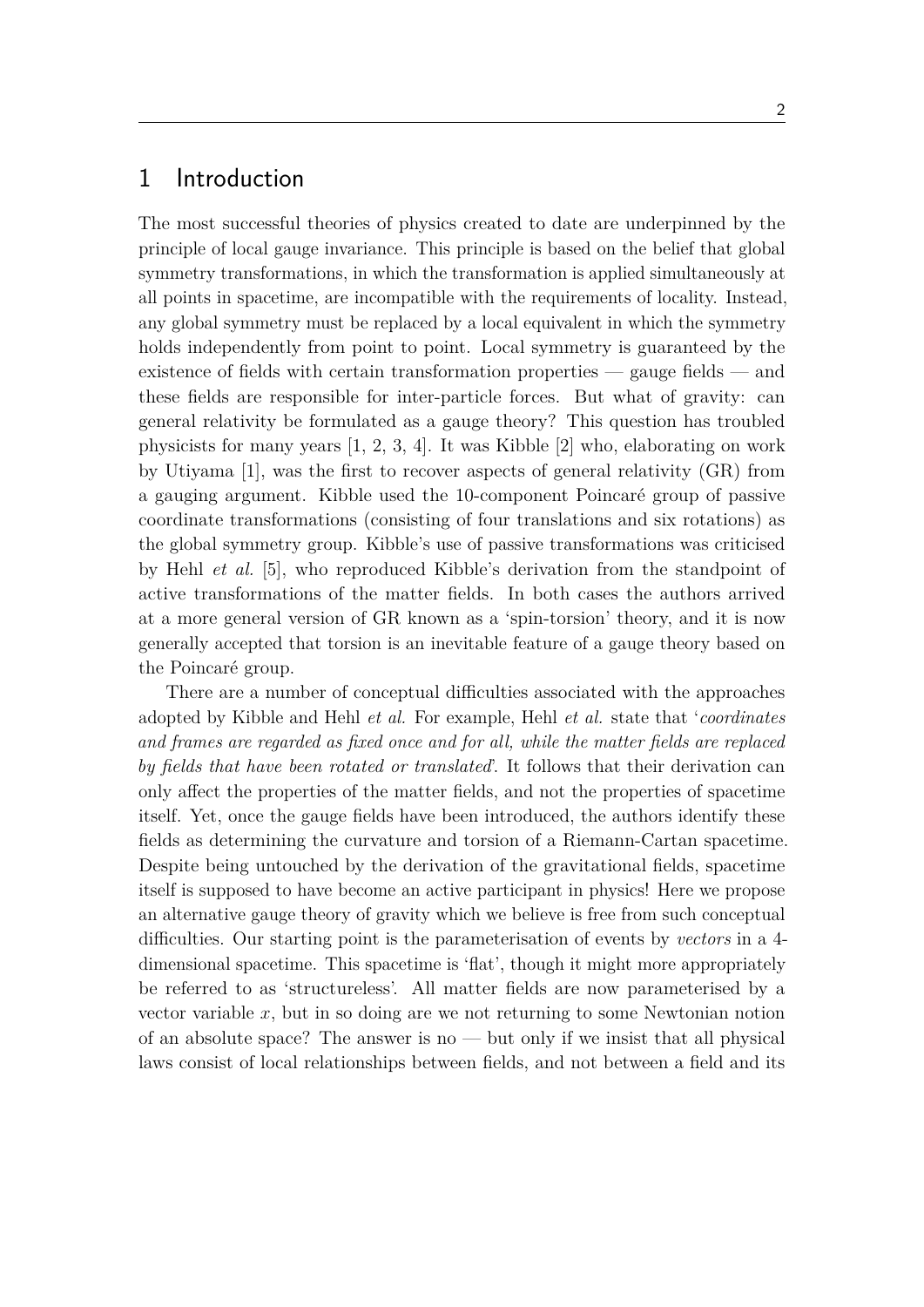spacetime position. The location of the matter fields in the background spacetime is then irrelevant. We therefore aim to construct a theory where the relationships between fields are invariant under local changes of the position and orientation of fields in our background space. The result is a gauge theory in which spacetime itself does not play an active role in physics.

Besides the conceptual clarity afforded by the theory outlined here, it contains some considerable practical benefits. In particular, once one chooses a gauge by prescribing how matter fields are parameterised by vectors, one is then free to utilise all the advantages of working in a flat space. These advantages are best exploited using the language of 'geometric algebra' [6] and its spacetime version 'spacetime algebra' [7]. It is well known that many problems in two and three dimensions can be handled most efficiently by representing points with vectors and working in a coordinate-free manner. Spacetime algebra generalises these techniques so that they are applicable to problems in spacetime. Naturally associated with the representation of points by vectors is the vector derivative  $-$  the derivative with respect to vector position. The vector derivative plays a central role in the spacetime algebra form of both the Maxwell and Dirac theories. Furthermore, in both cases the derivative appears in a first-order form for which an inverse function can be found (in the form of a Green's function). The resultant first-order propagator theory is highly efficient computationally [6, 8]. The theory developed here enables these same techniques to be employed in gravitational problems, and the gauge structure ensures that all physical predictions are independent of the means by which points were parameterised with vectors. In addition to these 'flatspace' techniques, we have developed a new technique which deals directly with the physically-observable objects. We call this the '*intrinsic*' method. The method consists of manipulating abstract operators satisfying certain bracket relations, and is remarkably powerful in many applications.

This paper is intended to offer an outline review of our theory. The full formal development is contained in [9]. We begin with an introduction to geometric algebra and its application to spacetime physics. We then turn to a discussion of the gauge fields that must be introduced to construct a theory in which all relations between physical fields are independent of their position and orientation in the background space. Having determined the necessary fields, we discuss the appropriate field equations for them. These equations are then studied for the case of a radiallysymmetric perfect fluid. We find that a particular choice of time variable leads to some dramatic simplifications and results in a set of equations which are almost entirely Newtonian! A number of applications of this system are then discussed.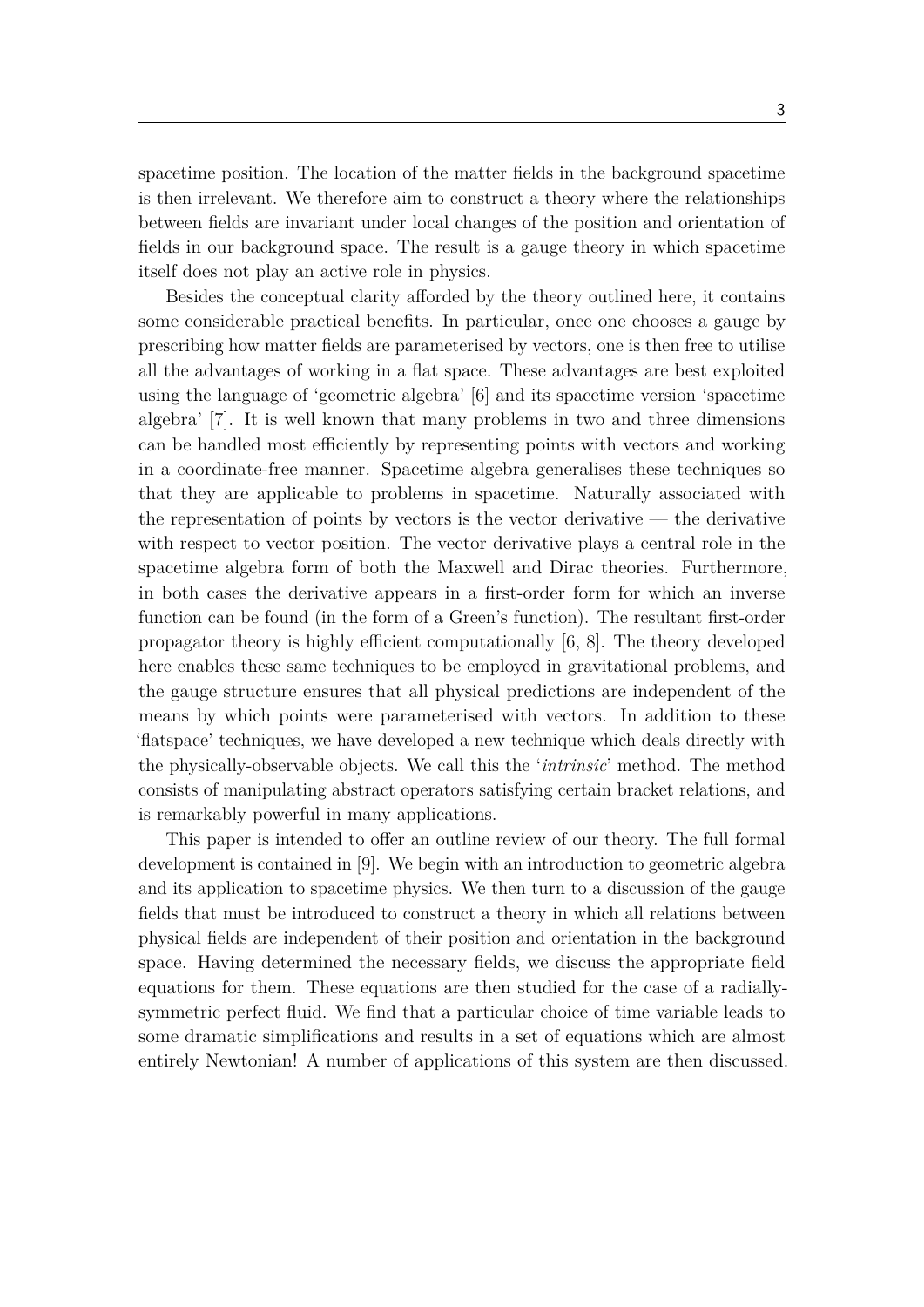Our employment of a background vector space forces us to rethink the physics of horizons and their formation during a collapse process. Not surprisingly, since we work with a background flat spacetime, the possibility of wormholes to new universes does not arise! The example of electromagnetism reveals the importance of finding global solutions to the field equations, which is a crucial point where our theory departs from GR. We then turn to applications in cosmology. The 'intrinsic' method leads quickly to a pair of first-order equations which work directly with the Hubble velocity. The Friedmann equations are easily recovered and a novel treatment of particle horizons is given. Finally, studying the Dirac equation in a cosmological background, we conclude that the only cosmological models consistent with spatial homogeneity are spatially flat. We end with a summary of the main conclusions.

## 2 Geometric Algebra

The following comprises a brief introduction to the ideas and conventions of geometric algebra. Further details can be found in the series of papers [8, 10, 11, 12], in the books by Hestenes [7, 13] and Hestenes & Sobczyk [6] and in the introductory articles by Hestenes [14, 15] and Vold [16, 17]. The applications to a gauge theory of gravity were first discussed in [18] and [19].

A 'geometric algebra' is a graded vector space with an associative product that is distributive over addition. The grade-0 elements of this space are real scalars and commute with all higher-grade elements (known as 'multivectors'). The grade-1 elements are vectors and are usually given lower-case Roman symbols (*a*, *b*). The geometric product is distinguished by the property that the square of any vector is a scalar. It then follows from the identity

$$
(a+b)^2 = (a+b)(a+b) = a^2 + (ab+ba) + b^2
$$
 (1)

that the symmetrised product of two vectors is a scalar. We use this to decompose the geometric product of two vectors into a scalar term

$$
a \cdot b \equiv \frac{1}{2}(ab + ba) \tag{2}
$$

and a grade-2 term, called a *bivector*,

$$
a \wedge b \equiv \frac{1}{2}(ab - ba). \tag{3}
$$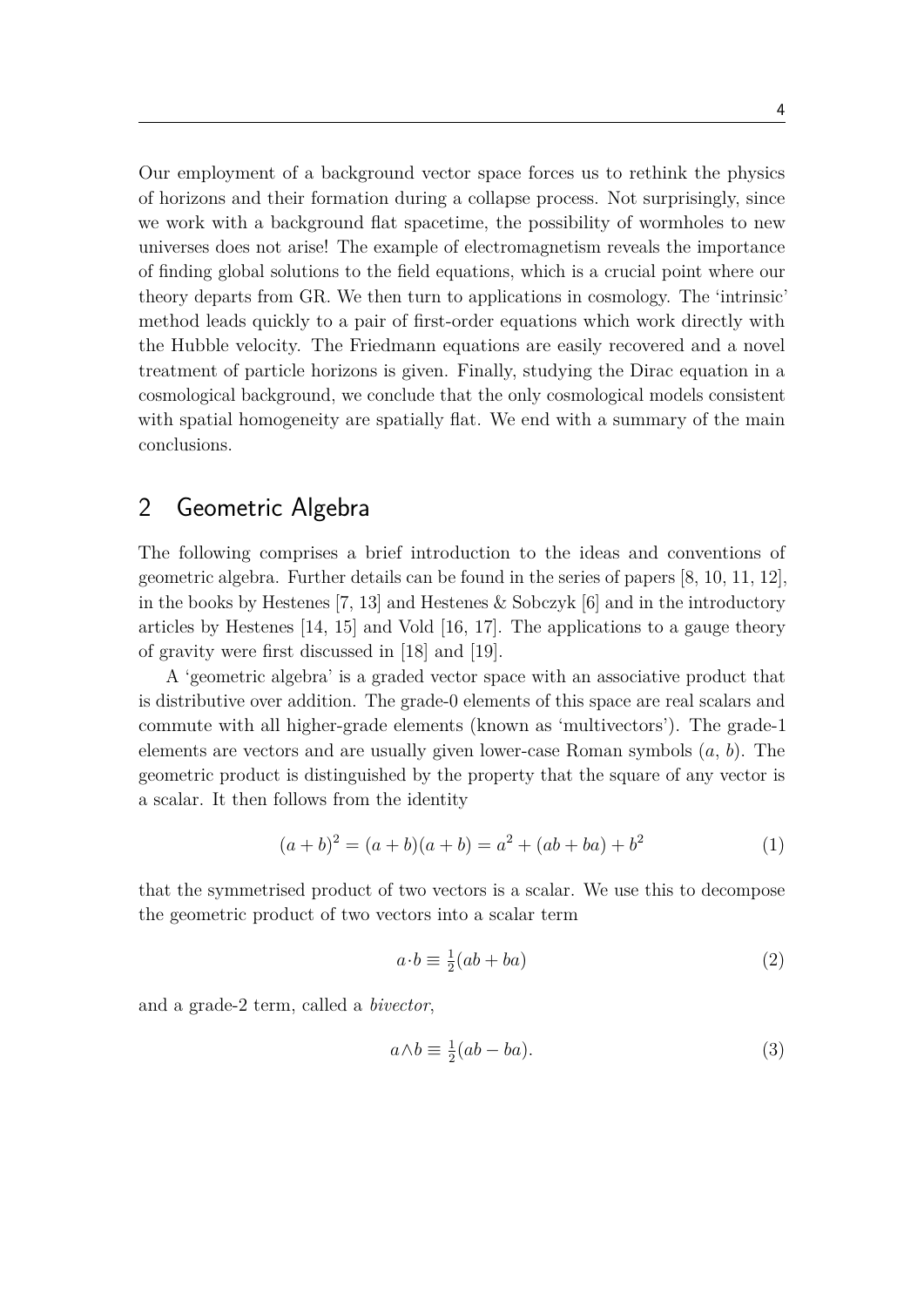Hence we now have

$$
ab = a \cdot b + a \wedge b \tag{4}
$$

for the full geometric product. The significant feature of the geometric product is that it mixes two different types of object: scalars and bivectors. This is not problematic — the addition implied by  $(4)$  is that used when, for example, a real number is added to an imaginary number to form a complex number. Indeed, it was Clifford's desire to extend the complex field that led him to propose the geometric product.

Forming further geometric products of vectors produces higher-grade multivectors. Multivectors in which all elements have the same grade are termed *homogeneous* and are usually written as *A<sup>r</sup>* to show that *A* contains only a grade-*r* component. Multivectors inherit an associative product, and the geometric product of a grade-*r* multivector *A<sup>r</sup>* with a grade-*s* multivector *B<sup>s</sup>* decomposes into

$$
A_r B_s = \langle AB \rangle_{r+s} + \langle AB \rangle_{r+s-2} \dots + \langle AB \rangle_{|r-s|}. \tag{5}
$$

The symbol  $\langle M \rangle_r$  denotes the projection onto the grade-*r* component of *M*. The projection onto the grade-0 (scalar) component of *M* is written  $\langle M \rangle$ . The scalar part of a product of multivectors satisfies the cyclic reordering property

$$
\langle A \dots BC \rangle = \langle CA \dots B \rangle. \tag{6}
$$

The '·' and '∧' symbols are retained for the lowest-grade and highest-grade terms of the series (5), so that

$$
A_r \cdot B_s \equiv \langle AB \rangle_{|s-r|} \tag{7}
$$

$$
A_r \wedge B_s \equiv \langle AB \rangle_{s+r}, \tag{8}
$$

which are called the interior and exterior products respectively. We also define the commutator product

$$
A \times B \equiv \frac{1}{2}(AB - BA). \tag{9}
$$

The associativity of the geometric product ensures that the commutator product satisfies the Jacobi identity

$$
A \times (B \times C) + B \times (C \times A) + C \times (A \times B) = 0.
$$
 (10)

Finally, we introduce an operator ordering convention. *In the absence of brackets,*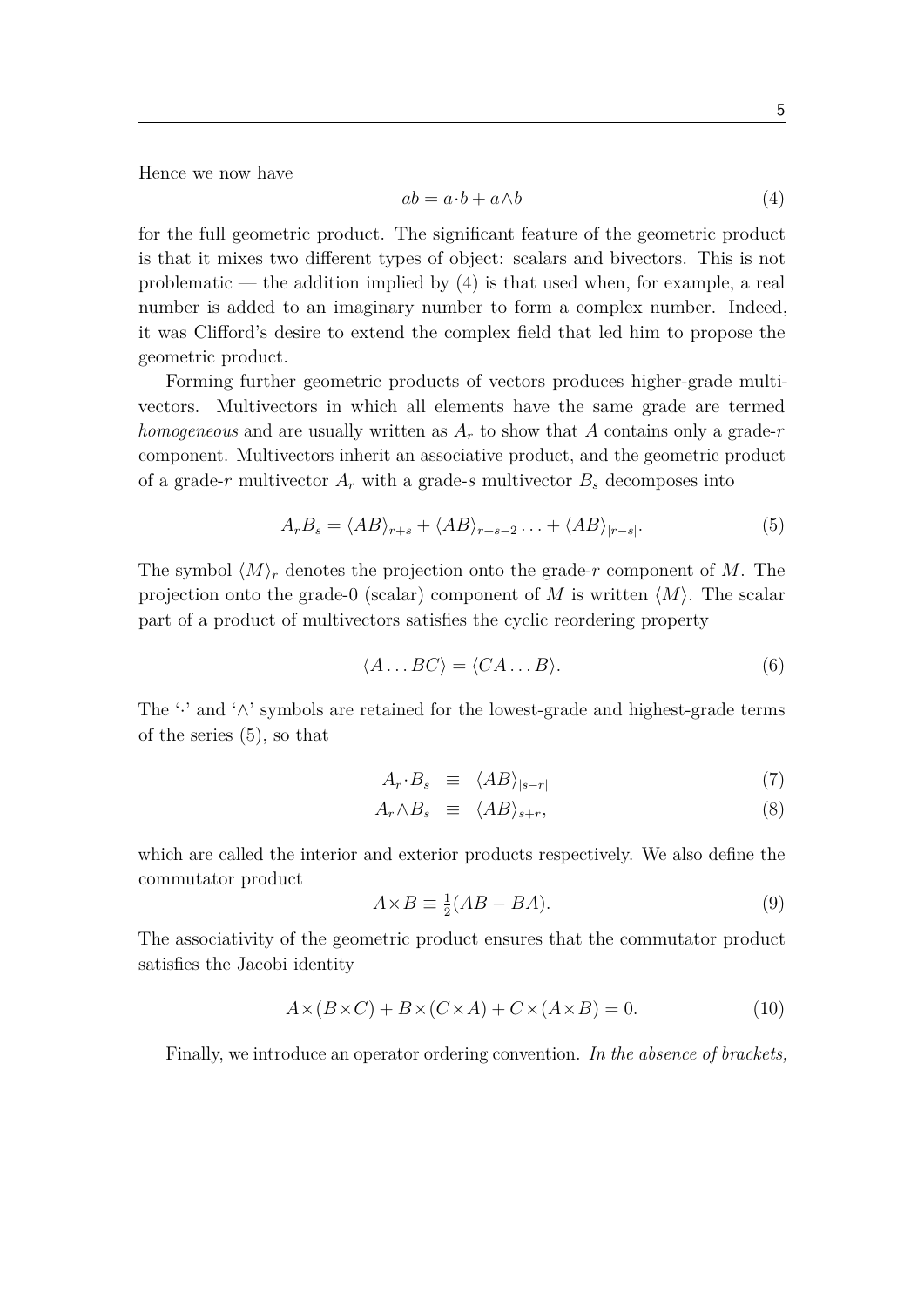*inner, outer and scalar products take precedence over geometric products*. Thus  $a \cdot b c$  means  $(a \cdot b) c$ , not  $a \cdot (bc)$ . This convention helps to eliminate unwieldy numbers of brackets. Summation convention and natural units  $(h = c = \epsilon_0 = G = 1)$  are employed throughout.

#### 2.1 The Spacetime Algebra

Of central importance to many applications is the geometric algebra of spacetime, the *spacetime algebra* [7]. To describe the spacetime algebra (STA) it is helpful to introduce a set of four orthonormal basis vectors  $\{\gamma_\mu\}, \mu = 0 \dots 3$ , satisfying

$$
\gamma_{\mu} \cdot \gamma_{\nu} = \eta_{\mu\nu} = \text{diag}(+ - - -).
$$
 (11)

The vectors  $\{\gamma_\mu\}$  satisfy the same algebraic relations as Dirac's  $\gamma$ -matrices, but they now form a set of four independent basis vectors for spacetime, not four components of a single vector in an internal 'spin-space'. The relation between Dirac's matrix algebra and the STA is described in more detail elsewhere [11].

The full STA is spanned by the quantities

$$
1, \qquad \{\gamma_{\mu}\}, \qquad \{\sigma_k, i\sigma_k\}, \qquad \{i\gamma_{\mu}\}, \qquad i, \tag{12}
$$

where

$$
\sigma_k \equiv \gamma_k \gamma_0,\tag{13}
$$

and

$$
i \equiv \gamma_0 \gamma_1 \gamma_2 \gamma_3 = \sigma_1 \sigma_2 \sigma_3. \tag{14}
$$

The  $\{\sigma_k\}$  form an orthonormal frame of spatial vectors in the space relative to the  $\gamma_0$  direction. The algebraic properties of the  $\{\sigma_k\}$  are the same as those of the Pauli spin matrices, though again they are to be interpreted geometrically and not as components of a vector in spin-space. The highest-grade element (or 'pseudoscalar') is denoted by *i*. The symbol *i* is used because the square of *i* is −1, but the pseudoscalar must not be confused with the unit scalar imaginary employed in quantum mechanics. Since we are working with a space of even dimension, *i anti*commutes with odd-grade elements, and only commutes with even-grade elements.

The split of the six spacetime bivectors into relative vectors  $\{\sigma_k\}$  and relative bivectors  $\{i\sigma_k\}$  is a frame-dependent operation — different observers determine different relative spaces. This fact is best illustrated with the Faraday bivector *F*.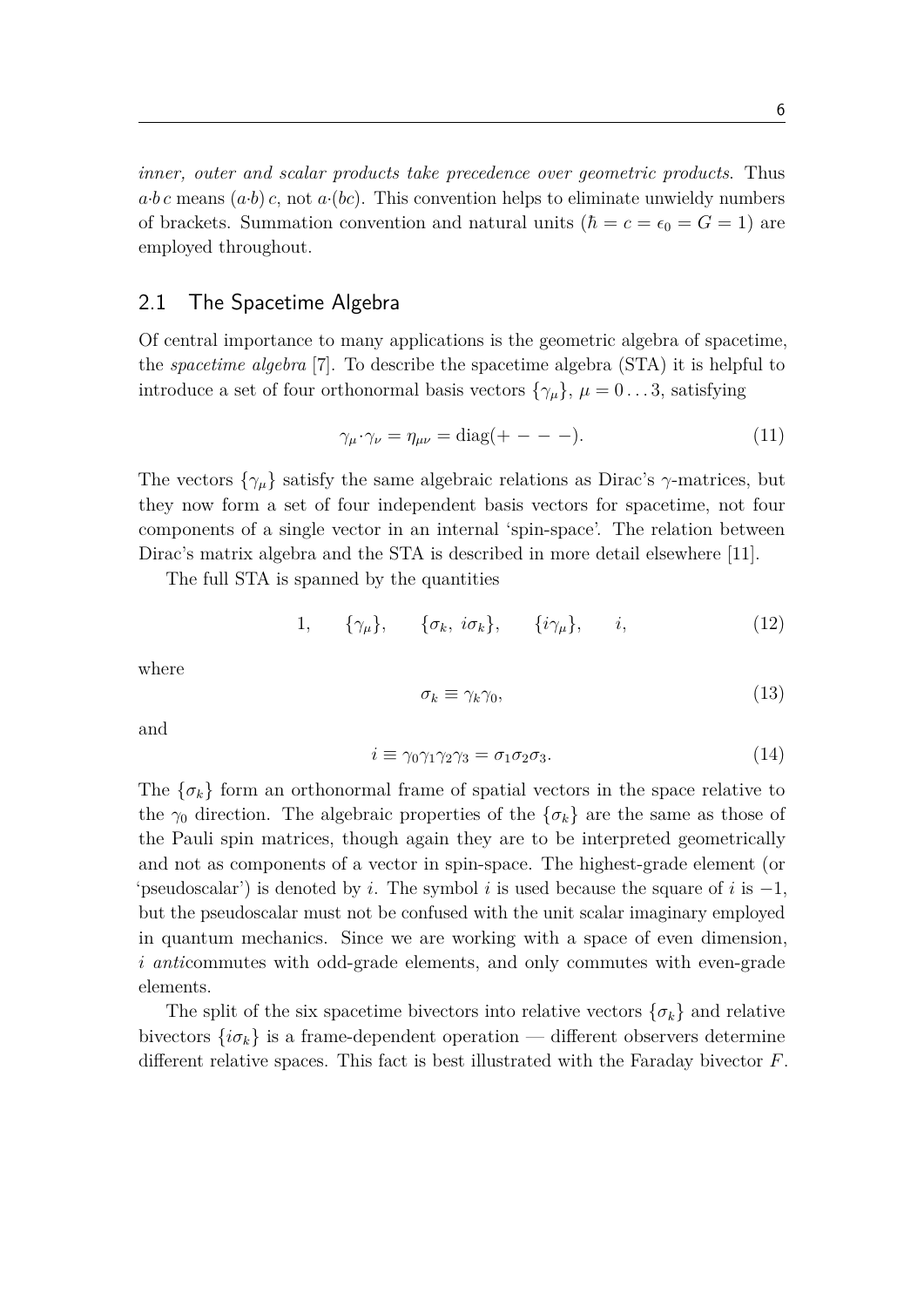The 'spacetime split' [7, 20] of *F* into the  $\gamma_0$ -system is made by separating *F* into parts which anticommute and commute with  $\gamma_0$ . Thus

$$
F = \mathbf{E} + i\mathbf{B} \tag{15}
$$

where

$$
\boldsymbol{E} = \frac{1}{2}(F - \gamma_0 F \gamma_0) \tag{16}
$$

$$
i\boldsymbol{B} = \frac{1}{2}(F + \gamma_0 F \gamma_0). \tag{17}
$$

Both **E** and **B** are spatial vectors in the  $\gamma_0$ -frame, and *iB* is a spatial bivector. Equation (15) decomposes *F* into separate electric and magnetic fields, and the explicit appearance of  $\gamma_0$  in the formulae for **E** and **B** shows how this split is observer-dependent. Where required, relative (or spatial) vectors in the  $\gamma_0$ -system are written in bold type to record the fact that in the STA they are actually bivectors. This distinguishes them from spacetime vectors, which are left in normal type. No problems arise for the  $\{\sigma_k\}$ , which are unambiguously spacetime bivectors, so these are also left in normal type.

#### 2.2 Geometric Calculus

Throughout this paper we employ the derivative with respect to a vector argument *a*. This is written as  $\partial_a$  and is defined in terms of its directional derivatives  $b \cdot \partial_a$ , where

$$
b \cdot \partial_a F(a) \equiv \lim_{\tau \to 0} \frac{F(a + \tau b) - F(a)}{\tau}.
$$
 (18)

Then, in terms of an arbitrary vector basis  $\{e_k\}$  and reciprocal basis  $\{e^k\}$   $(e_j e^k = \delta_j^k)$ the full derivative is defined by

$$
\partial_a \equiv e^j e_j \cdot \partial_a. \tag{19}
$$

This definition shows how the derivative  $\partial_a$  inherits the vector properties of its argument *a*, as well as a calculus from equation (18). The vector derivative is employed frequently to manipulate linear functions in a frame-independent manner.

The derivative with respect to spacetime position  $x$  is of special significance. It is called the *vector derivative*, and is given the symbol

$$
\nabla = \nabla_x \equiv \partial_x. \tag{20}
$$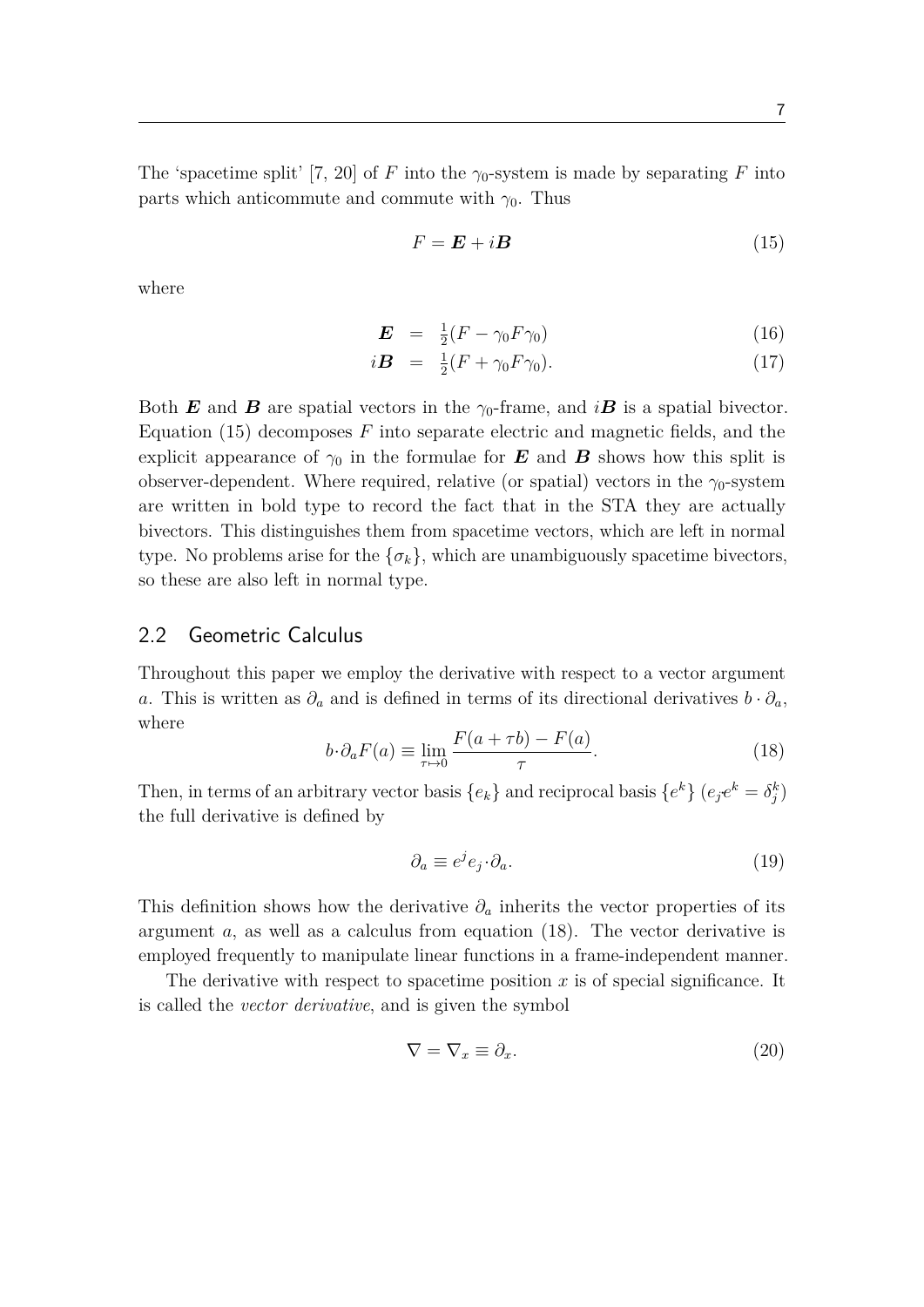In terms of a set of Cartesian coordinates  $\{x^{\mu}\}\,$ , the vector derivative can be written

$$
\nabla = \gamma^{\mu} \partial_{\mu},\tag{21}
$$

where  $\partial_{\mu} \equiv \partial_{x^{\mu}}$ . Hence, just as the  $\gamma$ -matrices are replaced by vectors in spacetime, objects such as  $x^{\mu}\gamma_{\mu}$  and  $\nabla = \gamma^{\mu}\partial_{\mu}$  become frame-free vectors. The usefulness of the geometric product for the vector derivative is illustrated by electromagnetism. In tensor notation, Maxwell's equations take the form

$$
\partial_{\mu}F^{\mu\nu} = J^{\nu} \qquad \partial_{[\alpha}F_{\mu\nu]} = 0, \tag{22}
$$

which have the STA equivalents

$$
\nabla \cdot F = J \qquad \nabla \wedge F = 0. \tag{23}
$$

But now we can utilise the geometric product to combine these into the single equation

$$
\nabla F = J. \tag{24}
$$

The significance of the  $\nabla$  operator is that it possesses an inverse, so a first-order propagator theory can be developed for it [6, 8]. This is not possible for the individual  $\nabla$ · and  $\nabla \wedge$  operators.

The vector derivative acts on objects to its immediate right unless brackets are present. So, in the expression  $\nabla AB$  the  $\nabla$  acts only on *A*, but in the expression  $\nabla(AB)$  the  $\nabla$  acts on both *A* and *B*. If the  $\nabla$  is intended to only act on *B* then this is written as  $\dot{\nabla} \vec{A} \dot{B}$ , where the overdot denotes the multivector on which the derivative acts. For example, Leibniz' rule can be written in the form

$$
\nabla(AB) = \dot{\nabla} \dot{A}B + \dot{\nabla} A\dot{B}.
$$
\n(25)

#### 2.3 Linear Algebra

Geometric algebra offers many advantages over tensor calculus when used for developing the theory of linear functions [6, 21, 15]. A linear function mapping vectors to vectors is written with an underbar  $f(a)$ . The adjoint function is written with an overbar,  $\overline{f}(a)$ , so that

$$
a \cdot f(b) = \overline{f}(a) \cdot b,\tag{26}
$$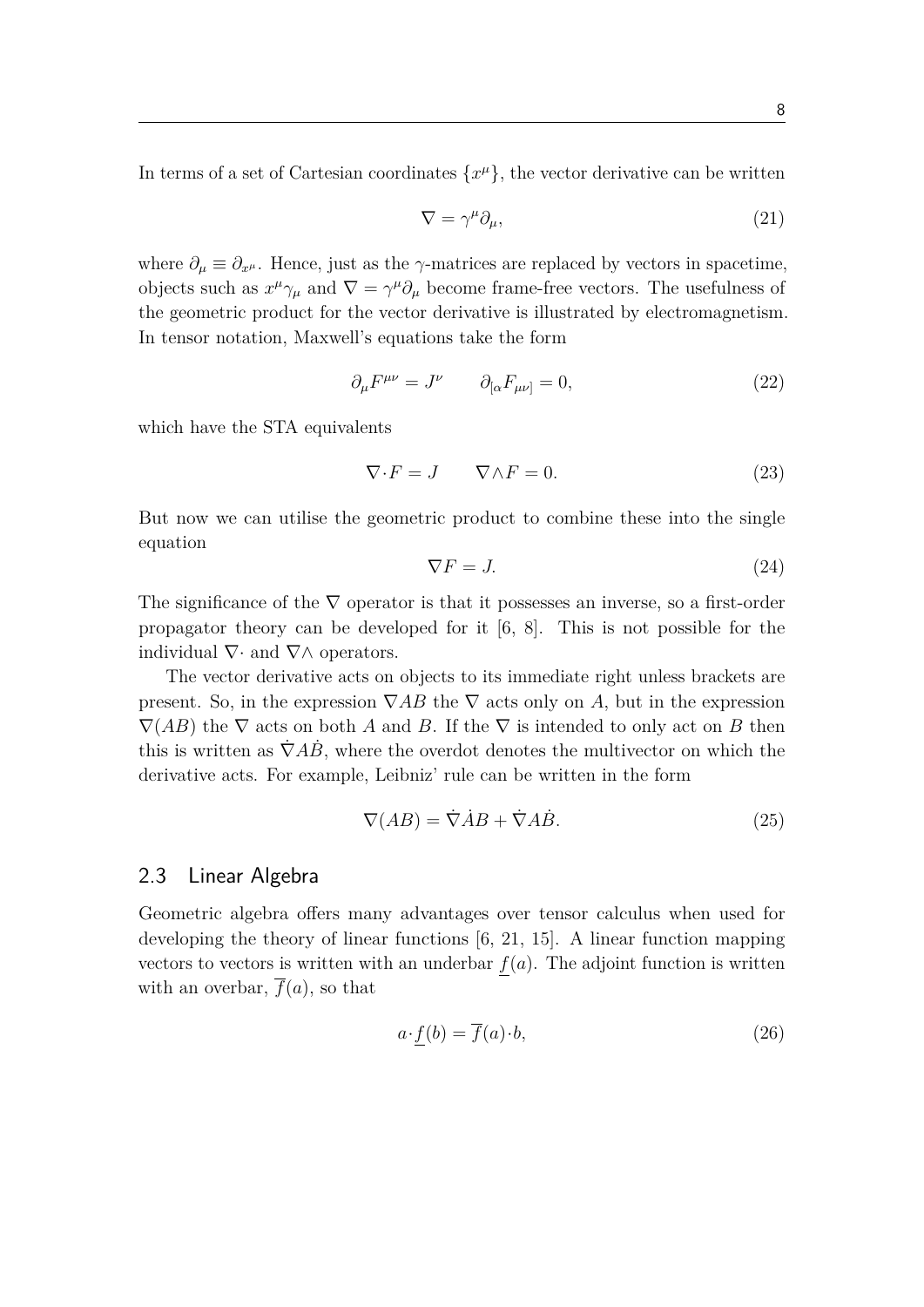and hence

$$
\overline{f}(a) = \partial_b \langle f(b)a \rangle. \tag{27}
$$

As explained, the use of the derivative operator  $\partial_b$  keeps all expressions free from requiring an explicit coordinate frame. Of course, the  $\partial_b$  and *b* vectors can be replaced by the sum over a set of frame vectors and their reciprocals, if desired.

Linear functions extend to act on multivectors via

$$
\underline{f}(a \wedge b \wedge \ldots \wedge c) \equiv \underline{f}(a) \wedge \underline{f}(b) \ldots \wedge \underline{f}(c),\tag{28}
$$

so that *f* is now a grade-preserving linear function mapping multivectors to multivectors. In particular, since the pseudoscalar of a space, *I* say, is unique up to a scale factor, we can define

$$
\det f = f(I)I^{-1}.\tag{29}
$$

Viewed as linear functions over the entire geometric algebra,  $\underline{f}$  and<br>  $\overline{f}$  are related by the fundamental formulae

$$
A_r \cdot \overline{f}(B_s) = \overline{f}[\underline{f}(A_r) \cdot B_s] \qquad r \le s
$$
  

$$
\underline{f}(A_r) \cdot B_s = \underline{f}[A_r \cdot \overline{f}(B_s)] \qquad r \ge s,
$$
 (30)

which are derived in [6, Chapter 3]. The formulae for the inverse functions are found as special cases of (30),

$$
\frac{f^{-1}(A)}{f^{-1}(A)} = \det(f)^{-1} \overline{f}(AI) I^{-1}
$$
\n
$$
\overline{f}^{-1}(A) = \det(f)^{-1} I^{-1} \underline{f}(IA). \tag{31}
$$

Of particular importance here is the geometric algebra description of rotations. A vector  $a$  is rotated to a new vector  $a'$  by

$$
a' = Ra\tilde{R}
$$
 (32)

where *R* is a *rotor*. In the STA, rotors are elements of the even subalgebra satisfying

$$
R\tilde{R} = 1\tag{33}
$$

and any rotor can be written as  $\pm \exp\{B\}$ , where *B* is a bivector. The usefulness of rotors in the description of rotations lies in the ease with which they extend to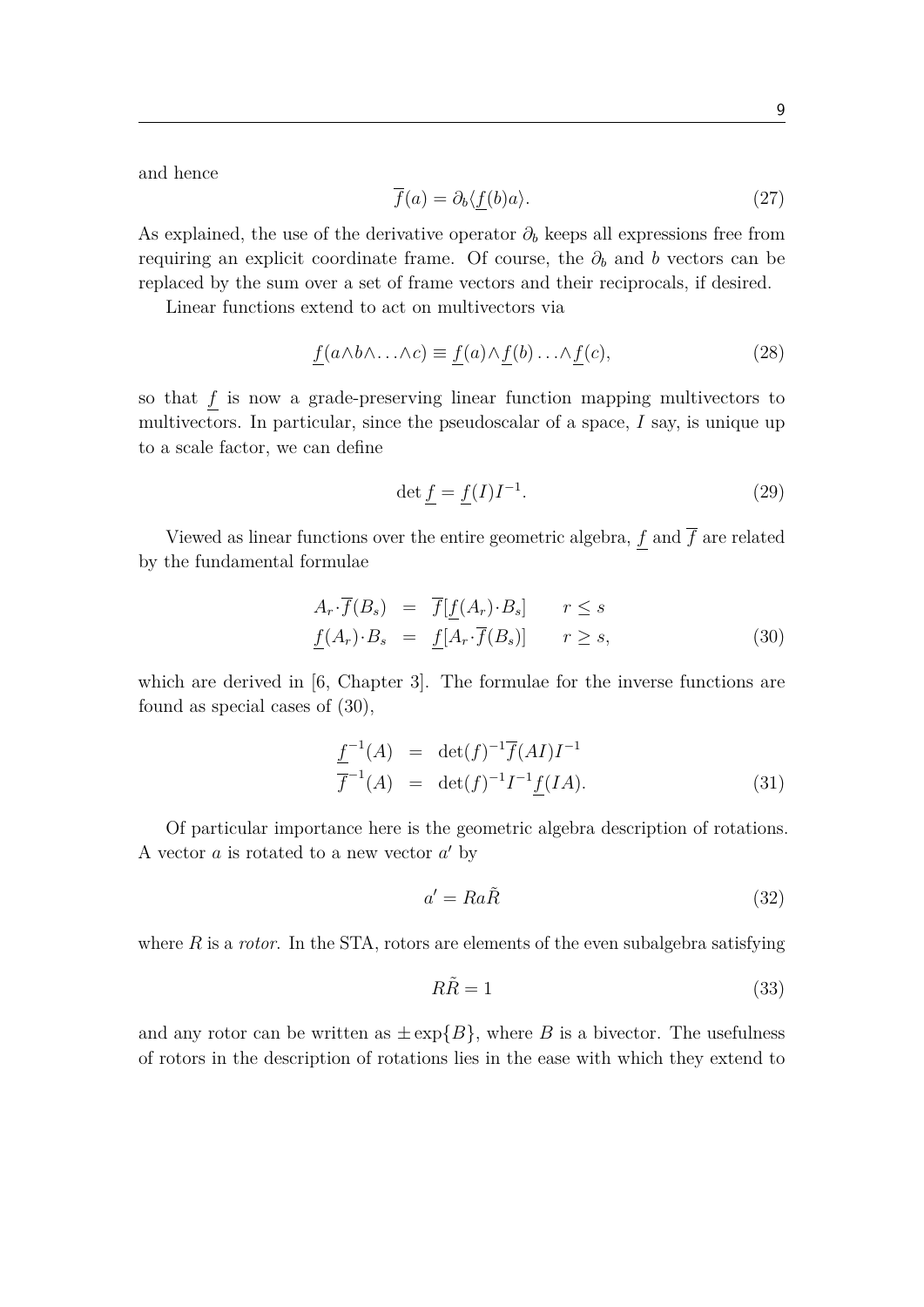act on multivectors. So, for example,

$$
(Ra\tilde{R}) \wedge (Rb\tilde{R}) = \frac{1}{2}(Ra b\tilde{R} - Rba\tilde{R}) = Ra \wedge b\tilde{R}
$$
\n(34)

and the generalisation to an arbitrary multivector is simply

$$
M \mapsto RM\tilde{R}.\tag{35}
$$

Furthermore, this formula is equally valid for boosts as well as spatial rotations. No other mathematical language affords such a simple description of Lorentz transformations.

### 3 The Gravitational Gauge Fields

In this Section we identify the dynamical variables which describe gravitational interactions. Our aim is to achieve a theory in which all reference to spacetime position is removed, and all that remains are the intrinsic relations between fields at a point (these fields will include the gravitational field). The 'position' in spacetime of an object will then be defined *intrinsically* by the values of the fields at that position, and not by a set of arbitrary coordinates. At the same time, we do not want to lose the advantages of representing spacetime positions by vectors. To satisfy both of these demands, we must require that the actual position vector of a field be irrelevant. That is, all equations should be unchanged in form if the fields are moved from one spacetime position to another. Furthermore, these changes of position must be local in character if the physics at a point is to be genuinely free of the position vector of the point. In Section 2.2 we saw how to combine Maxwell's equations into the single equation  $\nabla F = J$ . The STA form of the Dirac equation [11, 22] also employs the same differential operator  $\nabla$  — the vector derivative. We must therefore focus attention on this operator to see how to make our field equations local.

We start by considering a scalar field  $\phi(x)$  and form its vector derivative  $\nabla \phi(x)$ . Suppose now that  $\phi(x)$  is moved around to form a new field  $\phi'(x)$ ,

$$
\phi'(x) \equiv \phi(x'),\tag{1}
$$

where

$$
x' = f(x) \tag{2}
$$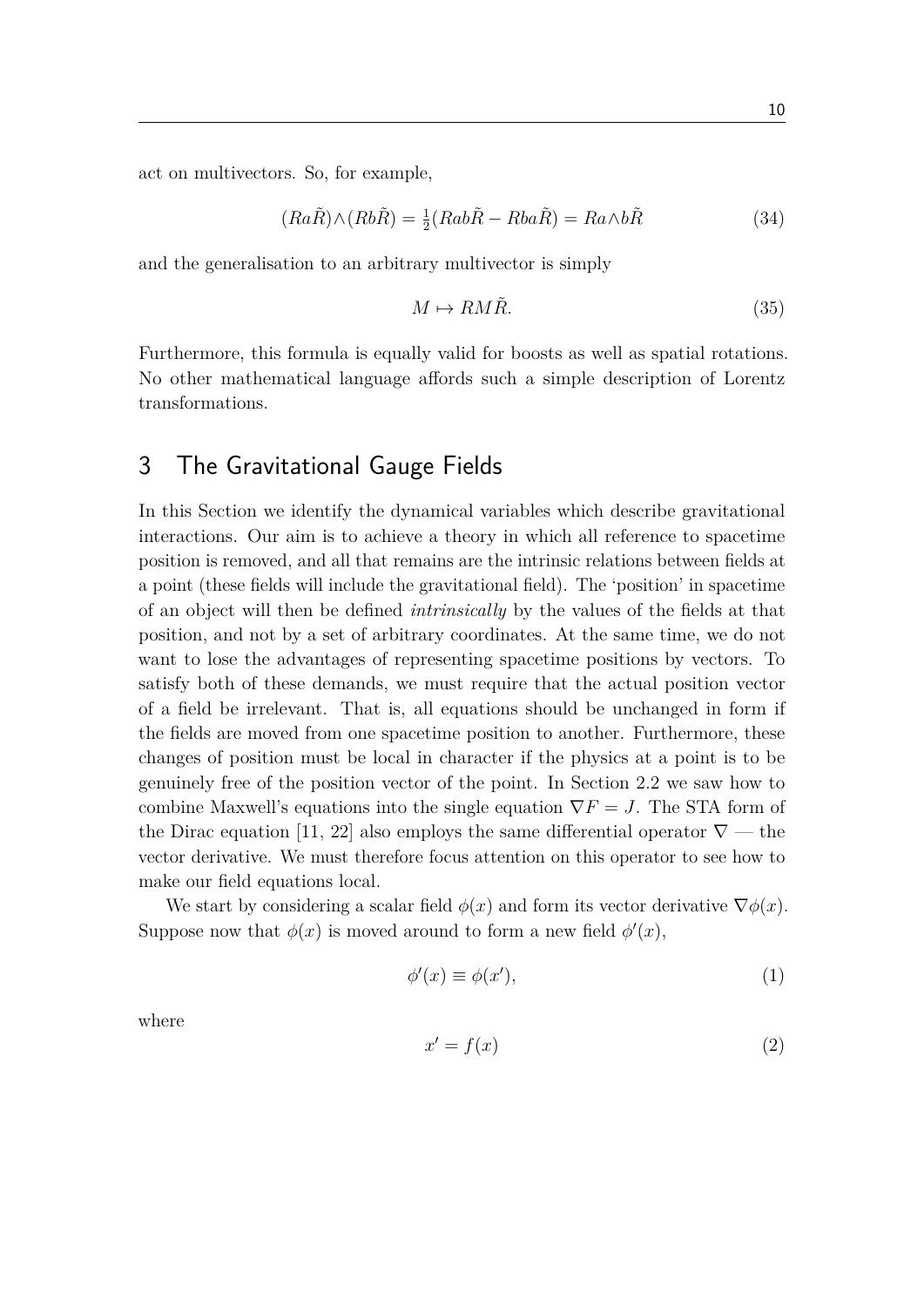and  $f(x)$  is an arbitrary (differentiable) map between spacetime position vectors. The map  $f(x)$  should not be thought of as a map between manifolds, or as moving points around. The function  $f(x)$  is just a rule for relating one position vector to another within a single vector space. If we now consider  $\nabla$  acting on the new scalar field  $\phi'$  we form the quantity  $\nabla \phi[f(x)]$ . To evaluate this we return to the definition of the vector derivative and construct

$$
a \cdot \nabla \phi[f(x)] = \lim_{\epsilon \to 0} \frac{1}{\epsilon} (\phi f(x + \epsilon a) - \phi f(x))
$$
  
= 
$$
\lim_{\epsilon \to 0} \frac{1}{\epsilon} (\phi[f(x) + \epsilon \underline{f}(a)] - \phi f(x))
$$
  
= 
$$
\underline{f}(a) \cdot \nabla_{x'} \phi(x'),
$$
 (3)

where  $\underline{f}(a) = \underline{f}_x(a) = a \cdot \nabla f(x)$  and the subscript on  $\nabla_{x'}$  records that the derivative is now with respect to the new vector position variable  $x'$ . It follows that

$$
\nabla_x = \overline{f}(\nabla_{x'}) \tag{4}
$$

and hence that  $\nabla \phi'(x) = \overline{f}[\nabla_{x'}\phi(x')]$ .

In physics we frequently need to relate the gradient of some scalar to a vector field. In three dimensions, for example, a static electric field can be written as the gradient of the scalar potential  $\phi$ . We wish to move to a situation where all relations are unaffected by arbitrary displacements. To achieve this we must introduce a gauge field which assembles with the vector derivative to form an object which just changes its position dependence under local translations. We construct such an object by replacing  $\nabla$  with a new derivative  $\overline{h}(\nabla)$ , where  $\overline{h}(a)$  has an arbitrary position dependence and is a linear function of *a*. If we wish to make the position dependence explicit we will write  $\overline{h}_x(a)$  or  $\overline{h}(a, x)$  (recalling that  $\overline{h}(a, x)$  is linear on *a* and non-linear on *x*). Under local translations the gauge field  $\overline{h}(a)$  is defined to transform to the new field  $\overline{h}'(a)$ , where

$$
\overline{h}'(a,x) \equiv \overline{h}(\overline{f}^{-1}(a),f(x)) = \overline{h}_{x'}\overline{f}^{-1}(a)
$$
\n(5)

so that

$$
\overline{h}_x(\nabla_x) \mapsto \overline{h}_{x'} \overline{f}^{-1}(\nabla_x) = \overline{h}_{x'}(\nabla_{x'}).
$$
\n(6)

This transformation law ensures that the vector  $\bar{h}(\nabla \phi(x))$  now translates as

$$
\overline{h}(\nabla\phi(x)) \mapsto \overline{h}_{x'}[\nabla_{x'}\phi(x')]
$$
\n(7)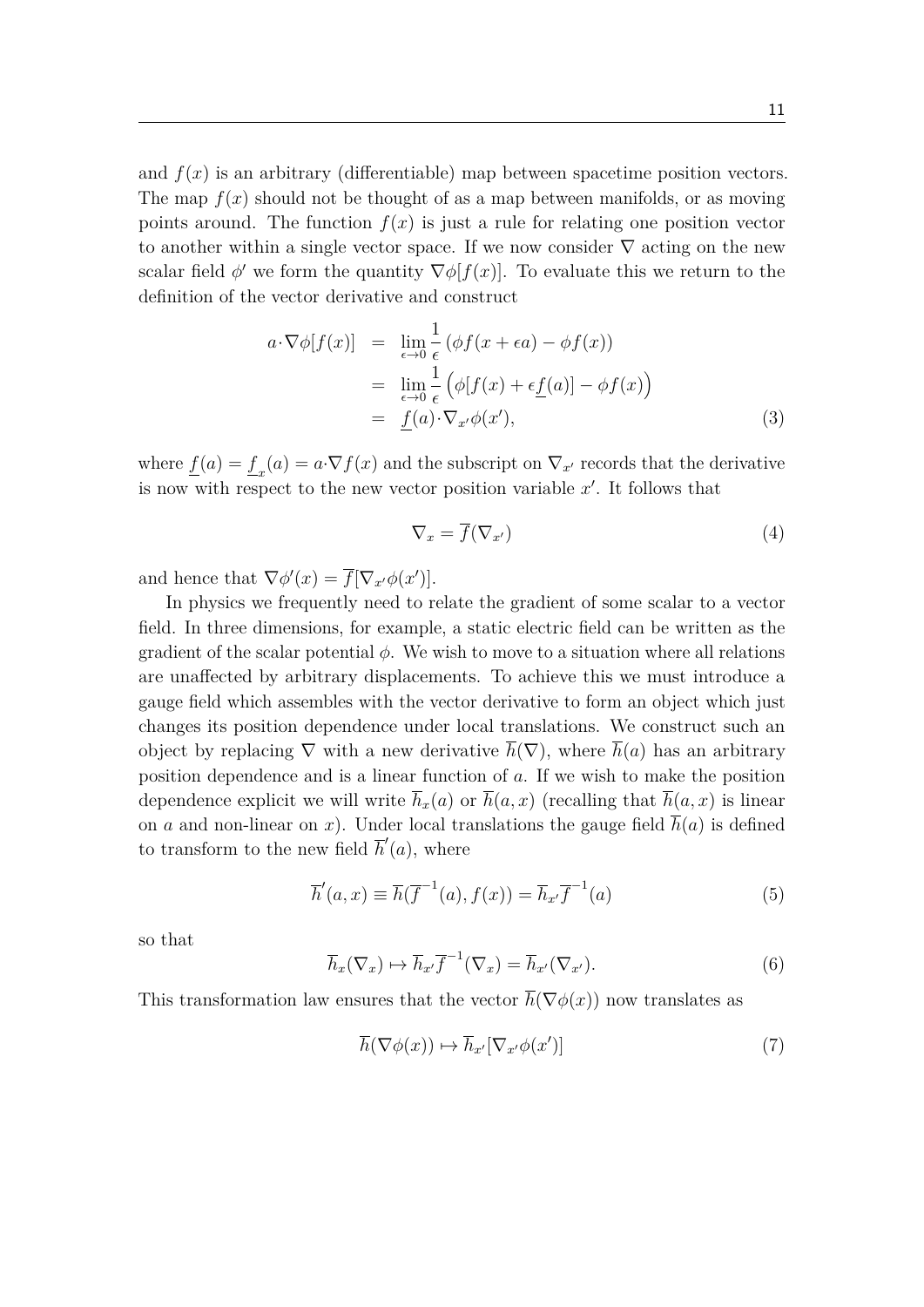and hence just changes its vector position under *arbitrary* local translations. This is the type of behaviour we are after, since ultimately all that should matter are the relations between fields at a point, and the actual position vector of that point (and its relation to nearby points) should be irrelevant. The same intrinsic relations should therefore hold if the fields are moved arbitrarily from one vector position to another. The introduction of the  $\bar{h}$ -field ensures that derivatives can also be moved around arbitrarily. The  $\bar{h}$ -field is not a connection in the conventional Yang-Mills sense. The coupling to derivatives is different, as is the transformation law (5). This is unsurprising, since the group of arbitrary translations  $x \mapsto f(x)$ is infinite-dimensional (if we were considering maps between manifolds then this would form the group of diffeomorphisms). There is no doubt, however, that the *h*-field derived from this group embodies the idea of replacing a global symmetry by a local one, so clearly deserves to be called a gauge field.

Henceforth, we refer to any quantity that just changes its position dependence under local translations as behaving *covariantly* under translations. The *h*-field enables us to form derivatives of covariant objects which are also covariant under translations. When we come to calculate with this theory, we fix a gauge by choosing a labeling of spacetime points with vectors. In this way we are still free to exploit all the advantages of representing points with vectors. Of course, all the physical predictions of the theory will remain independent of the actual gauge choice.

Having arrived at an operator which transforms covariantly under local translations, we must now consider rotations (*i.e.* Lorentz transformations). Returning to Maxwell's equations in the form  $\nabla F = J$ , we see that if *F* is a solution with current *J*, then

$$
F' = RF(x')\tilde{R}, \quad x' = \tilde{R}xR
$$
\n(8)

is a rotated solution with current  $J' = RJ(x')\tilde{R}$ . When the  $\nabla$  operator is replaced by  $\bar{h}(\nabla)$  we have already taken care of covariance under the displacement from x to  $x'$ , so the rotation of spacetime position is no longer necessary. All that remains of the transformation is the rotation of *F* at a point. The reason that this is a symmetry is as follows. Suppose we have two covariant multivector fields *A* and *B* satisfying the equation  $A(x) = B(x)$ . Then the rotated fields  $A'(x) = RA(x)\tilde{R}$ and  $B'(x) = RB(x)\tilde{R}$  also satisfy the same equation. Hence the intrinsic physical relation between *A* and *B* is independent of how we choose to represent their directions in spacetime. This is as it must be if we are to eliminate all spacetimedependence from the final relations. For the case of the Maxwell equations, the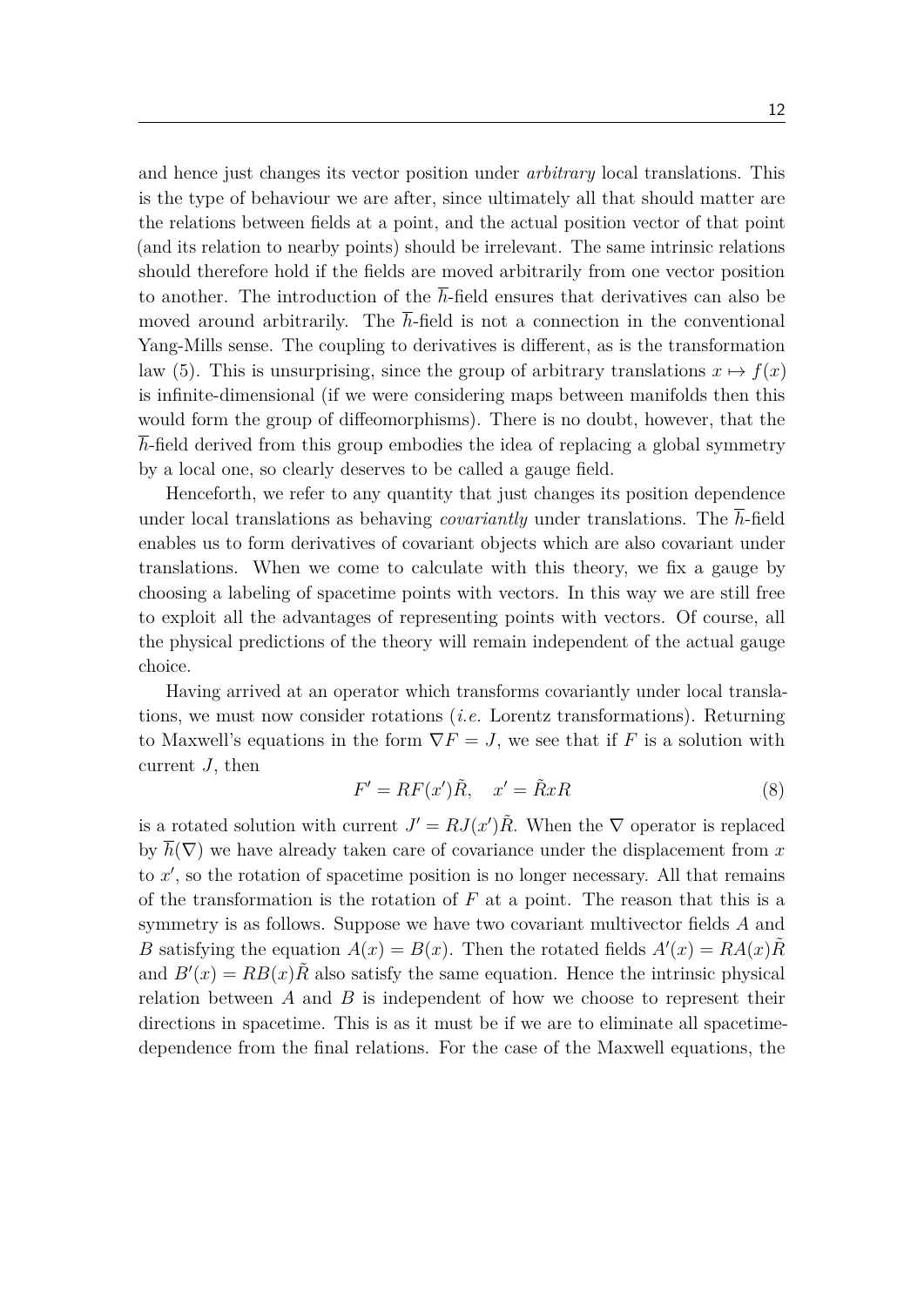fields *F* and *J* are now related by  $\overline{h}(\nabla)F = J$ . If we rotate the *F* and *J* fields, this equation will only remain satisfied if we also rotate the  $\bar{h}(a)$  field. This makes sense, because the quantity  $\bar{h}(\nabla\phi)$  is also covariant under translations, so we should be free to form relations between this and other covariant objects. We are therefore led to the transformation law for the  $\overline{h}(a)$  field under rotations at a point:

$$
\overline{h}(a) \mapsto R\overline{h}(a)\tilde{R},\tag{9}
$$

which ensures that the equation  $\overline{h}(\nabla)F = J$  is now covariant under a global rotation of  $\overline{h}(a)$ , F and J.

We have now achieved a complete decoupling of rotations and translations, a situation which is not reached in derivations based solely on infinitesimal transformations [2, 5]. But we are still only part way to achieving our goal. The  $A(x)$ and  $B(x)$  fields above can be rotated by different amounts at each point in space without changing the intrinsic content of the equation  $A(x) = B(x)$ . Hence we must demand that the equations are invariant under local rotations, where the rotor  $R$  is an arbitrary function of position. To see how to achieve this we replace  $\overline{h}(\nabla)$  by  $\overline{h}(\partial_a)a\cdot\nabla$  and focus attention on the  $a\cdot\nabla$  operator. Acting on a multivector  $A(x)$  which has been subjected to a position-dependent rotation we find that

$$
a \cdot \nabla (RA\tilde{R}) = Ra \cdot \nabla A\tilde{R} + a \cdot \nabla RA\tilde{R} + RAa \cdot \nabla \tilde{R}.
$$
 (10)

Since  $R\tilde{R} = 1$  for a rotation we have

$$
a \cdot \nabla R \tilde{R} = -Ra \cdot \nabla \tilde{R},\tag{11}
$$

hence  $a \cdot \nabla R\tilde{R}$  is equal to minus its reverse and so must be a bivector (an element of the Lie algebra of the rotation group). We can therefore write

$$
a \cdot \nabla (RA\tilde{R}) = Ra \cdot \nabla A\tilde{R} + 2(a \cdot \nabla R\tilde{R}) \times (RA\tilde{R}).
$$
\n(12)

To construct a covariant derivative we must therefore add a 'connection' term to  $a \cdot \nabla$  to construct the operator

$$
\mathcal{D}_a = a \cdot \nabla + \Omega(a) \times . \tag{13}
$$

Here  $\Omega(a) = \Omega(a, x)$  is a bivector-valued linear function of a with an arbitrary *x*-dependence. The operation of commuting a multivector with a bivector is gradepreserving. So, even though it is not a scalar operator, D*<sup>a</sup>* preserves the grade of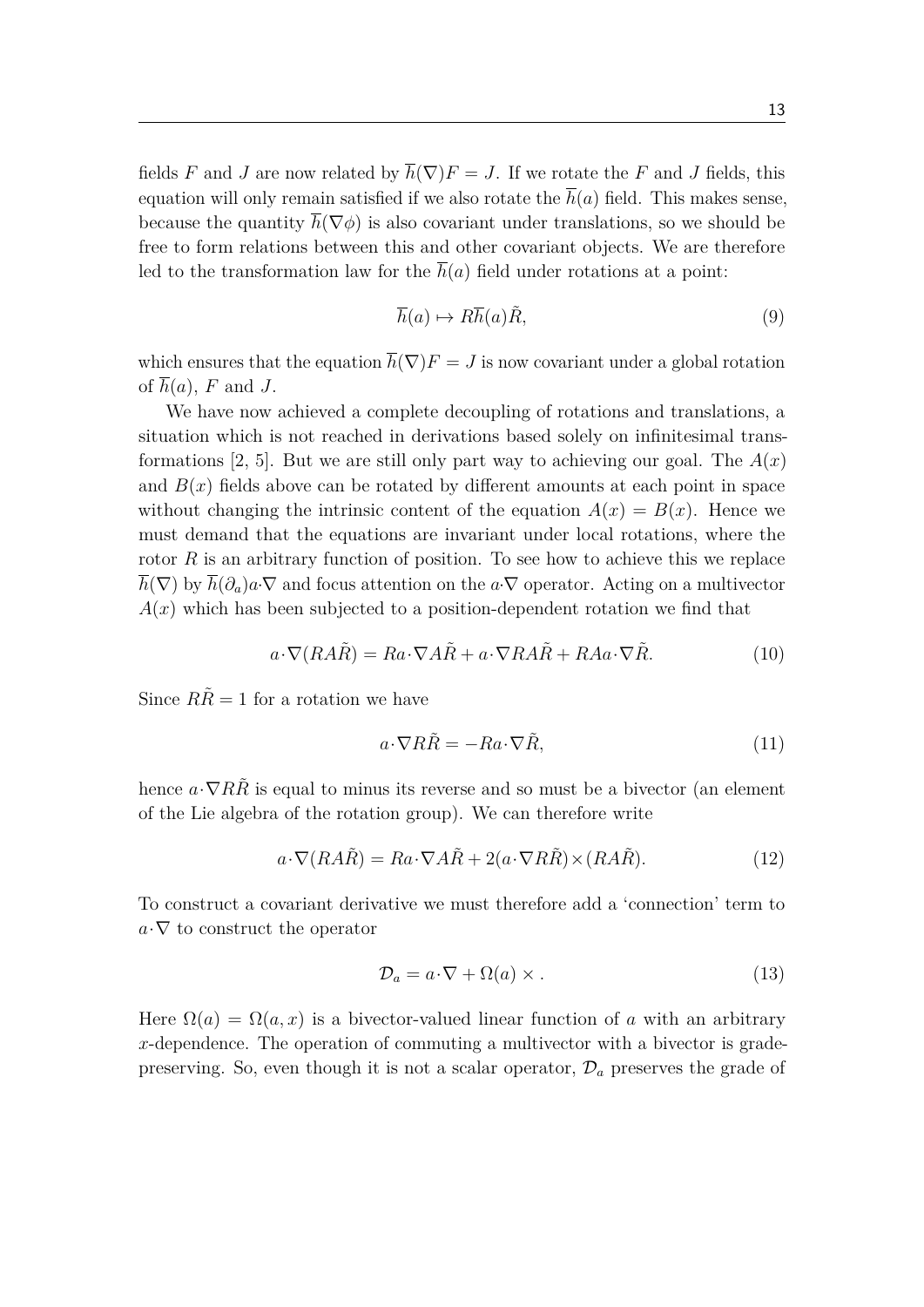the multivector on which it acts.

Under local rotations we demand that  $\Omega(a)$  transforms as

$$
\Omega(a) \mapsto \Omega'(a) = R\Omega(a)\tilde{R} - 2a \cdot \nabla R\tilde{R}.
$$
\n(14)

Since  $\Omega(a)$  is now an arbitrary function of position, however, it cannot in general be transformed away by the application of a rotor. The equations (13) and (14) ensure that under under a local rotation

$$
\mathcal{D}_a'(RA\tilde{R}) = R\mathcal{D}_a A\tilde{R},\tag{15}
$$

as required for a covariant derivative. Furthermore, the operator (13) is a *derivation* since it satisfies Leibniz' rule

$$
\mathcal{D}_a(AB) = (\mathcal{D}_a A)B + A(\mathcal{D}_a B),\tag{16}
$$

as follows from the identity

$$
\Omega(a) \times (AB) = (\Omega(a) \times A)B + A(\Omega(a) \times B). \tag{17}
$$

Under local translations  $\Omega(a)$  must transform in the same way as  $a \cdot \nabla RR$ , hence

$$
\Omega_x(a) \mapsto \Omega_{x'} \underline{f}(a) = \Omega(\underline{f}(a), f(x)),\tag{18}
$$

where the subscript is again used to label position dependence. Since we wish to deal with quantities that are covariant under translations, we define the bivectors

$$
\omega(a) = \Omega \underline{h}(a),\tag{19}
$$

so that  $\omega(a, x) \mapsto \omega(a, x')$  under a local translation. In addition, we introduce the directional derivative *La*,

$$
L_a \equiv a \cdot \overline{h}(\nabla) \tag{20}
$$

and the covariant directional derivative  $a \cdot \mathcal{D}$ ,

$$
a \cdot \mathcal{D}A \equiv a \cdot \overline{h}(\nabla)A + \omega(a) \times A. \tag{21}
$$

(Note that this notation implies that  $h^{-1}(a) \cdot \mathcal{D} = \mathcal{D}_a$ .) From (21) we define the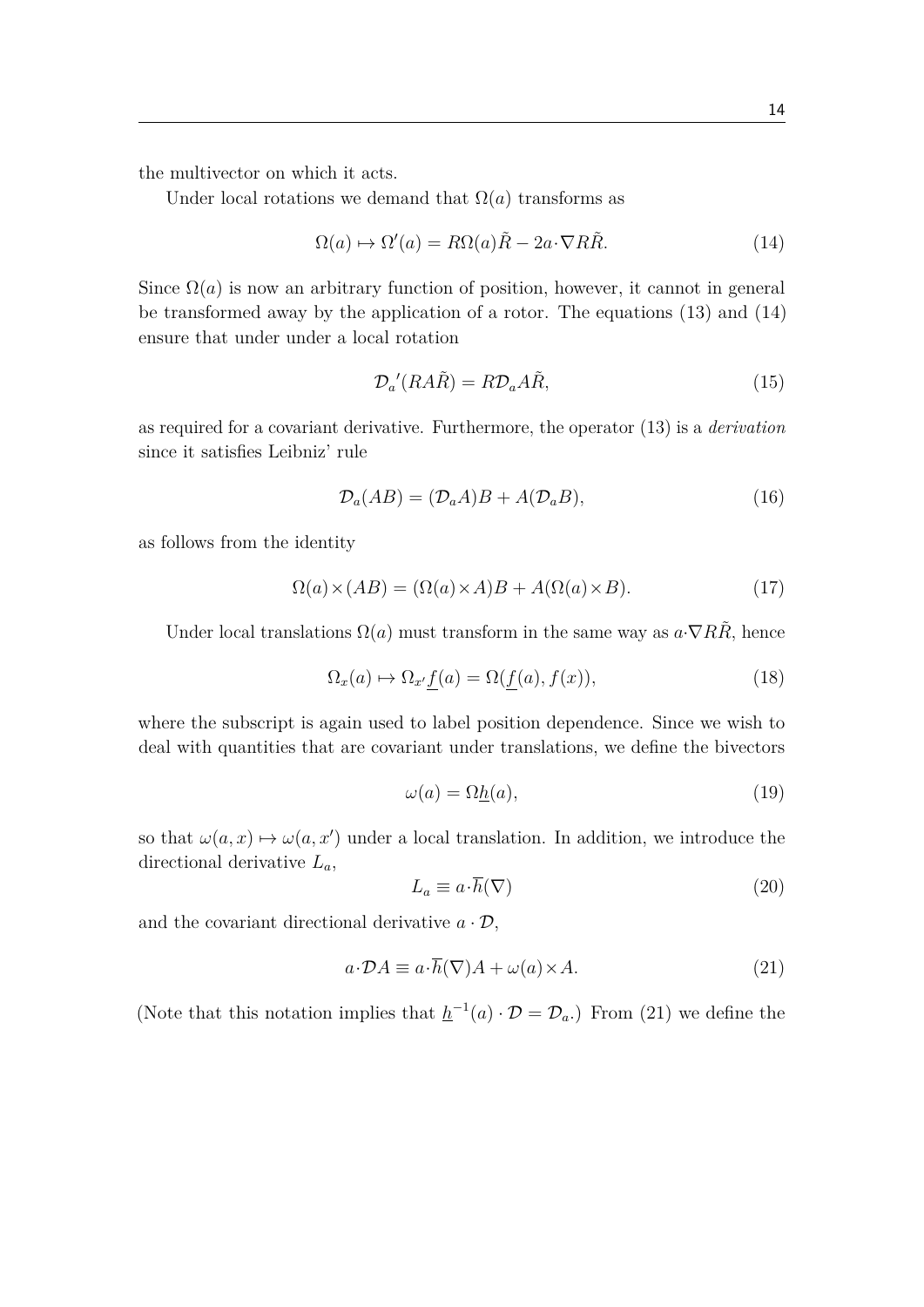covariant extension of the vector derivative by

$$
\mathcal{D}A = \partial_a a \cdot \mathcal{D}A. \tag{22}
$$

As with the vector derivative,  $\mathcal D$  inherits the algebraic properties of a vector. We can therefore write

$$
\mathcal{D}A = \mathcal{D} \cdot A + \mathcal{D} \wedge A,\tag{23}
$$

where

$$
\mathcal{D} \cdot A \equiv \partial_a \cdot (a \cdot \mathcal{D}A) \tag{24}
$$

$$
\mathcal{D} \wedge A \equiv \partial_a \wedge (a \cdot \mathcal{D} A). \tag{25}
$$

General considerations have led us to the introduction of two new gauge fields, the  $\overline{h}(a, x)$  linear function and the  $\Omega(a, x)$  bivector-valued linear function, both of which are arbitrary functions of position vector *x*. This gives a total of  $4 \times 4 + 4 \times 6 =$ 40 scalar degrees of freedom. The  $\bar{h}(a)$  and  $\Omega(a)$  fields are incorporated into the vector derivative to form the operator  $\mathcal{D} = \bar{h}(\partial_a)\mathcal{D}_a$ , which acts covariantly on multivector fields. Thus we can begin to construct equations whose intrinsic content is free from the manner in which we choose to represent spacetime positions with vectors.

### 4 The Field Equations

Having introduced the  $\overline{h}$ - and  $\Omega$ -fields, we look to construct a covariant set of field equations. We start by defining the field-strength via

$$
R(a \wedge b) \times A \equiv [\mathcal{D}_a, \mathcal{D}_b]A,\tag{1}
$$

$$
\implies R(a \wedge b) = a \cdot \nabla \Omega(b) - b \cdot \nabla \Omega(a) + \Omega(a) \times \Omega(b). \tag{2}
$$

 $R(a \wedge b)$  is a bivector-valued linear function of its bivector argument  $a \wedge b$ . We write this as  $R(B)$ , where *B* denotes an arbitrary bivector. As always, the position dependence can be made explicit by writing  $R(B, x)$  or  $R_x(B)$ .

The definition (2) ensures that under local rotations  $R(B)$  transforms as

$$
R(B) \mapsto R'(B) = RR(B)\tilde{R},\tag{3}
$$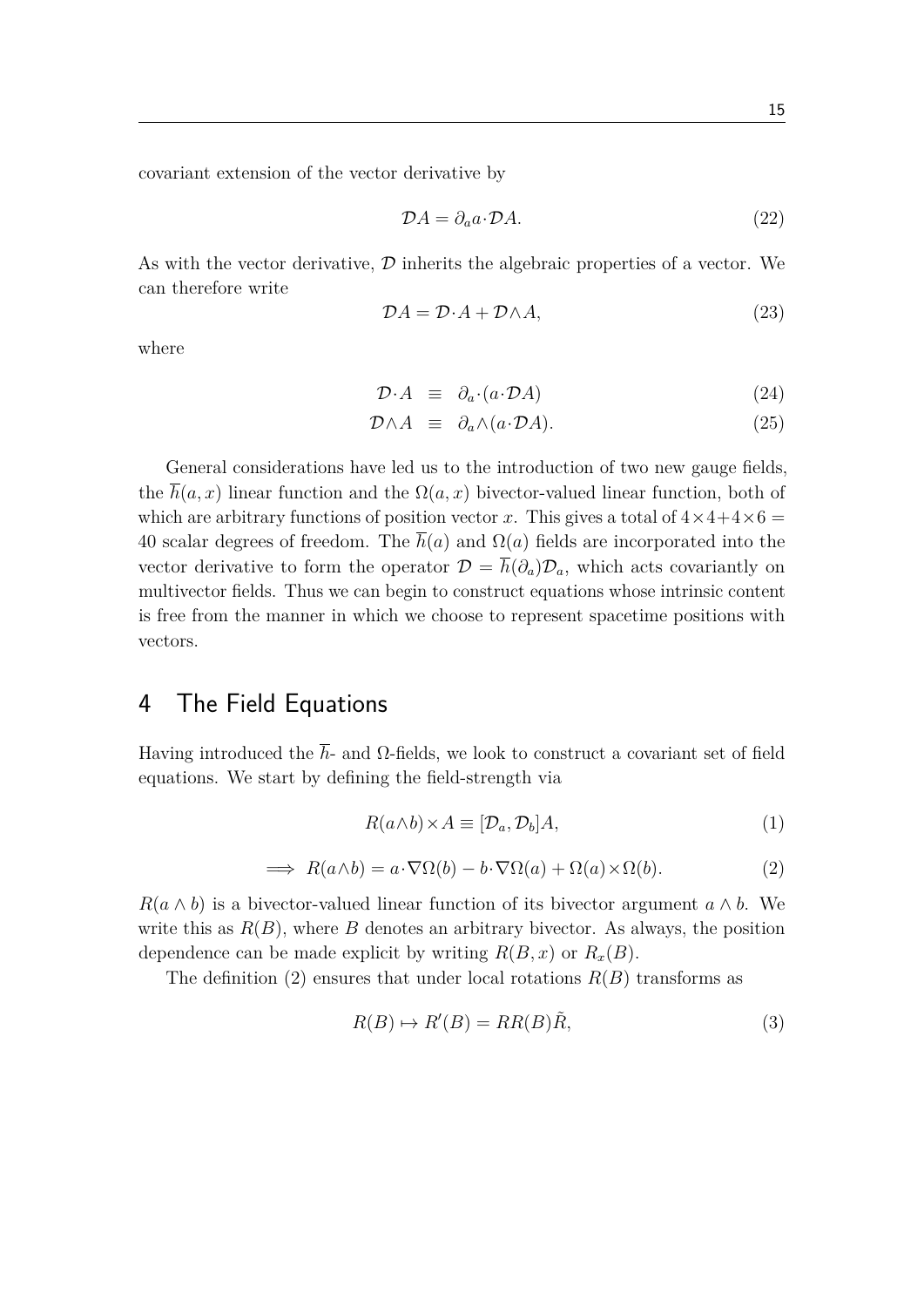and under local translations  $R(B)$  transforms as

$$
R(B) \mapsto R'(B) = R(f(B), f(x)).
$$
\n(4)

A covariant quantity can therefore be constructed by defining

$$
\mathcal{R}(B) \equiv R\underline{h}(B). \tag{5}
$$

Under local translations and rotations  $\mathcal{R}(B)$  has the following transformation laws:

Translations: 
$$
\mathcal{R}'(B, x) = \mathcal{R}(B, x')
$$
  
Rotations:  $\mathcal{R}'(B, x) = R\mathcal{R}(\tilde{R}BR)\tilde{R}$ . (6)

Any linear function with transformation laws of this type is referred to as a covariant tensor. We have begun to employ a notation which is very helpful for the theory developed here. Covariant quantities such as  $\mathcal{R}(B)$  and D are written with calligraphic ('curly') symbols. This helps keep track of the true covariant quantities, so we can easily read off the 'intrinsic' physical relations between fields.

It is useful to extend (2) to a form that gives  $\mathcal{R}(B)$  directly. This is achieved by writing

$$
\mathcal{R}(a \wedge b) = L_a \omega(b) - L_b \omega(a) + \omega(a) \times \omega(b) - \omega(c), \tag{7}
$$

where

$$
c = \underline{h}^{-1}(L_a \underline{h}(b) - L_b \underline{h}(a)).
$$
\n(8)

From  $\mathcal{R}(B)$  we define the following contractions:

Ricci Tensor: 
$$
\mathcal{R}(b) = \partial_a \cdot \mathcal{R}(a \wedge b)
$$
  
\nRicci Scalar:  $\mathcal{R} = \partial_a \cdot \mathcal{R}(a)$   
\nEinstein Tensor:  $\mathcal{G}(a) = \mathcal{R}(a) - \frac{1}{2}a\mathcal{R}$ . (9)

The use of the symbol  $R$  for all of the Riemann tensor, Ricci tensor and Ricci scalar does not pose a problem, since the argument always specifies which is required. Both  $\mathcal{R}(a)$  and  $\mathcal{G}(a)$  are covariant tensors, since they inherit the same transformation properties as  $\mathcal{R}(B)$ .

The natural way to proceed now is to construct an invariant action integral and vary this with respect to the  $\bar{h}$ - and  $\omega$ -functions. This is the approach adopted in [9] and here we simply quote the necessary results. In the full gauge-theoretic treatment, gravity is introduced by minimally coupling the  $\bar{h}$ - and  $\omega$ -fields to the Dirac action. The only action integral which results in a self-consistent theory is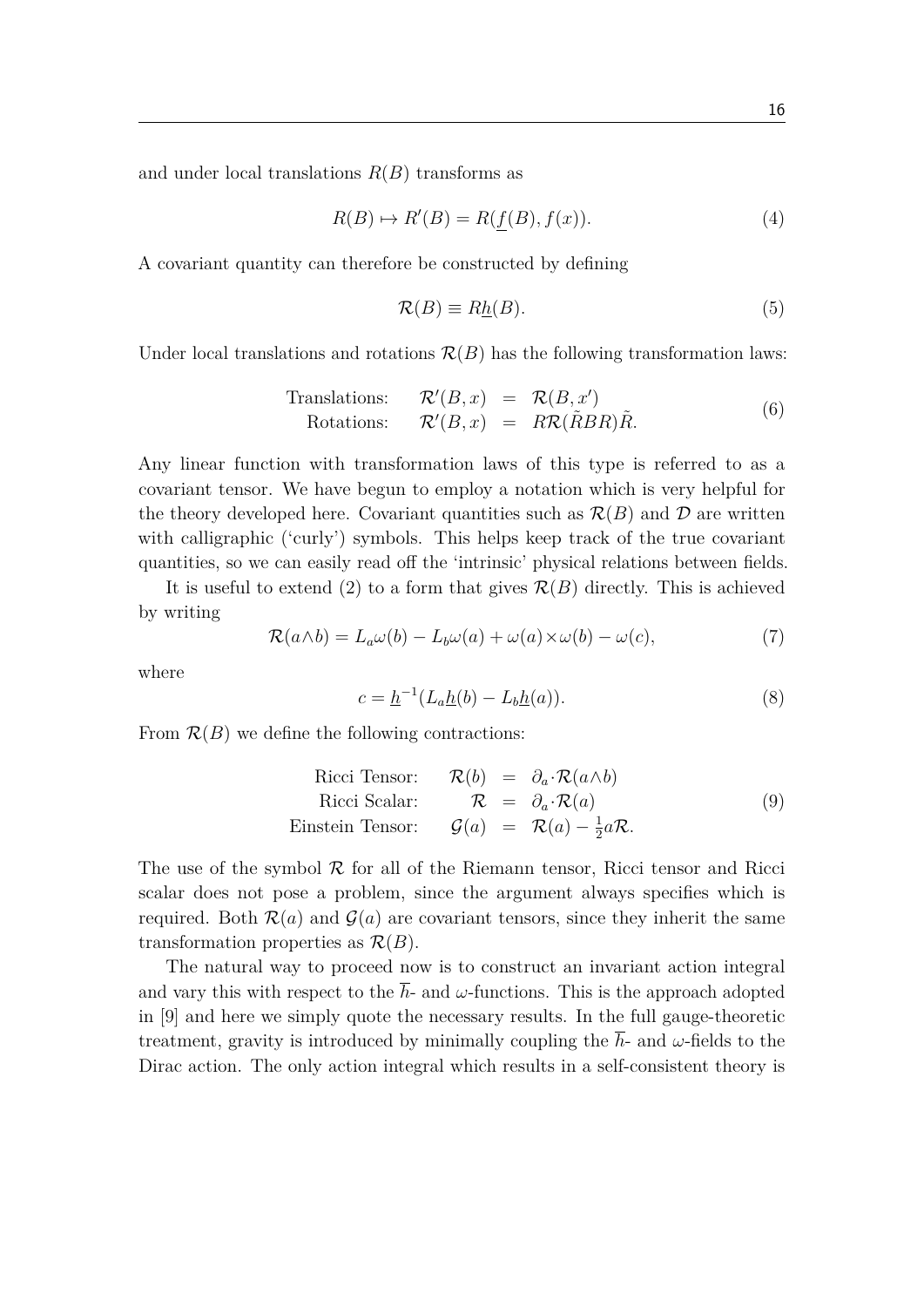the Hilbert action (together with a possible cosmological term)

$$
S = \int |d^4x| \det \underline{h}^{-1}(\frac{1}{2}\mathcal{R} + \Lambda - \kappa \mathcal{L}_m), \tag{10}
$$

where  $\mathcal{L}_m$  describes the matter content,  $\Lambda$  is the cosmological term and  $\kappa = 8\pi G$ . In the absence of spin, the equations obtained from varying this equation are

$$
\mathcal{D}\wedge\overline{h}(a) = \overline{h}(\nabla\wedge a) \tag{11}
$$

and

$$
\mathcal{G}(a) - \Lambda a = \kappa \mathcal{T}(a),\tag{12}
$$

where  $\mathcal{T}(a)$  is the matter stress-energy tensor. The latter equation shows that our gauge theory is very close to standard GR. Indeed, one can recover the field equations of GR by introducing a set of coordinates  $\{x^{\mu}\}\$  with an associated coordinate frame  ${e_{\mu}}$ . A metric tensor is then defined by

$$
g_{\mu\nu} = \underline{h}^{-1}(e_{\mu}) \cdot \underline{h}^{-1}(e_{\nu}).
$$
\n(13)

But crucial differences do exist between the gauge theory developed here and conventional GR. One of these is immediately apparent from our use of a flat background, which is that the differential equations (11) and (12) have equivalent integral forms. This is particularly significant for the treatment of singularities in our theory [9]. Further differences will emerge when we consider some applications in Section 6.

The significance of equation (11) becomes clearer once one forms

$$
\overline{h}(\dot{\nabla}) \wedge \dot{\overline{h}}(c) = -\partial_d \wedge (\omega(d) \cdot \overline{h}(c))
$$
\n
$$
\implies \langle b \wedge a\overline{h}(\dot{\nabla}) \wedge \dot{\overline{h}}(c) \rangle = -\langle b \wedge a\partial_d \wedge (\omega(d) \cdot \overline{h}(c)) \rangle
$$
\n
$$
\implies [\dot{L}_a \dot{\underline{h}}(b) - \dot{L}_b \dot{\underline{h}}(a)] \cdot c = [a \cdot \omega(b) - b \cdot \omega(a)] \cdot \overline{h}(c) \tag{14}
$$

where, as always, the overdots determine the scope of a differential operator. The left-hand side of equation (14) contains a term that appears in the commutator of  $L_a$  and  $L_b$ , which suggests that we form

$$
[L_a, L_b] = [L_a \underline{h}(b) - L_b \underline{h}(a)] \cdot \nabla
$$
  
= 
$$
[\dot{L}_a \dot{\underline{h}}(b) - \dot{L}_b \dot{\underline{h}}(a)] \cdot \nabla + (L_a b - L_b a) \cdot \overline{h}(\nabla)
$$
  
= 
$$
[a \cdot \omega(b) - b \cdot \omega(a) + L_a b - L_b a] \cdot \overline{h}(\nabla).
$$
 (15)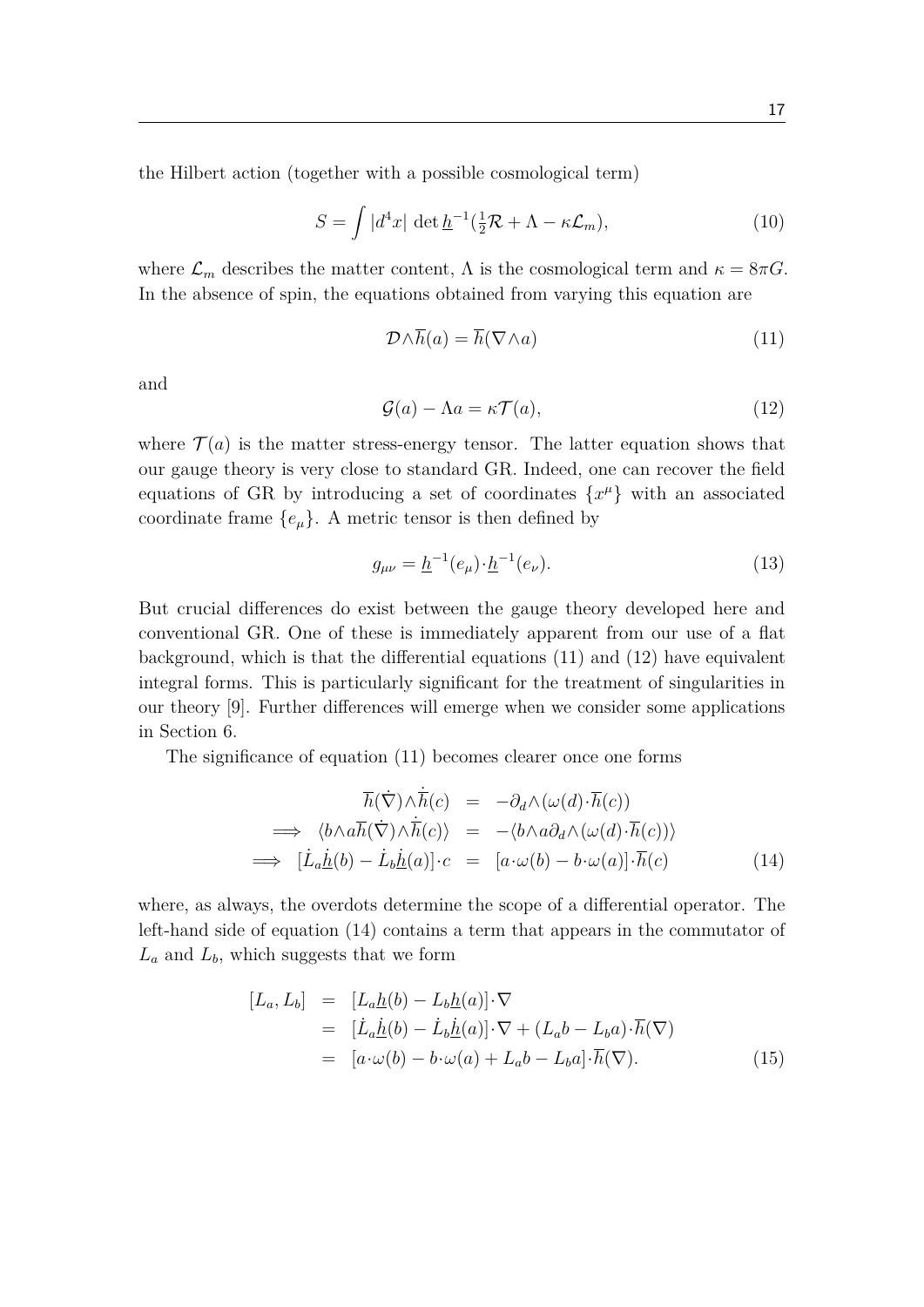We can therefore write

$$
[L_a, L_b] = L_c \tag{16}
$$

where

$$
c = a \cdot \omega(b) - b \cdot \omega(a) + L_a b - L_b a. \tag{17}
$$

This 'bracket' structure summarises the content of (11). It also simplifies the definition of  $\mathcal{R}(a \wedge b)$  (7) since the vector *c* defined by equation (8) can now be found from equation (17).

The general technique we use for studying the field equations is to let  $\omega(a)$ contain a set of arbitrary functions, and then use (17) to find relations between them. In doing so we lose some of the information contained in the 'wedge' equation (11). This information is recovered by employing the symmetry properties of  $\mathcal{R}(B)$  and the Bianchi identity. The symmetry of  $\mathcal{R}(B)$  is summarised by the single equation

$$
\partial_a \wedge \mathcal{R}(a \wedge b). \tag{18}
$$

As  $\mathcal{R}(B)$  maps bivectors to bivectors it has, at most, 36 degrees of freedom. Equation (18) gives a set of 16 scalar equations, reducing the number of degrees of freedom in  $\mathcal{R}(B)$  to 20 — the expected number for the Riemann tensor. It is notable how easy this calculation is in geometric algebra! The Bianchi identity follows from a simple application of the Jacobi identity, and can be written

$$
\partial_a \wedge (a \cdot \mathcal{DR}(B) - \mathcal{R}(a \cdot \mathcal{DB})) = 0. \tag{19}
$$

In terms of the  $L_a$  and  $\omega(a)$ , equation (19) becomes

$$
\partial_a \wedge [L_a \mathcal{R}(B) - \mathcal{R}(L_a B) + \omega(a) \times \mathcal{R}(B) - \mathcal{R}(\omega(a) \times B)] = 0. \tag{20}
$$

The contracted Bianchi identity is

$$
\partial_a \cdot [L_a \mathcal{G}(b) - \mathcal{G}(L_a b) + \omega(a) \times \mathcal{G}(b) - \mathcal{G}(\omega(a) \times b)] = 0, \tag{21}
$$

and it follows from (12)) that the matter stress-energy tensor must satisfy the same equation. This is the covariant version of conservation of the stress-energy tensor.

The final relation we need before applying this formalism is to invert (11) to give  $\omega(a)$  in terms of  $\overline{h}(a)$ . We first write equation (11) as

$$
\overline{h}(\dot{\nabla}) \wedge \dot{\overline{h}} \overline{h}^{-1}(a) + \partial_b \wedge (\omega(b) \cdot a) = 0.
$$
 (22)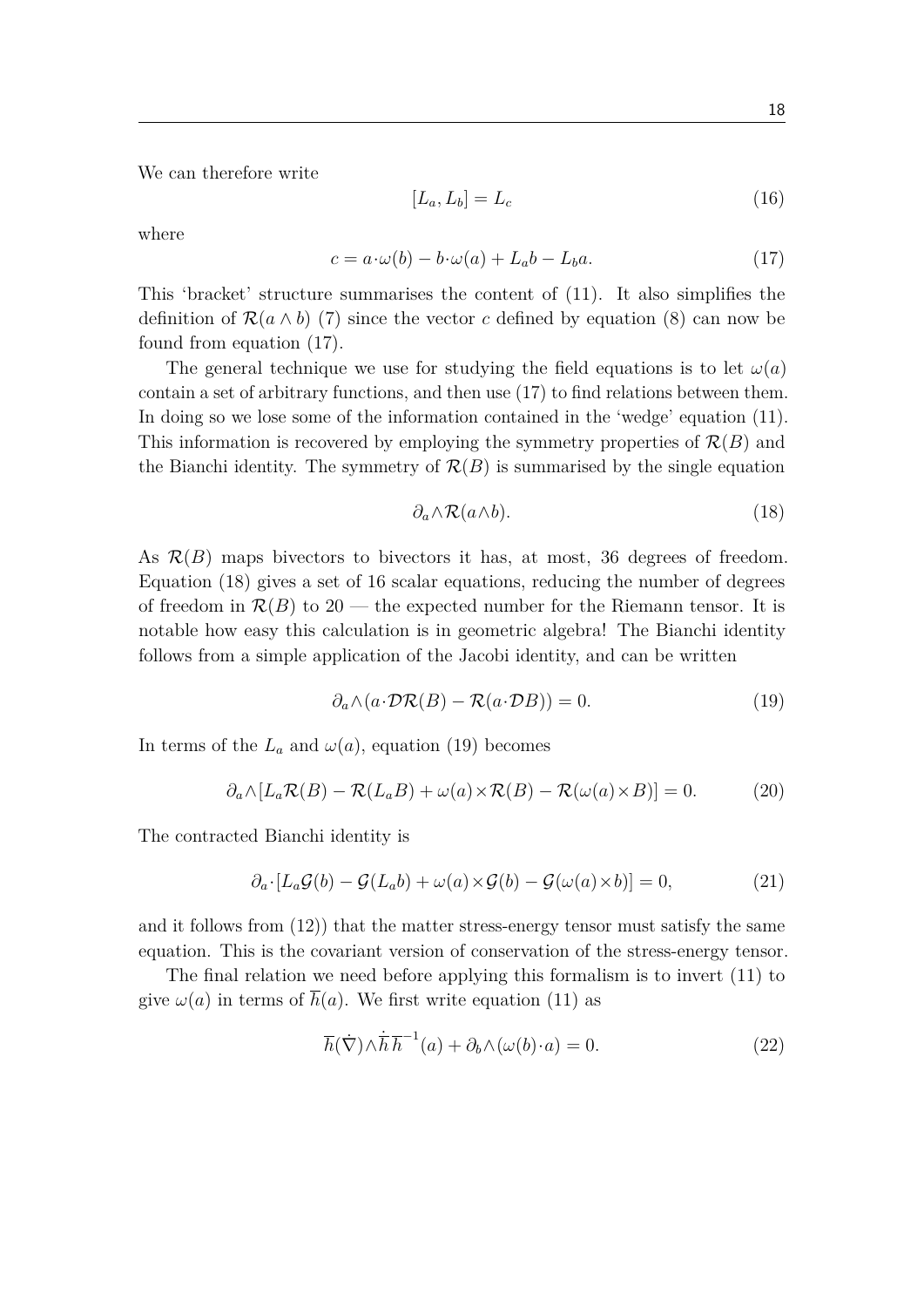On defining

$$
B(a) \equiv -\overline{h}(\dot{\nabla}) \wedge \dot{\overline{h}} \overline{h}^{-1}(a) = \overline{h}(\dot{\nabla} \wedge \dot{\overline{h}}^{-1}(a))
$$
\n(23)

equation (4) becomes

$$
\partial_b \wedge (\omega(b) \cdot a) = B(a). \tag{24}
$$

We solve this equation by first 'protracting' to give

$$
\partial_a \wedge \partial_b \wedge (\omega(b) \cdot a) = 2\partial_b \wedge \omega(b) = \partial_b \wedge B(b) \tag{25}
$$

and then dotting with *a*, leaving

$$
\omega(a) - \partial_b \wedge (a \cdot \omega(b)) = \frac{1}{2}a \cdot (\partial_b \wedge B(b)). \tag{26}
$$

Hence, using equation (24) again, we find that

$$
\omega(a) = -B(a) + \frac{1}{2}a \cdot (\partial_b \wedge B(b)). \tag{27}
$$

This completes the required set of equations.

# 5 Spherically-Symmetric Matter Distributions

We now apply the formalism of Section 4 to a time-dependent radially-symmetric perfect fluid. We temporarily drop the cosmological term from equation (12). It will be replaced when we come to consider cosmological applications. The first step is to introduce a set of polar coordinates. In terms of the fixed  $\{\gamma_\mu\}$  frame we define:

$$
t \equiv x \cdot \gamma_0
$$
  
\n
$$
r \equiv \sqrt{(x \wedge \gamma_0)^2}
$$
  
\n
$$
\cos \theta \equiv x \cdot \gamma^3 / r
$$
  
\n
$$
\tan \phi \equiv (x \cdot \gamma^2) / (x \cdot \gamma^1).
$$
\n(1)

The associated coordinate frame is

$$
e_t \equiv \gamma_0 \n e_r \equiv x \wedge \gamma_0 \gamma_0 / r \n e_\theta \equiv r \cos \theta (\cos \phi \gamma_1 + \sin \phi \gamma_2) - r \sin \theta \gamma_3 \n e_\phi \equiv r \sin \theta (- \sin \phi \gamma_1 + \cos \phi \gamma_2)
$$
\n(2)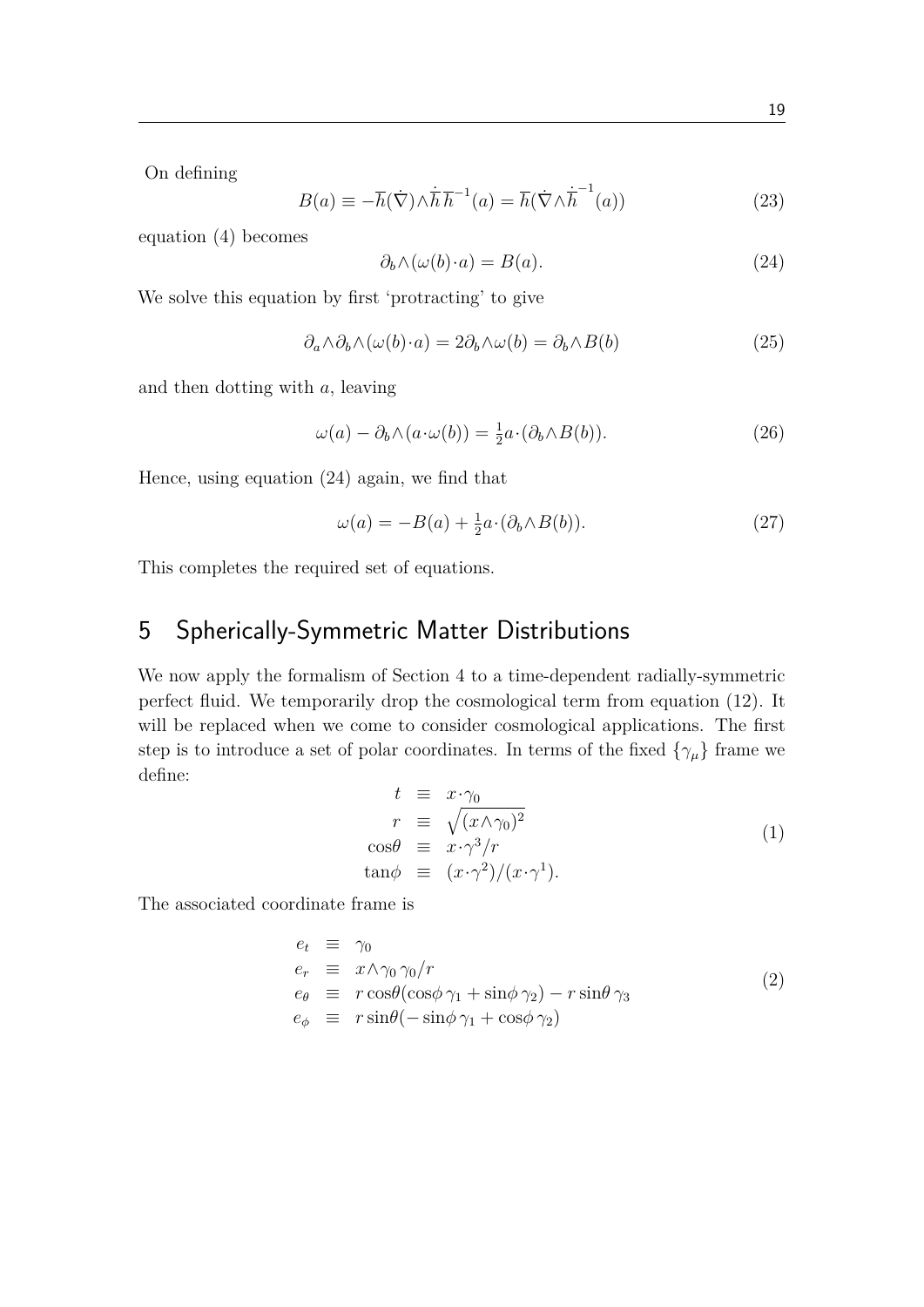and the dual-frame vectors are denoted as  $\{e^t, e^r, e^{\theta}, e^{\phi}\}$ . We will also frequently employ the unit vectors  $\hat{\theta}$  and  $\hat{\phi}$  defined by

$$
\hat{\theta} \equiv e_{\theta}/r \tag{3}
$$

$$
\hat{\phi} \equiv e_{\phi}/(r\sin\theta). \tag{4}
$$

Rotational symmetry is imposed on  $\bar{h}(a)$  as follows. If *B* is a constant spatial bivector  $(e_t \cdot B = 0)$  and

$$
R = e^{B/2} \tag{5}
$$

$$
x' = \tilde{R}xR, \tag{6}
$$

then rotating  $\overline{h}(a)$  and translating it to the back-rotated position  $x'$  should leave  $\bar{h}(a)$  unchanged. Hence rotational symmetry requires that

$$
R\overline{h}_{x'}(\tilde{R}aR)\tilde{R} = \overline{h}(a). \tag{7}
$$

This places a strong restriction on  $\bar{h}(a)$ , and the most general form that  $\bar{h}(a)$  can take is given by

$$
\begin{array}{rcl}\n\overline{h}(e^t) & = & f_1 e^t + f_2 e^r \\
\overline{h}(e^r) & = & g_1 e^r + g_2 e^t \\
\overline{h}(e^\theta) & = & \alpha e^\theta \\
\overline{h}(e^\phi) & = & \alpha e^\phi,\n\end{array} \tag{8}
$$

where  $f_1$ ,  $f_2$ ,  $g_1$ ,  $g_2$  and  $\alpha$  are all functions of t and r only. Rotational symmetry alone does not fix all the gauge freedom in the  $\bar{h}$ -function because we are free to reparameterise  $t$  and  $r$  without altering the functional form of  $(8)$ . Once we have identified the intrinsic quantities, however, a natural gauge choice will emerge in which  $h(a)$  is expressed solely in terms of physically-determined variables.

Conventional GR would now proceed by constructing the line element from (8). This has the general form

$$
ds^{2} = g_{00}(t, r) dt^{2} + g_{01}(t, r) dt dr + g_{11}(t, r) dr^{2} + g_{22}(t, r) (d\theta^{2} + \sin^{2}\theta d\phi^{2}).
$$
 (9)

From (9) the connection coefficients are then found, and the Riemann and Einstein tensors computed. This procedure results in a set of complicated non-linear secondorder equations which are difficult to solve. Moreover, the gauge-transformation properties of the quantities involved are hard to recover. Here we follow a different and, to our knowledge, entirely new approach. We use equation (27) to find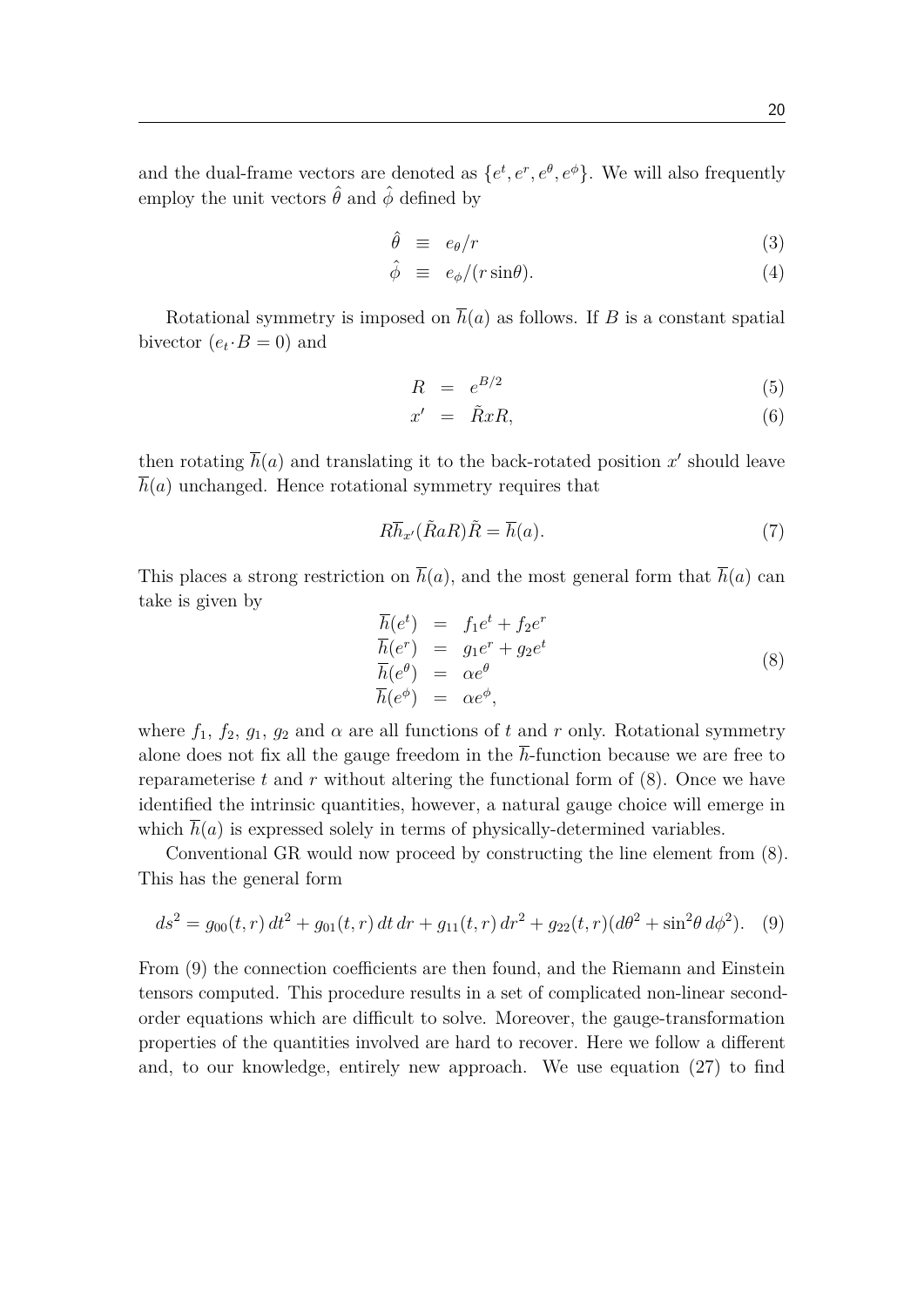what terms must be present in  $\omega(a)$  for the  $\bar{h}$ -field specified by (8), but leave the individual coefficients as arbitrary functions. The only terms from  $\bar{h}(a)$  which are kept in  $\omega(a)$  are those which are undifferentiated. These arise from frame derivatives and the algebra is usually simplified if these terms are left explicit in *ω*(*a*). Applying this procedure to (8) we are led to the following form for *ω*(*a*):

$$
\begin{array}{rcl}\n\omega(e_t) & = & Ge_re_t \\
\omega(e_r) & = & Fe_re_t \\
\omega(\hat{\theta}) & = & S\hat{\theta}e_t + (T - \alpha/r)e_r\hat{\theta} \\
\omega(\hat{\phi}) & = & S\hat{\phi}e_t + (T - \alpha/r)e_r\hat{\phi},\n\end{array} \tag{10}
$$

where  $G$ ,  $F$ ,  $S$  and  $T$  are functions of  $t$  and  $r$  only.

The bracket relations obtained from (10) are as follows:

$$
\begin{array}{rcl}\n[L_t, L_r] &=& GL_t - FL_r & [L_r, L_{\hat{\theta}}] &=& -TL_{\hat{\theta}} \\
[L_t, L_{\hat{\theta}}] &=& -SL_{\hat{\theta}} & [L_r, L_{\hat{\phi}}] &=& -TL_{\hat{\phi}} \\
[L_t, L_{\hat{\phi}}] &=& -SL_{\hat{\phi}} & [L_{\theta}, L_{\phi}] &=& 0.\n\end{array} \tag{11}
$$

Here  $L_t$ ,  $L_r$ ,  $L_\theta$  and  $L_\phi$  are abbreviations for the associated coordinate frame derivatives, so  $L_{\theta} = e_{\theta} \cdot \overline{h}(\nabla)$  *etc.* For the unit vectors we of course have  $L_{\hat{\theta}} = \hat{\theta} \cdot \overline{h}(\nabla)$ and  $L_{\hat{\phi}} = \hat{\phi} \cdot \overline{h}(\nabla)$ . Use of the unit vectors  $\hat{\theta}$  and  $\hat{\phi}$  eliminates the need to calculate some coordinate derivatives which cancel out of the final results.

We now apply equations (7) and (17) to compute the Riemann tensor and find that

$$
\mathcal{R}(e_r e_t) = (L_r G - L_t F + G^2 - F^2) e_r e_t \n\mathcal{R}(\hat{\theta}e_t) = (-L_t S + GT - S^2) \hat{\theta}e_t + (-L_t T + SG - ST) e_r \hat{\theta} \n\mathcal{R}(\hat{\phi}e_t) = (-L_t S + GT - S^2) \hat{\phi}e_t + (-L_t T + SG - ST) e_r \hat{\phi} \n\mathcal{R}(e_r \hat{\theta}) = (L_r T - FS + T^2) e_r \hat{\theta} + (L_r S - FT + ST) \hat{\theta}e_t \n\mathcal{R}(e_r \hat{\phi}) = (L_r T - FS + T^2) e_r \hat{\phi} + (L_r S - FT + ST) \hat{\phi}e_t \n\mathcal{R}(\hat{\theta} \hat{\phi}) = (-S^2 + T^2 - (\alpha/r)^2) \hat{\theta} \hat{\phi}.
$$
\n(12)

In arriving at (12) the bracket structure is used to simplify the derivatives of  $\alpha/r$ . Since  $\alpha/r = L_{\hat{\theta}}\theta$ , we have

$$
L_t(\frac{\alpha}{r}) = L_t L_{\hat{\theta}} \theta = [L_t, L_{\hat{\theta}}] \theta = -S\frac{\alpha}{r}
$$
\n(13)

and

$$
L_r(\frac{\alpha}{r}) = L_r L_{\hat{\theta}} \theta = [L_r, L_{\hat{\theta}}] \theta = -T\frac{\alpha}{r}.
$$
\n(14)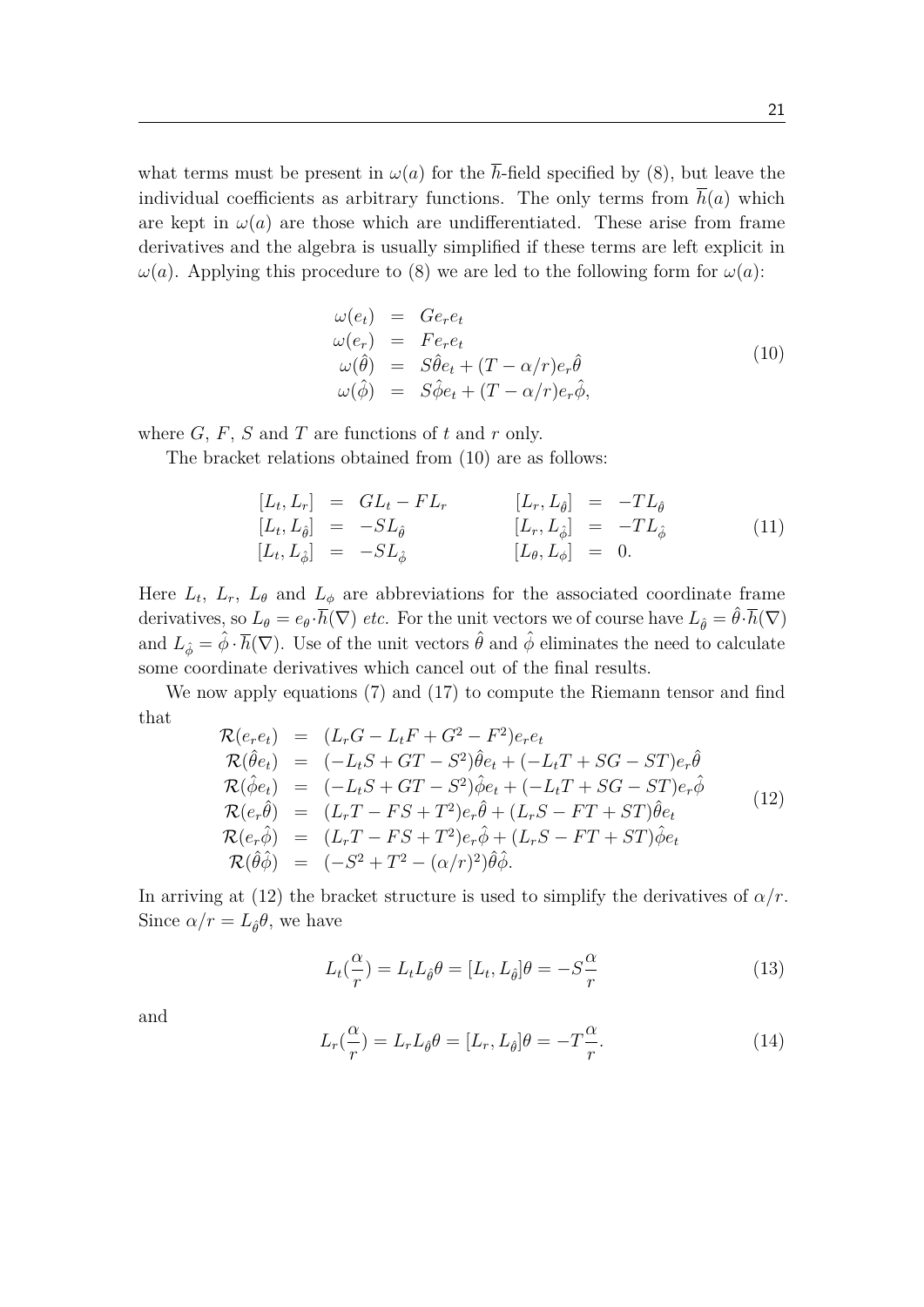To proceed, we must now decide what form the matter stress-energy tensor should take. We assume that the matter is modelled by an ideal fluid so we can write

$$
\mathcal{T}(a) = (\rho + p)a \cdot vv - pa,\tag{15}
$$

where  $\rho$  is the energy density,  $p$  is the pressure and  $v$  is the covariant fluid velocity  $(v^2 = 1)$ . Radial symmetry means that *v* can only be in the  $e_t$  and  $e_r$  directions, so *v* must be of the form  $(\cosh u e_t + \sinh u e_r)$ . But, in the  $\overline{h}$ -function defined by equation (8), we are free to perform an arbitrary radial boost as this does not change the functional form of  $\bar{h}(a)$ . It follows that we are free to apply any radial boost to *v*. We use this freedom to set  $v = e_t$  so that the matter stress-energy tensor becomes

$$
\mathcal{T}(a) = (\rho + p)a \cdot e_t e_t - pa. \tag{16}
$$

Contracting (12) to form the Ricci and Einstein tenors and equating with (16) we obtain the following set of equations:

$$
L_t S = 2A + GT - S^2 - 4\pi p \tag{17}
$$

$$
L_t T = S(G - T) \tag{18}
$$

$$
L_r S = T(F - S) \tag{19}
$$

$$
L_r T = -2A + FS - T^2 - 4\pi \rho \tag{20}
$$

$$
L_r G - L_t F = F^2 - G^2 + 4A + 4\pi(\rho + p) \tag{21}
$$

where

$$
A \equiv \frac{1}{4}(-S^2 + T^2 - (\alpha/r)^2). \tag{22}
$$

Feeding these relations back into (12) we find that the Riemann tensor can be written concisely as

$$
\mathcal{R}(B) = (A + \frac{2\pi}{3}\rho)(B + 3e_r e_t B e_r e_t) + 4\pi[(\rho + p)B \cdot e_t e_t - \frac{2}{3}\rho B].
$$
 (23)

The first term in this expression for the Riemann tensor is the Weyl tensor, and the second is the term that contracts to give the Ricci tensor. This latter contribution to  $\mathcal{R}(B)$  does not appear to have been given a name in the literature. It is perhaps best thought of as the 'source' term.

The remaining equations are contained in the Bianchi identities. It turns out that, in this case, the full Bianchi identities are satisfied using only the above equations and the contracted identity (21). The contracted Bianchi identity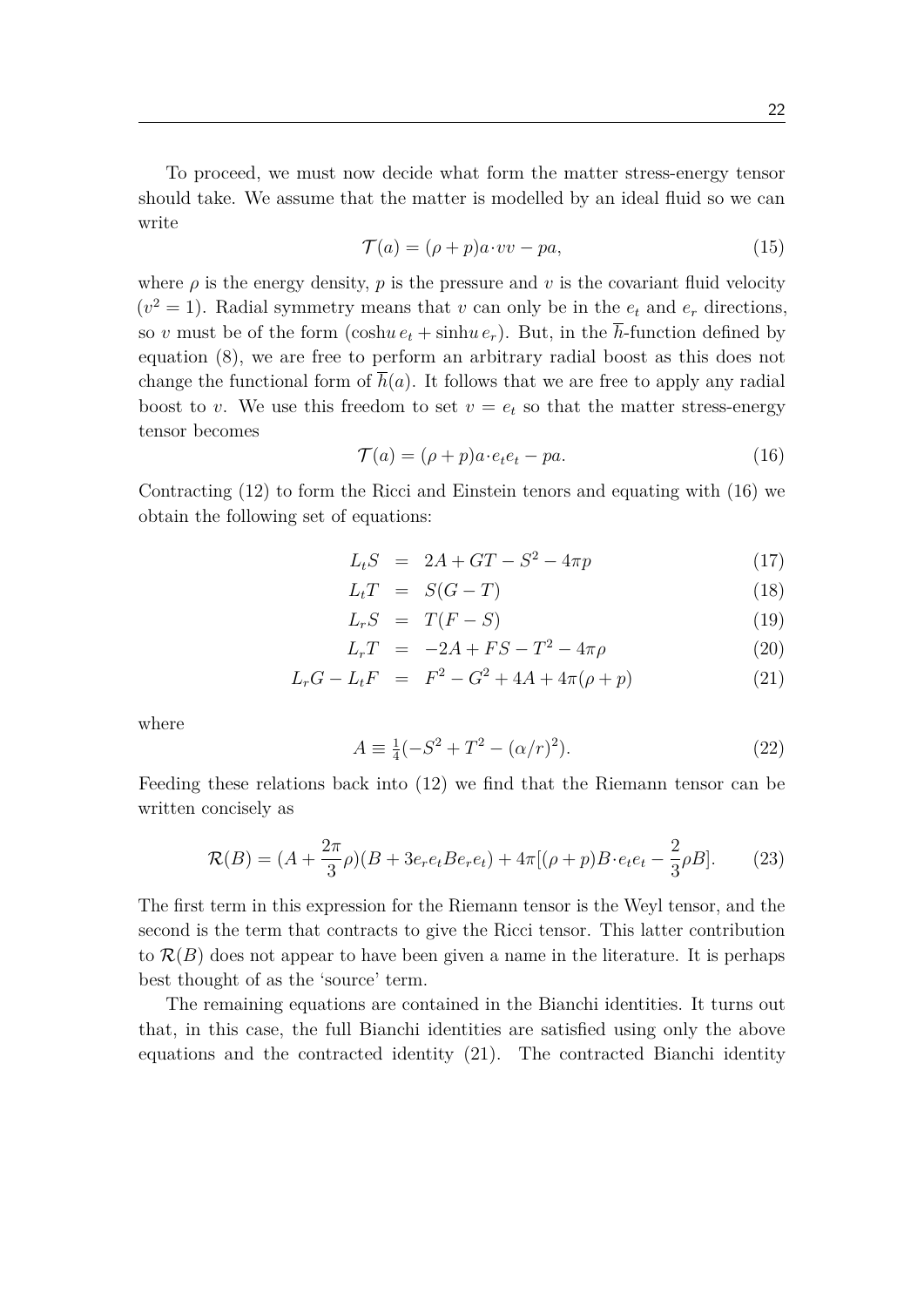produces the pair of equations

$$
\mathcal{D} \cdot (\rho e_t) + p \mathcal{D} \cdot e_t = 0 \tag{24}
$$

$$
(\rho + p)(e_t \cdot \mathcal{D}e_t) \wedge e_t - (\mathcal{D}p) \wedge e_t = 0, \qquad (25)
$$

which reduce to

$$
L_t \rho = -(F + 2S)(\rho + p) \tag{26}
$$

$$
L_r p = -G(\rho + p). \tag{27}
$$

Equations (13), (14), (17)–(21), (26) and (27) and the bracket relation

$$
[L_t, L_r] = GL_t - FL_r \tag{28}
$$

form the complete set of intrinsic equations. The structure is closed, in that it is easily verified that the bracket relation (28) is consistent with the known derivatives. There is a remarkable (pseudo)duality between these equations, in that the structure is almost completely unchanged under the simultaneous interchange  $F \leftrightarrow G$ ,  $S \leftrightarrow T$ ,  $\rho \leftrightarrow p$  and  $L_t \leftrightarrow L_r$ . The duality is not exact because of the  $\alpha/r$ term (though this term can be viewed as an artefact of the *r* coordinate) and the matter terms. Elsewhere [9] we exhibit a similar duality in static rotating systems where, for the matter-free case, the duality is exact.

To simplify this structure we start by forming the derivatives of *A*. From equations (13), (14) and (17)–(21) we find that

$$
L_t A + 3SA = 2\pi Sp \tag{29}
$$

$$
L_r A + 3TA = -2\pi T \rho. \tag{30}
$$

The above results for the derivatives of *A*, and equations (18) and (19), suggest that we should look for an integrating factor for the  $L_t + S$  and  $L_r + T$  operators. Such a function,  $X$  say, should have the properties that

$$
L_t X = SX \tag{31}
$$

$$
L_r X = TX. \tag{32}
$$

A function with these properties can only be found if the derivatives are consistent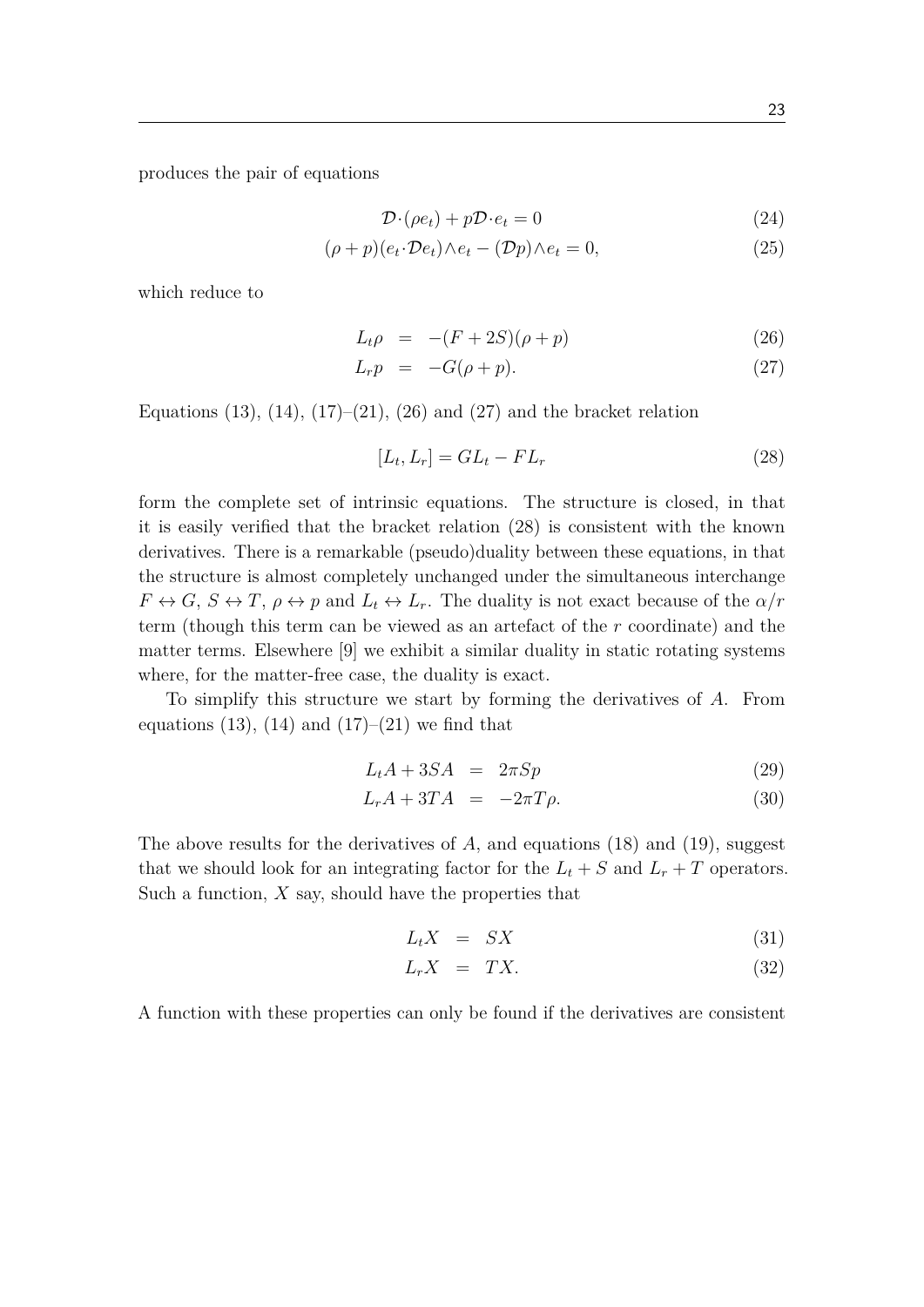with the bracket relation (28). We check this by forming

$$
[L_t, L_r]X = L_t(TX) - L_r(SX)
$$
  
=  $X(L_tT - L_rS)$   
=  $X(SG - FT)$   
=  $GL_tX - FL_rX$ , (33)

so the properties of *X* are consistent with (28) and we can assume the existence of such a function. Once a particular form of  $\overline{h}(a)$  has been chosen X can be found from *S* and *T* by partial integration and self-consistency of this procedure is guaranteed by (33).

Now that *X* is available to us we can simplify many of the above equations. We start by defining

$$
M \equiv -2X^3 A \tag{34}
$$

so that

$$
L_t M = -4\pi S X^3 p
$$
  
\n
$$
L_r M = 4\pi T X^3 \rho.
$$
\n(35)

We next find that

$$
L_t(X\frac{\alpha}{r}) = 0, \qquad L_r(X\frac{\alpha}{r}) = 0 \tag{36}
$$

from which it follows that

$$
X\frac{\alpha}{r} = c,\tag{37}
$$

where *c* is a constant. Equations (31) and (32) only define  $X$  up to a constant multiple, however, so we can absorb the constant  $c$  into  $\overline{X}$  and write

$$
\frac{\alpha}{r} = \frac{1}{X}.\tag{38}
$$

It is now clear that *X* plays the role of an intrinsic distance variable. A natural gauge choice is therefore to set the distance scale so that

$$
r = X \tag{39}
$$

which implies that

$$
\alpha = 1.\tag{40}
$$

In making this gauge choice we ensure that the distance scale of the background vector space matches the scale defined physically by the gravitational fields.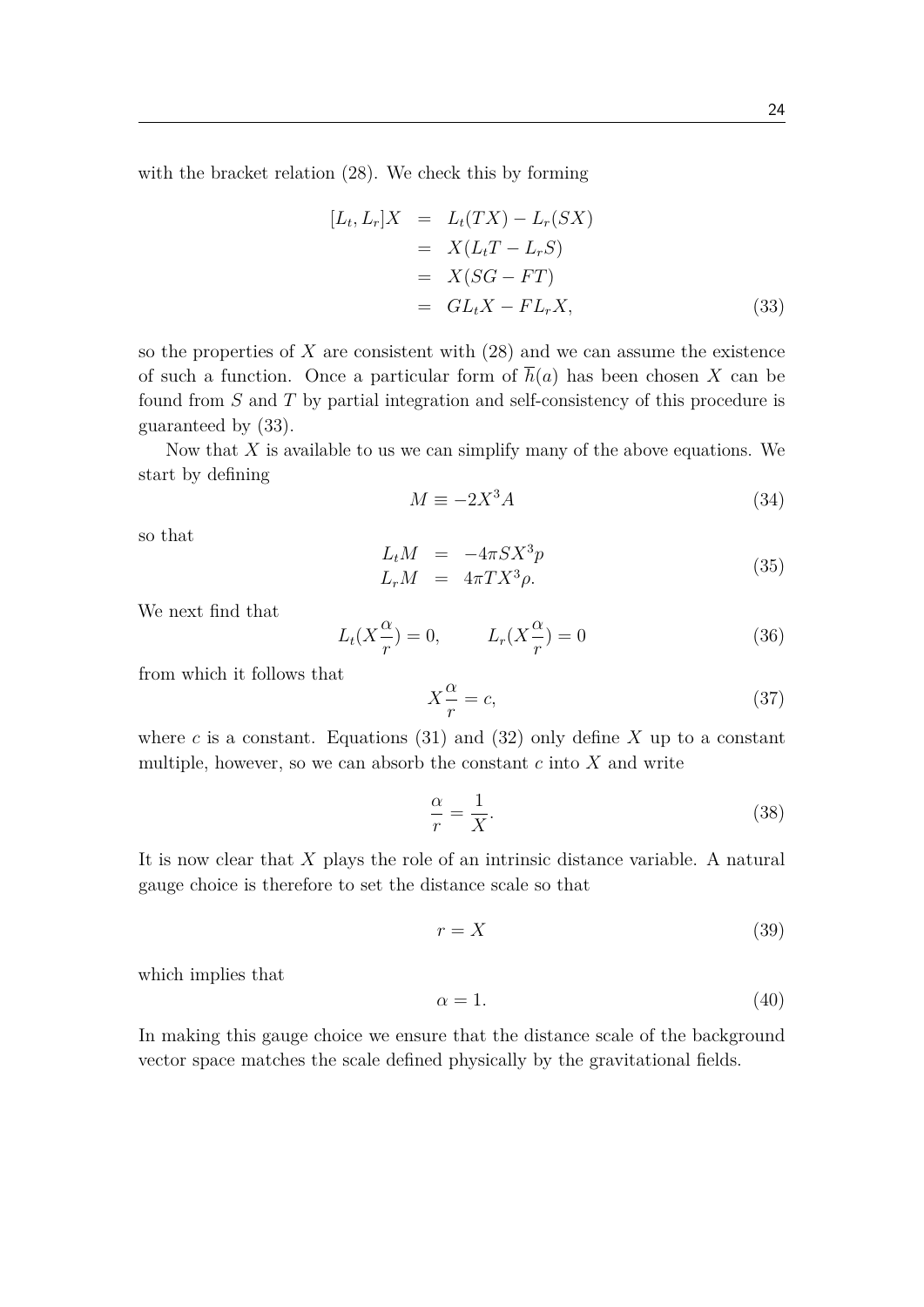From the form of  $\bar{h}(a)$  (8) and equations (31) and (32) we now see that

$$
g_1 = L_r r = Tr \tag{41}
$$

$$
g_2 = L_t r = Sr \tag{42}
$$

and it follows that *M* is given by

$$
M = \frac{r}{2}(g_2^2 - g_1^2 + 1).
$$
\n(43)

In addition, we now find that *G* and *F* satisfy

$$
L_t g_1 = G g_2 \tag{44}
$$

$$
L_r g_2 = F g_1. \tag{45}
$$

#### The 'Newtonian' Gauge

To complete the solution we need to make a gauge choice for the *t* coordinate. Unlike the distance variable  $X$ , no natural time coordinate has yet emerged. We must therefore look for some additional criteria to motivate a choice of time coordinate. Returning to the derivatives of *M* (35) we find that these formulae can be inverted to yield

$$
\frac{\partial M}{\partial t} = \frac{-4\pi g_1 g_2 r^2 (\rho + p)}{f_1 g_1 - f_2 g_2} \tag{46}
$$

$$
\frac{\partial M}{\partial r} = \frac{4\pi r^2 (f_1 g_1 \rho + f_2 g_2 p)}{f_1 g_1 - f_2 g_2}.
$$
\n(47)

The second equation reduces to a simple classical relation if we choose  $f_2 = 0$  as we then obtain

$$
\partial_r M = 4\pi r^2 \rho,\tag{48}
$$

which says that  $M(r, t)$  is determined by the amount of mass-energy in a sphere of radius *r*. There are other reasons for choosing the time variable such that  $f_2 = 0$ . For example, we can then use the bracket structure to solve for  $f_1$ . With  $f_2 = 0$ we have

$$
L_t = f_1 \partial_t + g_2 \partial_r \tag{49}
$$

$$
L_r = g_1 \partial_r \tag{50}
$$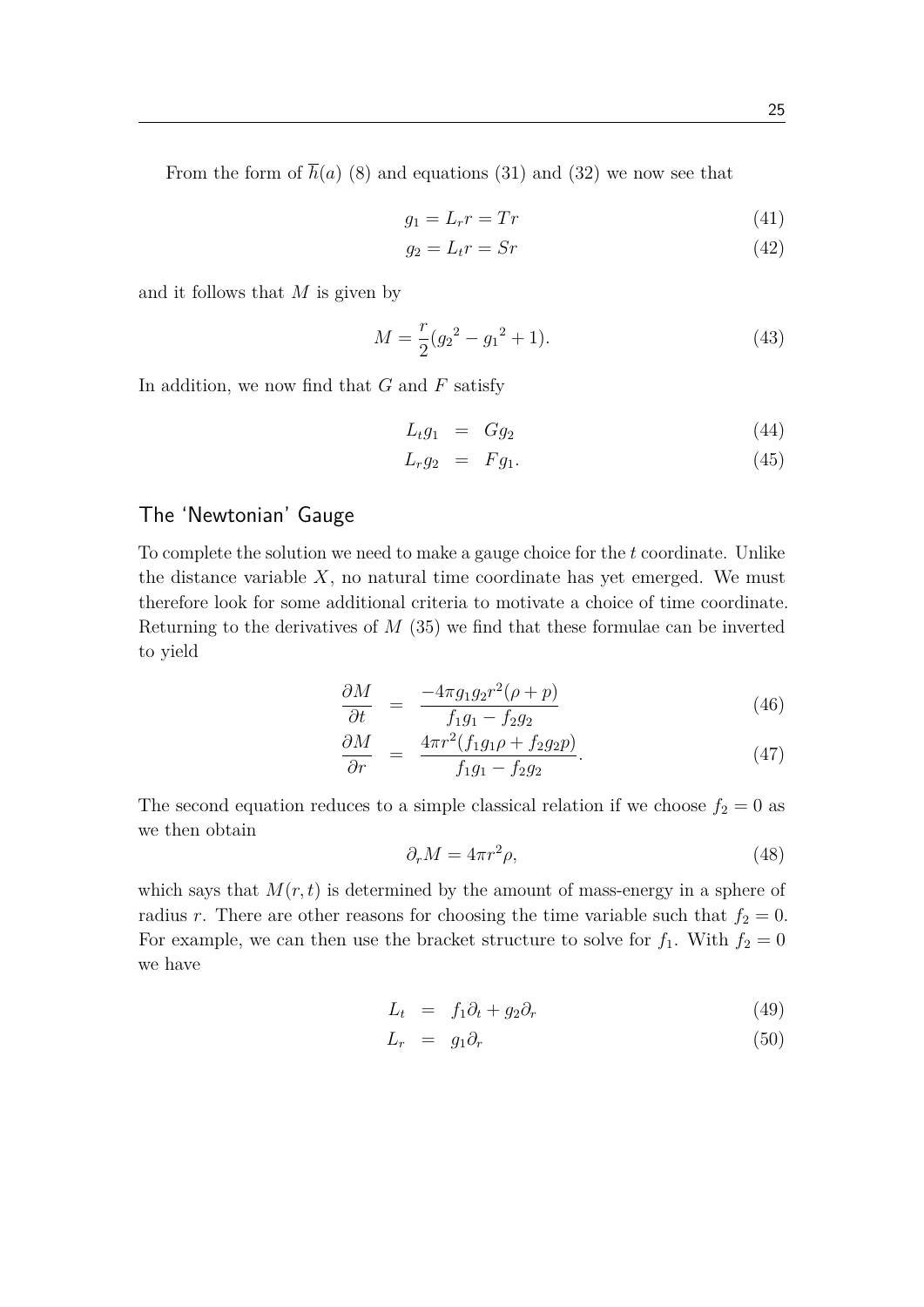and the bracket relation (28) implies that

$$
L_r f_1 = -Gf_1
$$
  
\n
$$
\implies \partial_r f_1 = \frac{G}{g_1} f_1
$$
  
\n
$$
\implies f_1 = \epsilon(t) \exp\{-\int^r \frac{G}{g_1} dr\}. \tag{51}
$$

The function  $\epsilon(t)$  can be absorbed by a further rescaling of t, so we are left with the simple result that

$$
f_1 = \exp\{-\int^r \frac{G}{g_1} dr\}.
$$
 (52)

Another reason why  $f_2 = 0$  is a natural gauge choice is seen when the pressure is zero. In this case equation  $(27)$  forces *G* to be zero, and equation  $(52)$  then sets  $f_1 = 1$ . A free-falling particle with  $v = e_t$  *(i.e.* comoving with the fluid) then has

$$
\dot{t}e_t + \dot{r}e_r = e_t + g_2 e_r,\tag{53}
$$

where the dots denote differentiation with respect to the affine parameter. Since  $t = 1$  the time coordinate  $t$  matches the proper time of all observers comoving with the fluid. So, in the absence of pressure, we are able to recover a global 'Newtonian' time on which all observers can agree (provided all clocks are correlated initially, which is not hard to do). Furthermore, it is also clear from  $(53)$  that  $g_2$  is the velocity of the particle. Hence equation (46), which reduces to

$$
\frac{\partial M}{\partial t} = -4\pi g_2 r^2 \rho \tag{54}
$$

in the absence of pressure, has a simple Newtonian interpretation  $-$  it equates the work with the rate of flow of energy density. The equation for *M* (43) in the form

$$
\frac{1}{2}g_2^2 - \frac{M}{r} = \frac{1}{2}(g_1^2 - 1) \tag{55}
$$

is also now familiar from Newtonian physics — it is a Bernoulli equation for zero pressure and total (non-relativistic) energy  $(g_1^2 - 1)/2$ . For these various reasons we refer to  $f_2 = 0$  as defining the 'Newtonian' gauge. This is the gauge choice we employ for many of the applications to follow.

The equations of 'intrinsic fluid dynamics' in the Newtonian gauge are summarised in Table 1.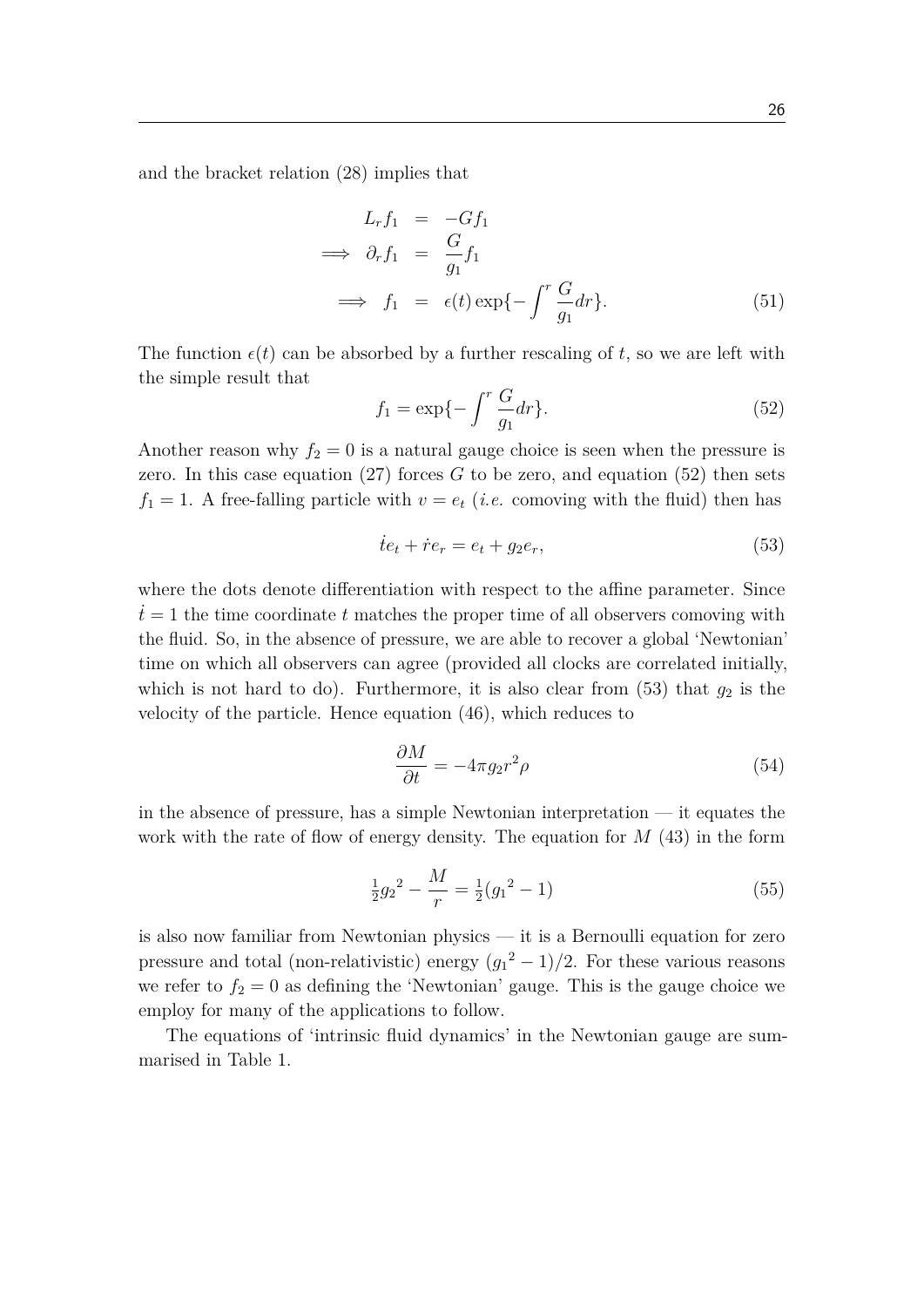

Table 1: Equations governing a radially-symmetric perfect fluid.

## 6 Applications

In the following sections we develop a number of applications of the equations summarised in Table 1. We start by treating the well-known case of a static, radially-symmetric star.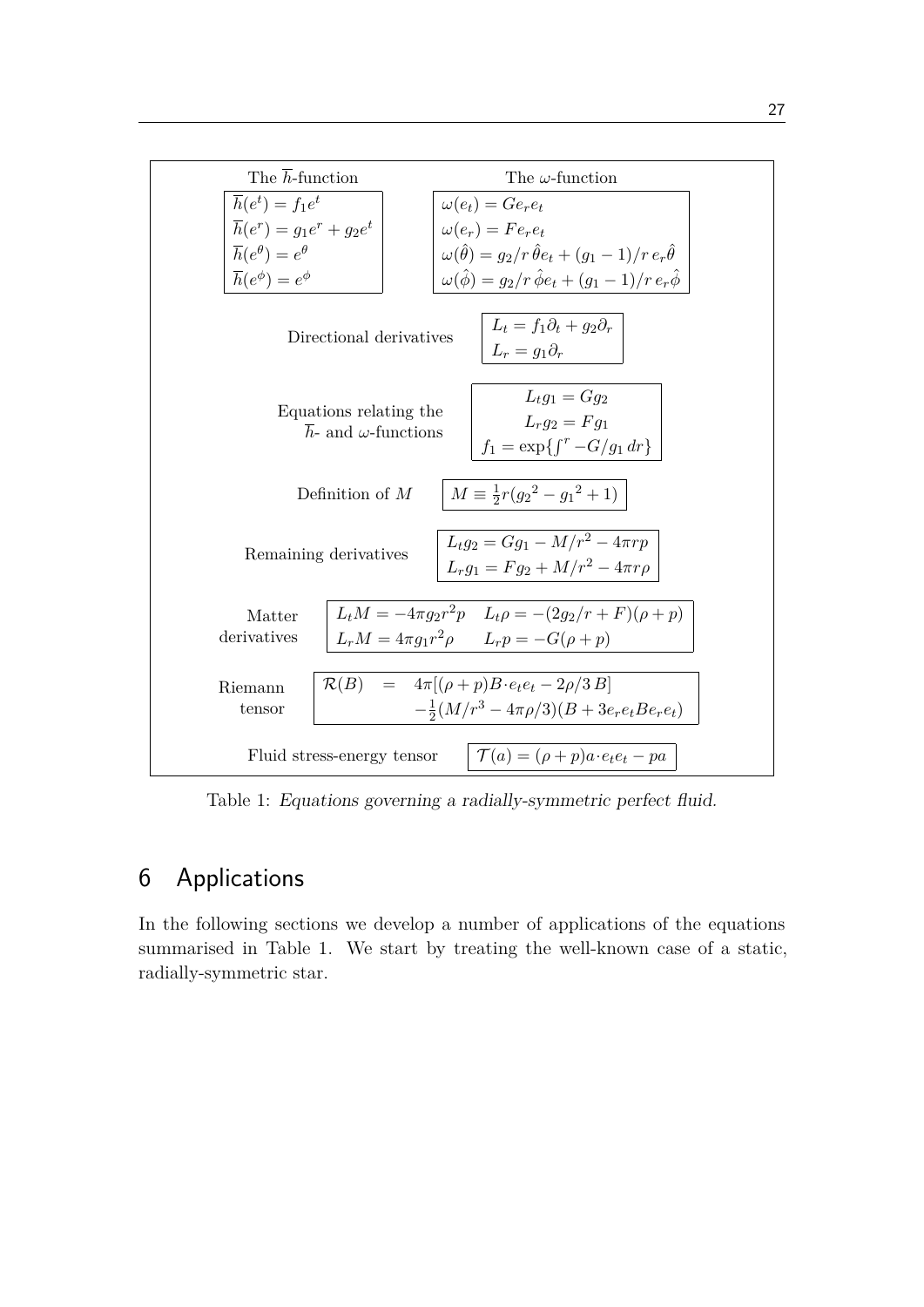#### 6.1 Static Matter Distributions

For a static matter distribution, *ρ* and *p* are functions of *r* only. It follows from the derivatives of *M* that

$$
M(r) = \int_0^r 4\pi r'^2 \rho(r') dr' \tag{1}
$$

and

$$
L_t M = g_2 4\pi r^2 \rho = -g_2 4\pi r^2 p. \tag{2}
$$

But, for any physical matter distribution,  $\rho$  and  $p$  must both be positive, in which case equation (2) can only be satisfied if

$$
g_2 = 0 \tag{3}
$$

$$
\implies F = 0. \tag{4}
$$

Since  $g_2 = 0$  we see that  $g_1$  is given simply in terms of M by

$$
g_1^2 = 1 - 2M/r,\t\t(5)
$$

which recovers contact with the standard line element for a static, radially-symmetric field.

The remaining equation of use is that for  $L_t g_2$  which now gives

$$
Gg_1 = M/r^2 + 4\pi rp.
$$
\n<sup>(6)</sup>

Equations (5) and (6) now combine with that for  $L_r p$  to yield the famous Oppenheimer-Volkov equation

$$
\frac{\partial p}{\partial r} = -\frac{(\rho + p)(M(r) + 4\pi r^3 p)}{r(r - 2M(r))}.
$$
\n(7)

By this point we have successfully recovered all the usual equations governing a non-rotating star. The work involved in recovering these equations from the full time-dependent case is minimal, and the final form of  $\bar{h}(a)$  is very simple (it is a diagonal function). What's more, the meaning of the *t* and *r* coordinates is clear, since they have been defined operationally. The final equations found here do not differ from those of GR, however, so no observable differences can be expected for the case of a stationary star.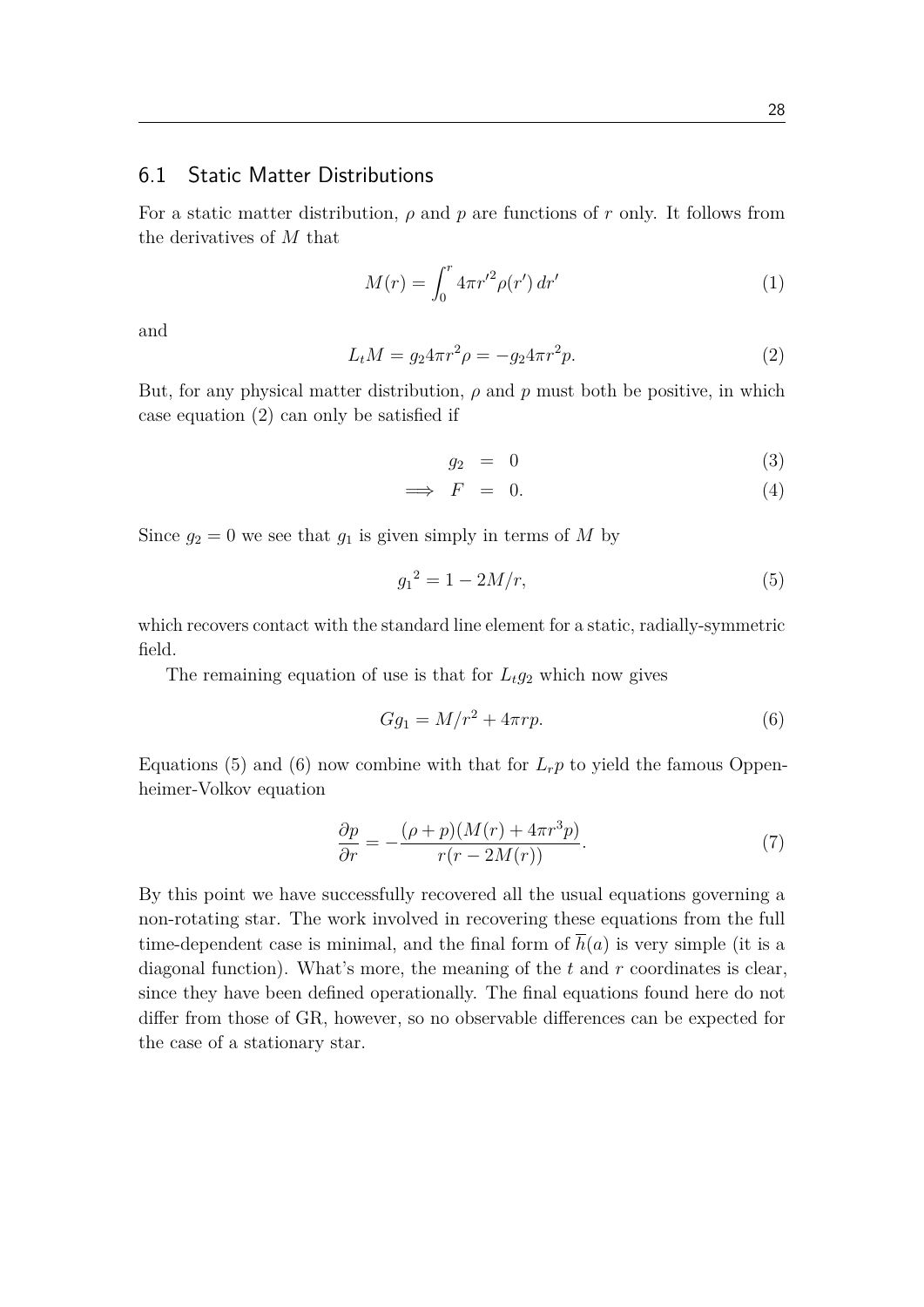#### 6.2 Point-Source Solutions — Black Holes

The next solution of interest is obtained when the matter is concentrated at a single point  $(r = 0)$ . For such a solution,  $\rho = p = 0$  everywhere away from the source, and the matter equations reduce to

$$
\left\{\n \begin{aligned}\n L_t M &= 0 \\
 L_r M &= 0\n \end{aligned}\n \right\}\n \implies M = \text{constant}.\n \tag{8}
$$

Maintaining the symbol *M* for this constant we now find that the equations reduce to

$$
L_t g_1 = G g_2 \tag{9}
$$

$$
L_r g_2 = F g_1 \tag{10}
$$

and

$$
g_1^2 - g_2^2 = 1 - 2M/r.\tag{11}
$$

There are no further equations which yield new information. In the vacuum, therefore, we have an under-determined system of equations and some additional gauge-fixing is needed to choose an explicit form of  $\overline{h}(a)$ . The reason for this is that in the vacuum region the Riemann tensor reduces to

$$
\mathcal{R}(B) = -\frac{M}{2r^3}(B + 3e_r e_t B e_r e_t).
$$
 (12)

This tensor is now *invariant* under boosts in the *ere<sup>t</sup>* plane. In the presence of matter the source contribution to  $\mathcal{R}(B)$  breaks this invariance since the  $e_t$  vector is transformed to a different vector under a radial boost. This new symmetry of  $\mathcal{R}(B)$  appears as soon as  $\rho$  and  $p$  vanish and manifests itself as a new freedom in the choice of  $\overline{h}$ -function.

Given that this new freedom exists, we should look for a choice of  $g_1$  and  $g_2$ which simplifies the physics as far as possible. If we attempt to reproduce the Schwarzschild solution we would set  $g_2 = 0$ , but then we immediately run into difficulties with  $g_1$ , which is not defined for  $r < 2M$ . We must therefore look for an alternative gauge choice. We will see in the following section that for collapsing dust  $q_1$  controls the energy of infalling matter at  $r = \infty$ . A sensible gauge choice is therefore to set

$$
g_1 = 1 \tag{13}
$$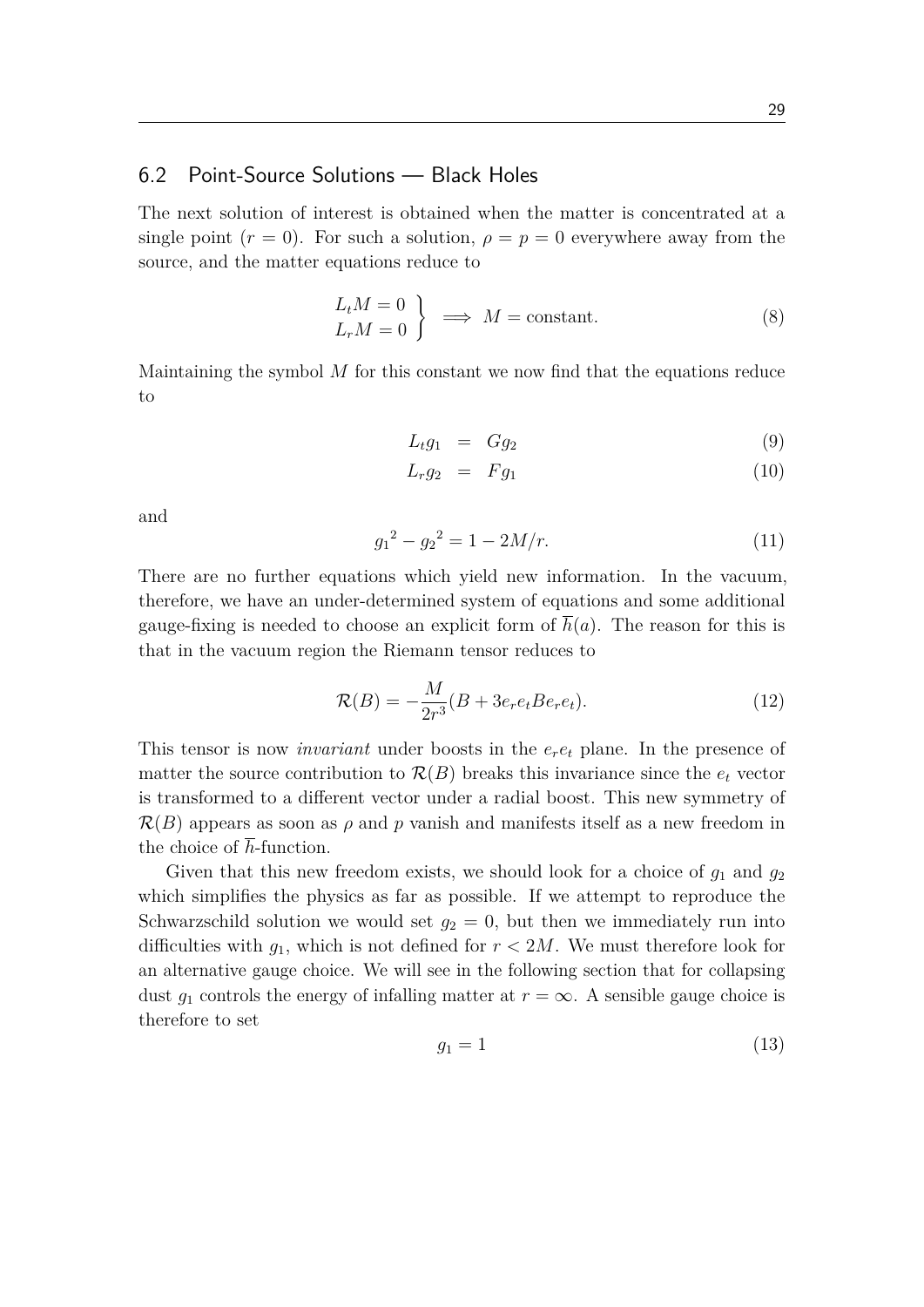so that

$$
g_2 = -\sqrt{2M/r} \tag{14}
$$

$$
G = 0 \tag{15}
$$

$$
F = -M/(g_2 r^2) \tag{16}
$$

$$
f_1 = 1. \tag{17}
$$

In this gauge the  $\bar{h}$ -function takes the remarkably simple form

$$
\overline{h}(a) = a - \sqrt{2M/r} \, a \cdot e_r e_t,\tag{18}
$$

which only differs from the identity through a single term. The geodesic equation for a radially-infalling particle (with unit mass) reduces to

$$
\dot{r}^2 = 2M/r + \sinh^2 u_0 \tag{19}
$$

$$
(1 - 2M/r)\dot{t} = \cosh u_0 + \dot{r}\sqrt{2M/r}.\tag{20}
$$

The *r*<sup>i</sup> equation shows immediately that  $\ddot{r} = -M/r^2$  and the constant  $\sinh^2 u_0$  can be identified with twice the initial kinetic energy of the infalling particle. At the horizon  $(r = 2M)$   $\dot{r} = -\cosh u_0$ , so there is no pole in  $\dot{t}$  (20). All particles cross the horizon and reach the singularity in a finite coordinate time. Some possible trajectories are illustrated in Figure 6.2.

In the case where the particle is dropped from rest at  $r = \infty$  equations (19) and (20) reduce to

$$
\dot{r} = -\sqrt{2M/r}, \quad \dot{t} = 1,\tag{21}
$$

and we recover an entirely Newtonian description of the motion. The properties of a black hole are so simple in the gauge defined by (18) that it is astonishing that it is almost never seen in the literature. This is presumably because the line element associated with (18) does not look as natural as the  $\overline{h}$ -function itself, and hides the underlying simplicity of the system. In the Newtonian gauge one hardly needs to modify classical reasoning at all to understand the processes involved — all particles just cross the horizon and fall into the singularity in a finite coordinate time. And the horizon is located at  $r = 2M$  precisely because we can apply Newtonian arguments! The only departures from Newtonian physics lie in relativistic corrections to the proper-time taken for infall, and in modifications to the equations for angular motion which lead to the familiar results for orbital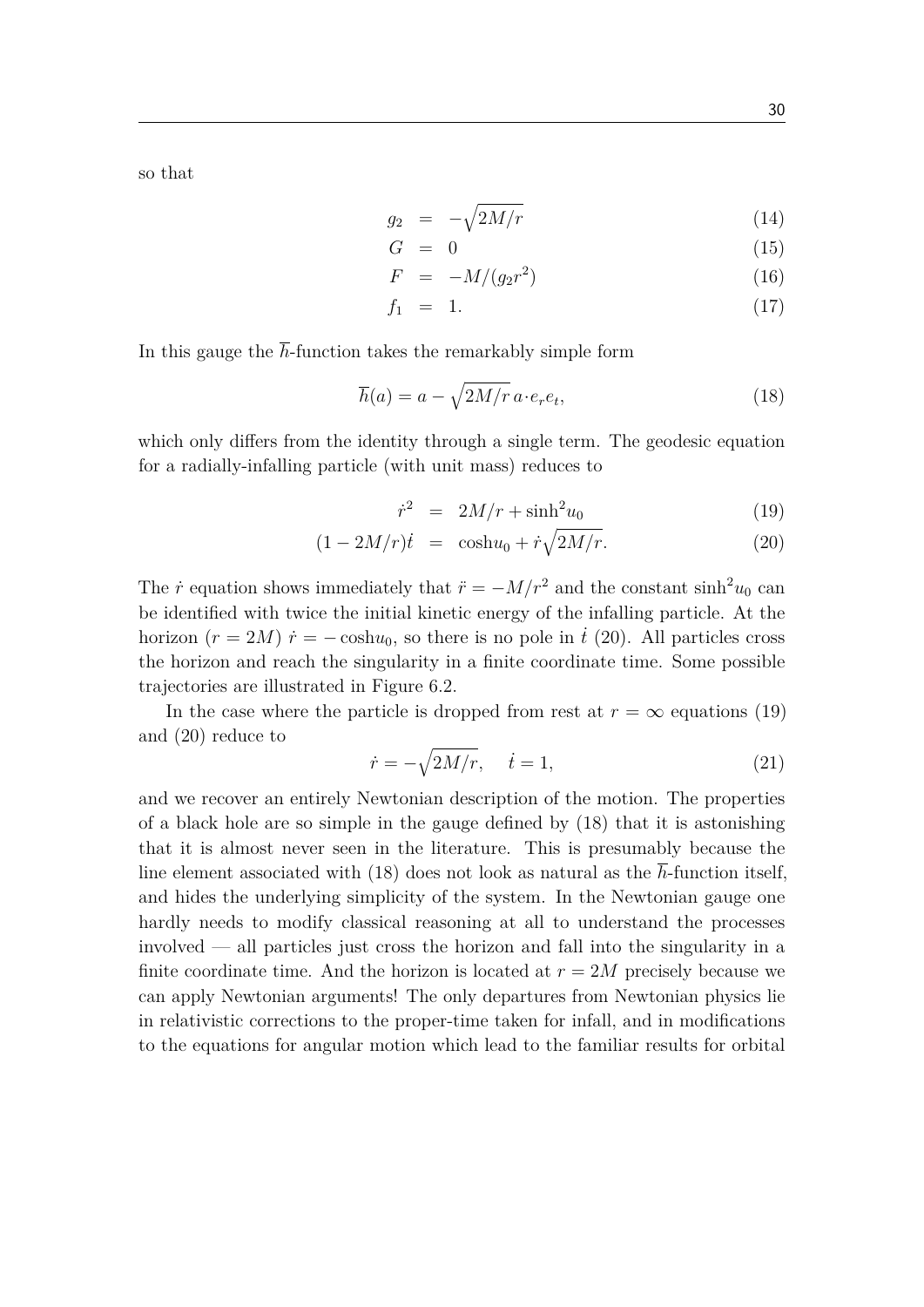

 $r = 4M$ , while the lower curve is for a photon. The vertical dotted line indicates the horizon. Figure 1: Possible particle trajectories for radially-infalling particles in the Newtonian gauge. The upper curve is for a particle released with  $\dot{r} = -\sqrt{2M/r}$  at

precession.

#### **Horizons and Birkhoff's Theorem**

The bulk of the literature on black holes works with the Schwarzschild solution, which is obtained by setting  $g_2 = 0$ . In this case

$$
g_1 = \sqrt{1 - 2M/r} \tag{22}
$$

which is only defined for  $r > 2M$ . GR starts to invoke coordinate transformations at this point, usually resulting in the advanced or retarded Eddington-Finkelstein is simply *not* an allowed solution since it does not result in a globally-defined form of the solution. In our gauge theory, however, the picture is different;  $g_2 = 0$ *h*-function. It is over such questions regarding the global nature of fields that differences between our 'flatspace' gauge theory and GR start to emerge. Here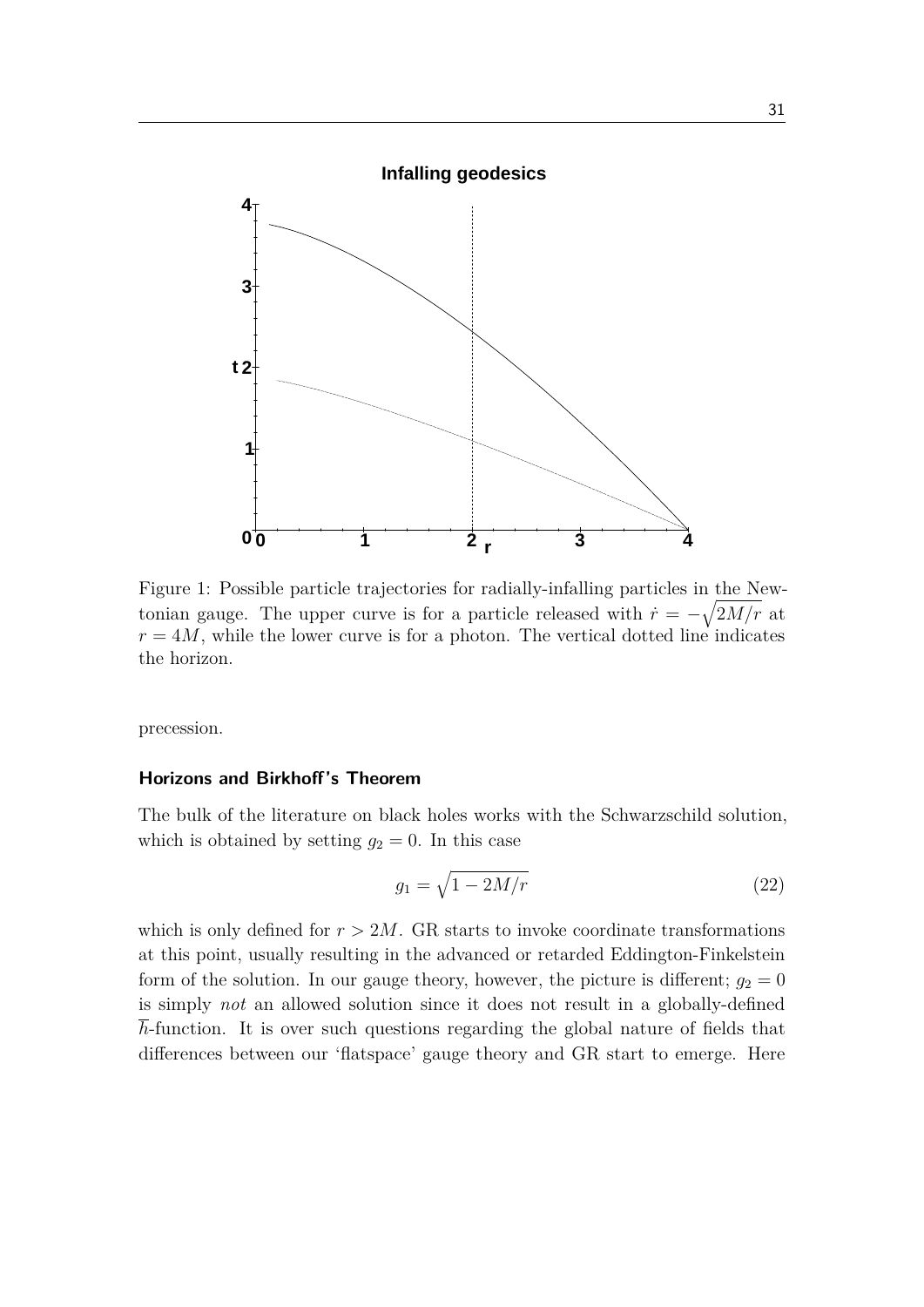the differences manifest themselves quite clearly. We are forced to a solution in which  $q_2 \neq 0$ , so  $\bar{h}(a)$  is not diagonal and hence not time-reverse symmetric. Time reversal is achieved by combining the translation

$$
f(x) = -e_t x e_t = x'
$$
\n(23)

with the reflection

$$
\overline{h}'(a) = -e_t \overline{h}(a)e_t.
$$
\n(24)

Hence the time-reversed solution is given by

$$
\overline{h}^*(a) = e_t \overline{h}_{x'}(e_t a e_t) e_t.
$$
\n(25)

Applying this to the solution (18) we obtain

$$
\overline{h}^*(a) = a + \sqrt{2M/r} \, a \cdot e_r e_t,\tag{26}
$$

which has changed the sign of the off-diagonal term. The result is a solution in which particles inside the horizon are swept out. Once outside, the force is still attractive but particles cannot re-enter back through the horizon. Despite the fact that the Riemann tensor is unchanged by time-reversal, it is impossible to find an *h*-function that is also time-reverse symmetric. In our theory the black hole has more memory about its formation than simply its mass *M*. It also remembers that it was formed in a particular time direction. The appearance of a horizon is thus associated with the onset time asymmetry, which is very satisfying from a physical viewpoint.

Another form of the Schwarzschild solution that runs into difficulties in our theory is that obtained by using Kruskal coordinates. These coordinates introduce a 'double-cover' of spacetime so that each value of *r* determines two distinct hypersurfaces. This is clearly not possible in our theory without some radical redefinition of how *r* is viewed as a function of spacetime position *x*. In GR the Kruskal-Szerkes solution is the maximal continuation of the Schwarzschild metric and is viewed as giving the complete description of a radially-symmetric black hole [23]. The fact that it is ruled out of our gauge theory means that our allowed solutions are not 'maximal' and forces us to address the issue of geodesic incompleteness. For the solution (18) geodesics exist which cannot be extended into the past for all values of their affine parameter. But, if we adopt the view that the black hole must have formed in the past from some collapse process, then there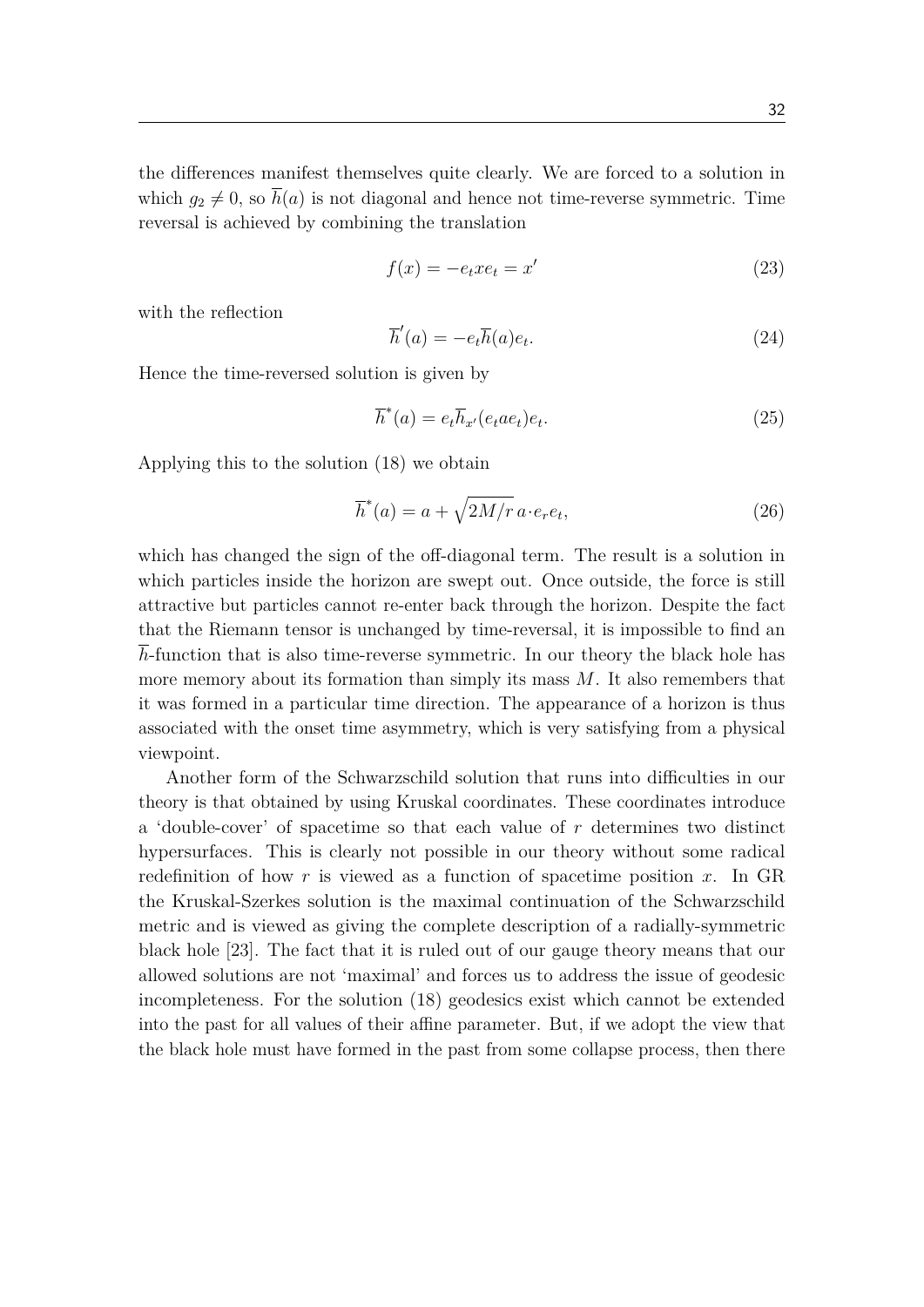must have been a time before which the horizon did not exist. Any geodesic must therefore have come from a region in the past where no horizon was present, so there is no question of the geodesics being incomplete. A model of such a collapse process is discussed in the following section. We therefore arrive at a consistent picture in which the formation of a horizon retains information about the direction of time in which collapse occurred, and all geodesics from the past emanate from a period before the horizon formed. This picture is very different from GR, which is happy to deal with eternal, time-symmetric black holes. This shift to a picture with a fixed time direction is typical of the transition from a second-order theory to a first-order one [8].

It is finally worth commenting on how the above affects Birkhoff's theorem. One form of Birkhoff's theorem is that the gravitational fields outside any radiallysymmetric distribution of matter are necessarily static. This is seen immediately from equation (8) which shows that the Riemann tensor is a function of *r* only. However, Birkhoff's theorem is frequently used to argue that the line element outside a radially-symmetric body can always be brought to the form [24]

$$
ds^{2} = (1 - 2M/r) dt^{2} - (1 - 2M/r)^{-1} dr^{2} - r^{2} (d\theta^{2} + \sin^{2} \theta d\phi^{2}).
$$
 (27)

As we have seen, this ceases to be correct in our theory if a horizon is present. In this case  $\overline{h}(a)$  is independent of *t*, but cannot be time-reverse symmetric.

#### 6.3 Collapsing Dust

The simplest model for collapsing matter is one in which the pressure is set to zero so that the situation describes collapsing dust. In this case  $G = 0$ ,  $f_1 = 1$  and t is the time measured by freely-falling observers (from  $\infty$ ). The equations of Table 1 reduce to

$$
F = \partial_r g_2 \tag{28}
$$

$$
M(r,t) = \int_0^r 4\pi r'^2 \rho(r',t) dr', \qquad (29)
$$

which define F and M on a time slice, together with the update equations

$$
\partial_t g_2 + g_2 \partial_r g_2 = -M/r^2 \tag{30}
$$

$$
\partial_t M + g_2 \partial_r M = 0. \tag{31}
$$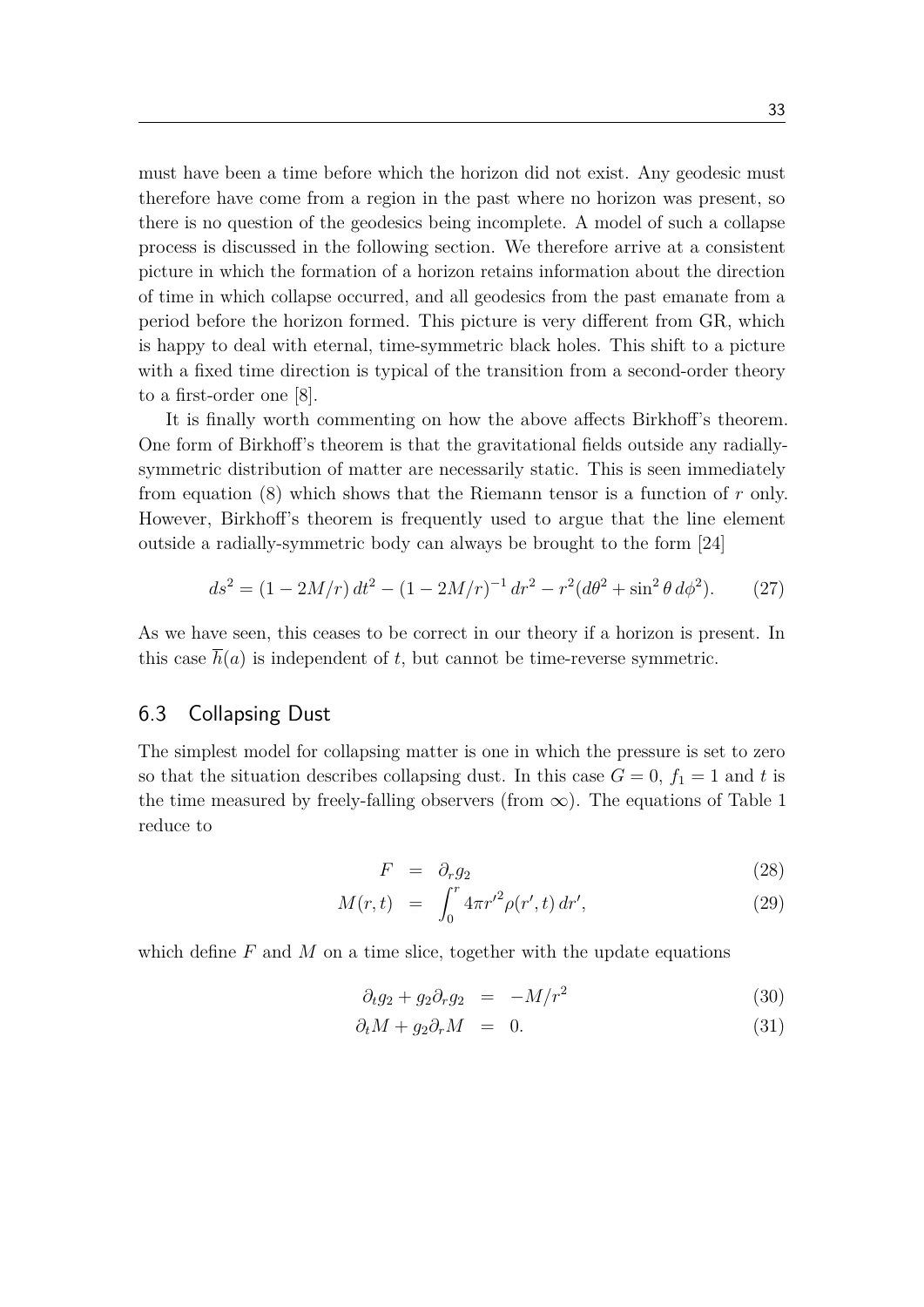As *g*<sup>2</sup> is the velocity of a particle comoving with the fluid, equations (30) and (31) provide a completely Newtonian description of the fluid. Equation (30) is the Euler equation with an inverse-square gravitational force, and (31) is the equation for conservation of mass. It is also worth noting that the *L<sup>t</sup>* derivative now plays the role of the 'matter' or 'comoving' derivative for the fluid.

Equations (30) and (31) enable  $\rho$  and M to be propagated from one time-slice to the next so, given suitable initial conditions, one can propagate into the future. The system of equations is in fact soluble analytically [9], but here we just consider a numerical simulation. From an initial density profile  $\rho(r, t_0)$  and velocity profile  $g_2(r, t_0)$ , equation (29) is used to obtain  $M(r, t_0)$ . Equations (30) and (31) are then used to update *M* and  $g_2$ . On any given time-slice,  $\rho$  and F can be recovered using equations (28) and (29), and  $g_1$  can be recovered from  $g_2$  and M. The results of such a simulation are displayed in Figure 6.3.

Any particle on a radial path has a covariant velocity of the form

$$
v = \cosh u \, e_t + \sinh u \, e_r. \tag{32}
$$

The underlying trajectory has  $\dot{x} = h(v)$ , so the radial motion is determined by

$$
\dot{r} = \cosh u \, g_2 + \sinh u \, g_1. \tag{33}
$$

Since  $g_2$  is negative for collapsing matter, the particle can only achieve an outward velocity if  $g_1^2 > g_2^2$ . A horizon therefore forms at the point where

$$
2M(r,t)/r = 1.\t\t(34)
$$

The appearance of this horizon is illustrated in Figure 6.3. It is conventional to extend the horizon back in time along the past light-cone to the origin  $(r = 0)$ , since any particle inside this surface could not have reached the point where  $2M/r - 1$ first drops to zero, and hence is also trapped [25].

If pressure is included the pressure gradient causes the internal clock carried by the fluid to run at a different rate from *t*. The overall picture is similar, however. The horizon forms in a finite external coordinate time and matter has no difficulty crossing the horizon and falling onto the central singularity. The resulting solution is 'maximal' and the end result is a solution of the type discussed in the preceding Section. Again, the 'Newtonian' gauge makes the physics so simple that it surely deserves a prominent place in the description of black hole physics.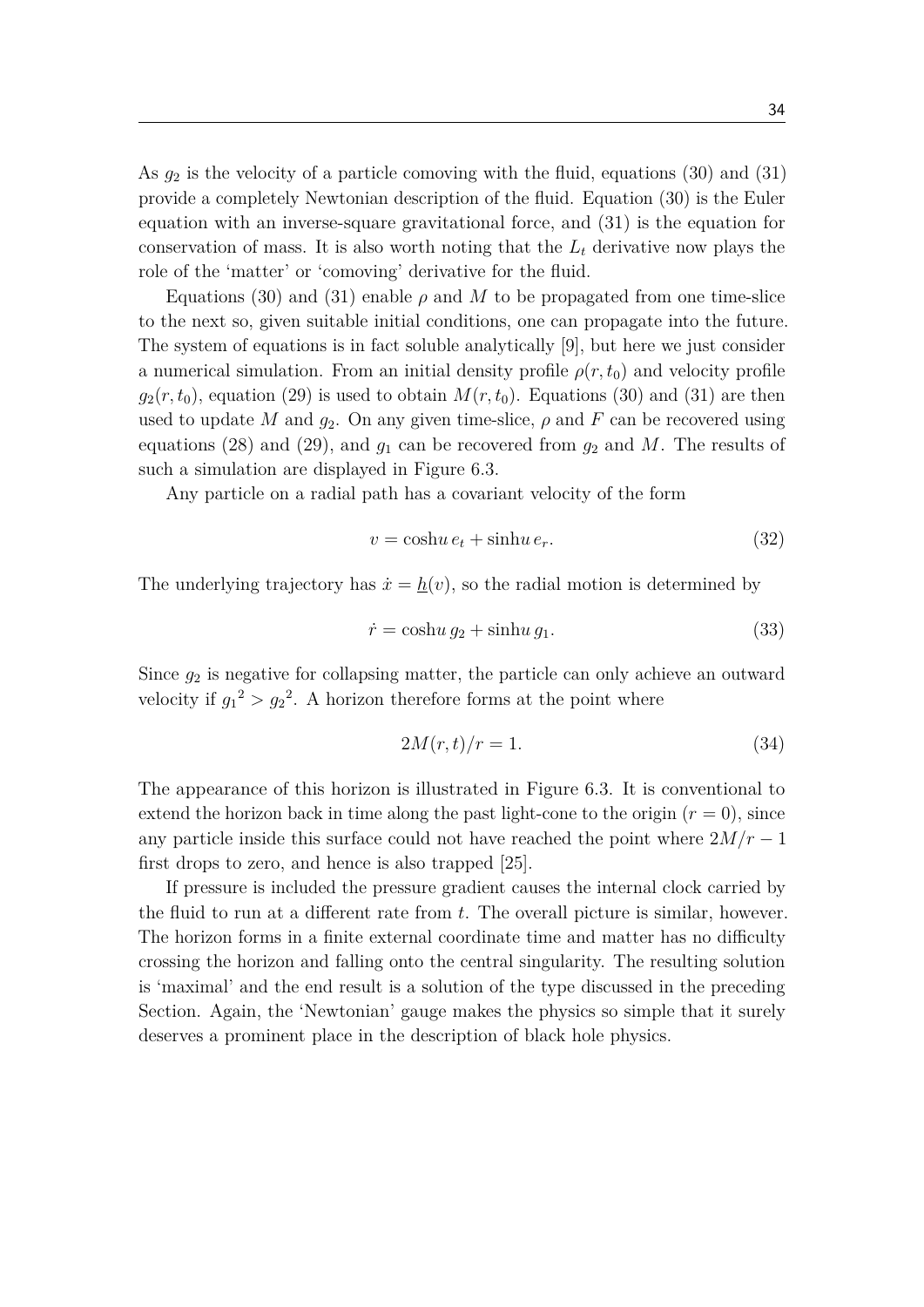

Figure 2: Simulation of collapsing dust in the Newtonian gauge. Successive time slices for the horizon function  $(1 - 2M(r, t)/r)$  *versus* radius are shown, with the top curve corresponding to  $t = 0$  and lower curves to successively later times. The initial density profile is of the form  $\rho = \rho_0/(1 + (r/r_0)^2)^2$ , and the initial velocity is everywhere zero. There is no horizon initially, but a trapped region quickly forms, since in regions where  $1 - 2M/r < 0$ , photons can only move inwards.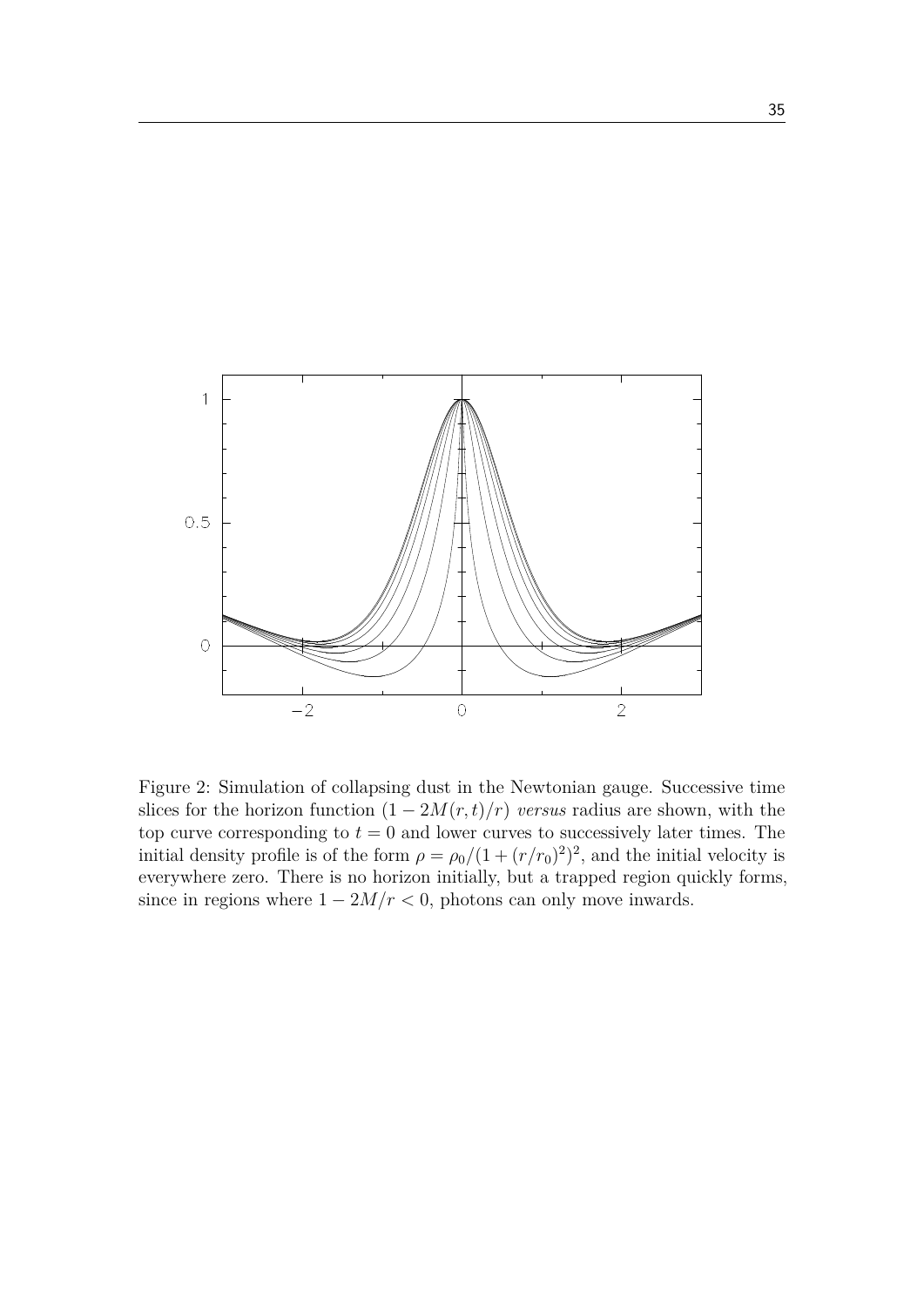#### 6.4 Electromagnetism in a Black-Hole Background

Maxwell's equations in a gravitational background can be written in a number of different forms [9]. From the vector potential *A* we define the field strength  $F \equiv \nabla \wedge A$ . The covariant field strength is obtained from *F* by defining

$$
\mathcal{F} \equiv \overline{h}(\nabla \wedge A). \tag{35}
$$

In terms of  $\mathcal{F}$ , Maxwell's equations (in the absence of torsion) become [9]

$$
\mathcal{DF} = \mathcal{J}.\tag{36}
$$

This first-order form of Maxwell's equations is very useful for problems related to the propagation of electromagnetic waves, for example. An equivalent form of the equations is obtained by defining

$$
G \equiv \underline{h}\overline{h}(F) \det \underline{h}^{-1} \tag{37}
$$

and

$$
J = \underline{h}(\mathcal{J}) \det \underline{h},\tag{38}
$$

so that equation (36) decomposes into the separate equations

$$
\nabla \wedge F = 0, \quad \nabla \cdot G = J. \tag{39}
$$

Finally, performing a spacetime split with respect to the  $\gamma_0$  direction, as at equation (15), and defining

$$
F = \mathbf{E} + i\mathbf{B} \tag{40}
$$

$$
G = \mathbf{D} + i\mathbf{H} \tag{41}
$$

$$
J\gamma_0 = \rho + \mathbf{J},\tag{42}
$$

equations (39) take the conventional form

$$
\nabla \cdot \mathbf{B} = 0 \qquad \nabla \cdot \mathbf{D} = \rho
$$
  
\n
$$
\nabla \times \mathbf{E} = -\frac{\partial \mathbf{B}}{\partial t} \qquad \nabla \times \mathbf{H} = \mathbf{J} + \frac{\partial \mathbf{D}}{\partial t}
$$
\n(43)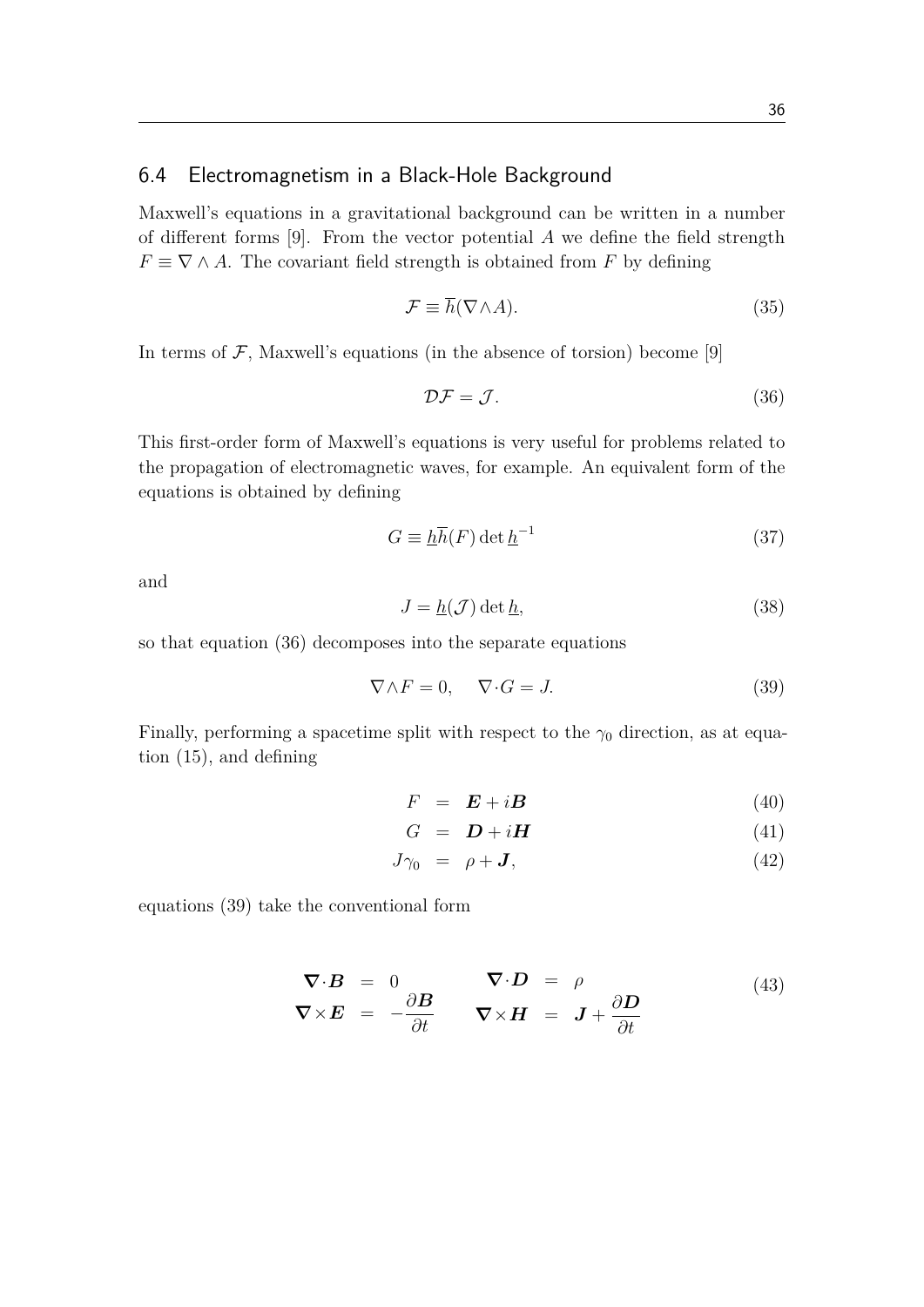37

where, for spatial vectors,  $\mathbf{a} \times \mathbf{b} \equiv -i\mathbf{a} \wedge \mathbf{b}$ . The form (43) offers some insight into how the gravitational field interacts with the electromagnetic field. The tensor det  $h^{-1}h\overline{h}$  is a generalized permittivity/permeability tensor and defines the properties of the space through which the electromagnetic field propagates. For example, the bending of light by the sun can be easily understood in terms of the properties of the dielectric defined by the  $\overline{h}$ -field exterior to it.

The problem of interest here is to find the fields around a point source at rest outside the horizon of a radially-symmetric black hole. The *h*-function in this case can be taken as that of equation (18). The solution to this problem can be found by adapting the work of Copson [26] and Linet [27] to the present gauge choices. Assuming that the charge is placed at a distance *a >* 2*M* along the *z*-axis, the vector potential can be written in terms of a single scalar potential  $V(r, \theta)$  as

$$
A = V(r, \theta)(e_t + \frac{\sqrt{2Mr}}{r - 2M}e_r),
$$
\n(44)

so that

$$
\mathcal{F} = -\frac{\partial V}{\partial r} e_r e_t - \frac{1}{r - 2M} \frac{\partial V}{\partial \theta} \hat{\theta} (e_t + \sqrt{2M/r} e_r)
$$
(45)

and

$$
G = \mathbf{D} = -\frac{\partial V}{\partial r} e_r e_t - \frac{1}{r - 2M} \frac{\partial V}{\partial \theta} \hat{\theta} e_t.
$$
 (46)

The Maxwell equations now reduce to the single partial differential equation

$$
\frac{1}{r^2} \frac{\partial}{\partial r} \left( r^2 \frac{\partial V}{\partial r} \right) + \frac{1}{r(r - 2M)} \frac{1}{\sin \theta} \frac{\partial}{\partial \theta} \left( \sin \theta \frac{\partial V}{\partial \theta} \right) = -\rho \tag{47}
$$

where  $\rho = q\delta(\mathbf{x} - \mathbf{a})$  is a  $\delta$ -function at  $z = a$ . This was the problem originally tackled by Copson [26] who obtained a solution that was valid locally in the vicinity of the charge, but contained an additional pole at the origin. Linet [27] modified Copson's solution by removing the singularity at the origin to produce a potential  $V(r, \theta)$  whose only pole is on the *z*-axis at  $z = a$ . Linet's solution is

$$
V(r,\theta) = \frac{q}{ar} \frac{(r-M)(a-M) - M^2 \cos^2\theta}{D} + \frac{qM}{ar},\tag{48}
$$

where

$$
D = [r(r - 2M) + (a - M)^{2} - 2(r - M)(a - M)\cos\theta + M^{2}\cos^{2}\theta]^{1/2}.
$$
 (49)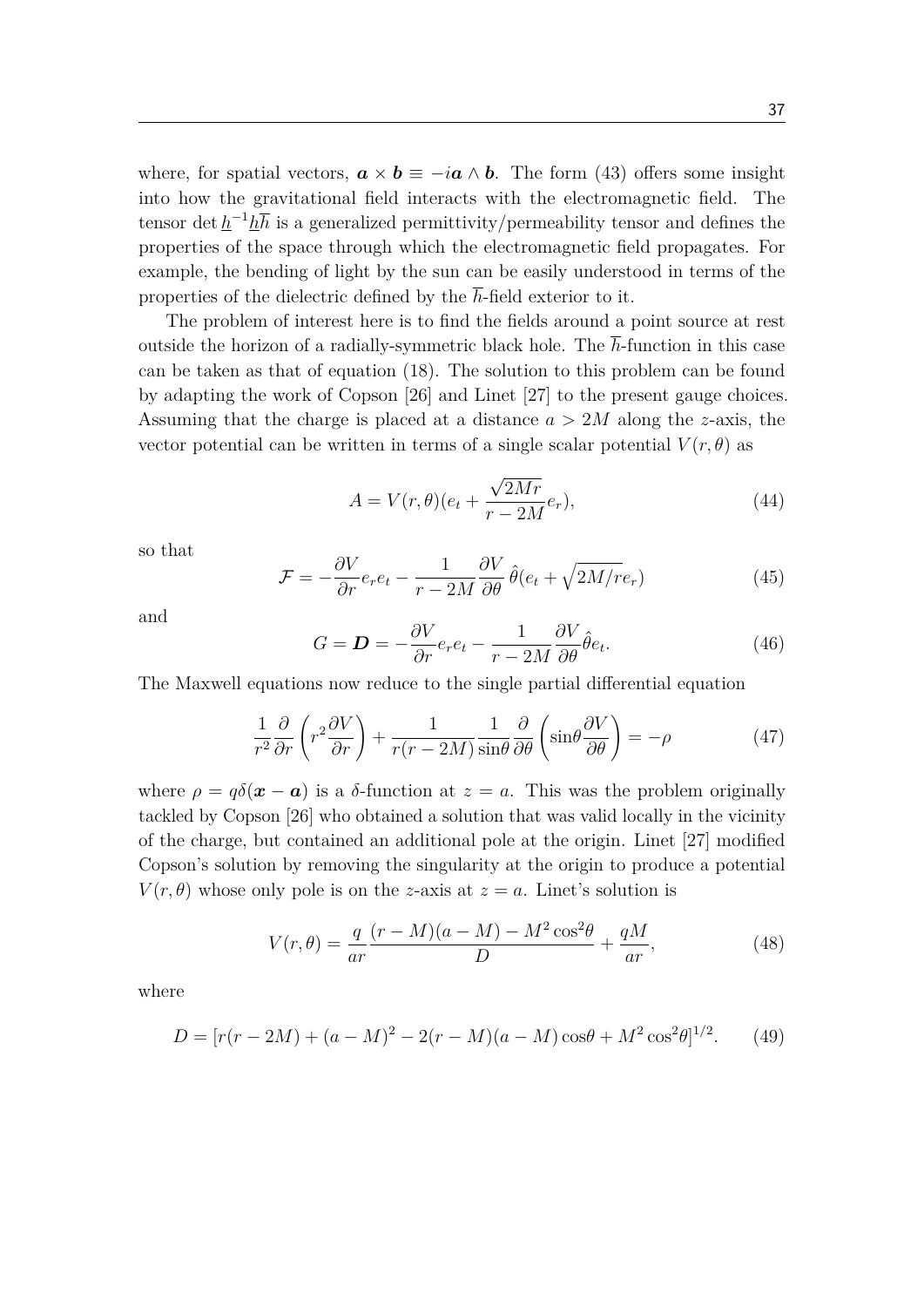The novel feature we wish to stress here is that once (48) is inserted back into (45) the resultant  $\mathcal F$  is both finite and continuous at the horizon. Working in the Newtonian gauge enables us to discuss the *global* properties of the solution, rather than having to resort to the 'membrane paradigm' [28] to exclude the region  $r < 2M$ . One simple way to illustrate the global properties of  $\mathcal F$  and  $G$  is to plot the streamlines of  $D$ , which are conserved by equation (43). The streamlines should therefore spread out from the charge and cover all space. Furthermore, since the distance scale *r* was chosen to agree with the gravitationally-defined distance, the streamlines of *D* convey genuine intrinsic information. Hence the plots are completely unaffected by our choice for the *g*<sup>1</sup> or *g*<sup>2</sup> functions, or indeed our choice of *t*-coordinate. Figure 6.4 shows streamline plots for charges held at different distances above the horizon. Similar plots were first obtained by Hanni & Ruffini [29], though they were unable to extend their plots through the horizon. The physical interpretation of these plots differs somewhat from that advanced in the 'Membrane Paradigm' [28]. These differences are dealt with in detail elsewhere [9].

An interesting feature of the above solution is the existence of a repulsive 'polarisation' force [30], the effect of which is that a smaller force is needed to keep a charged particle at rest outside a black hole than an uncharged one. In their derivation of this force, Smith  $\&$  Will [30] employed a complicated energy argument which involved renormalising various divergent integrals. In fact, as we show elsewhere [9], this repulsion is due entirely to the term that Linet added to Copson's formula. This is the second term in equation (48), and produces an outward-directed force on the charge of magnitude  $q^2M/a^3$  — the same magnitude as found in [30]. This is an example of the importance of finding global solutions. The polarisation force is felt outside the horizon, yet the correction term that led to it was motivated by the properties of the field at the origin.

#### 6.5 Cosmology

The equations of Table 1 are sufficiently general to deal with cosmology as well as astrophysics. In recent years, however, it has again become fashionable to include a cosmological constant in the field equations. The derivation of Section 4 is largely unaffected by the inclusion of the cosmological term, and only a few modifications to Table 1 are required. The full set of equations with a cosmological constant incorporated are summarised in Table 2.

In cosmology we are interested in homogeneous solutions to the equations of Table 2. Such solutions are found by setting  $\rho$  and  $p$  to functions of  $t$  only, so it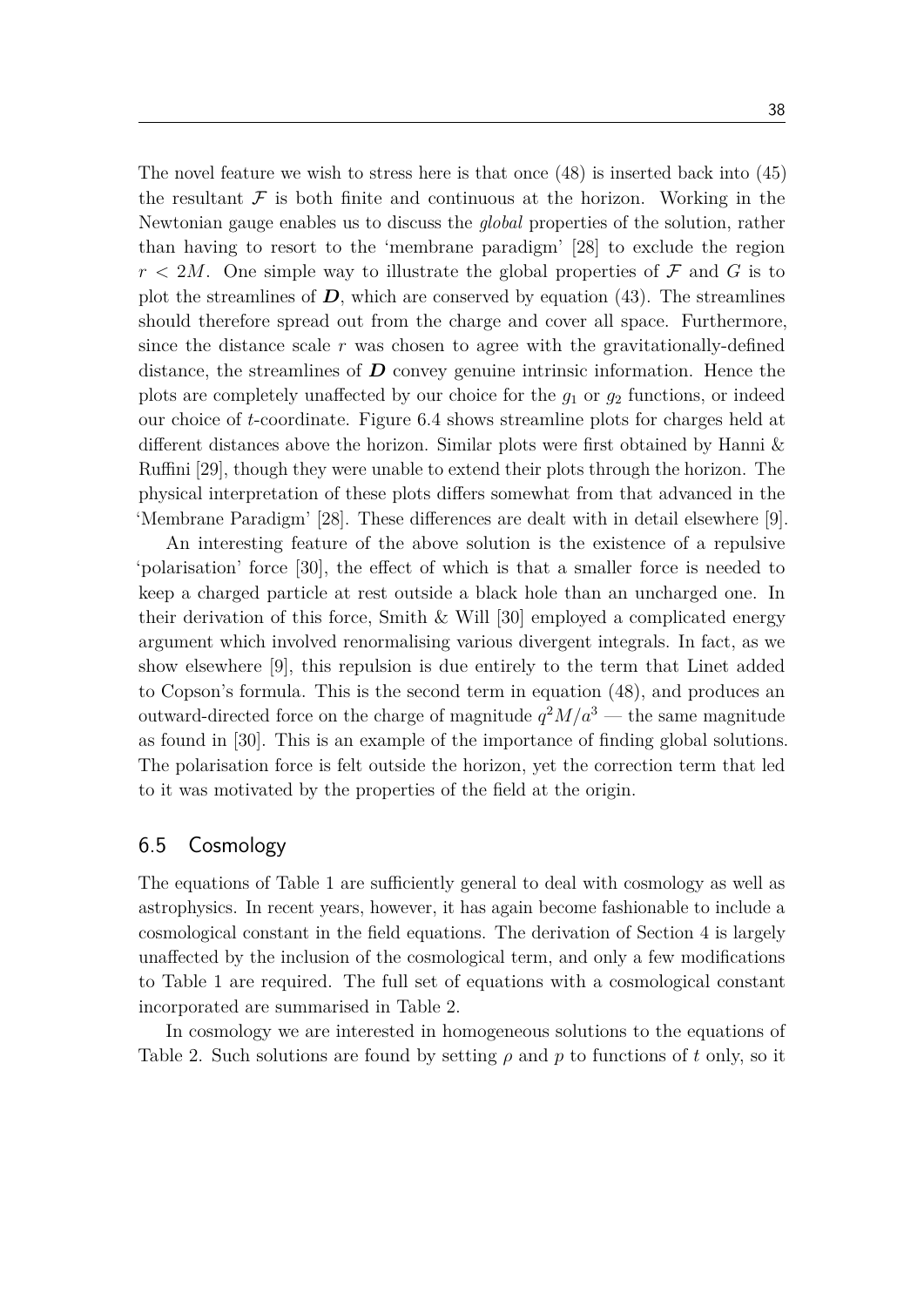

Figure 3: Streamlines of the *D* field. The horizon is at  $r = 2$  and the charge is placed on the *z*-axis. In the top diagram the charge is held at  $z = 3$ , and in bottom diagram it is at  $z = 2.1$ . Note how the streamlines are attracted towards the origin but never actually meet it. Had Linet's additional term not been included some of the streamlines would have terminated on the origin, which is not permitted.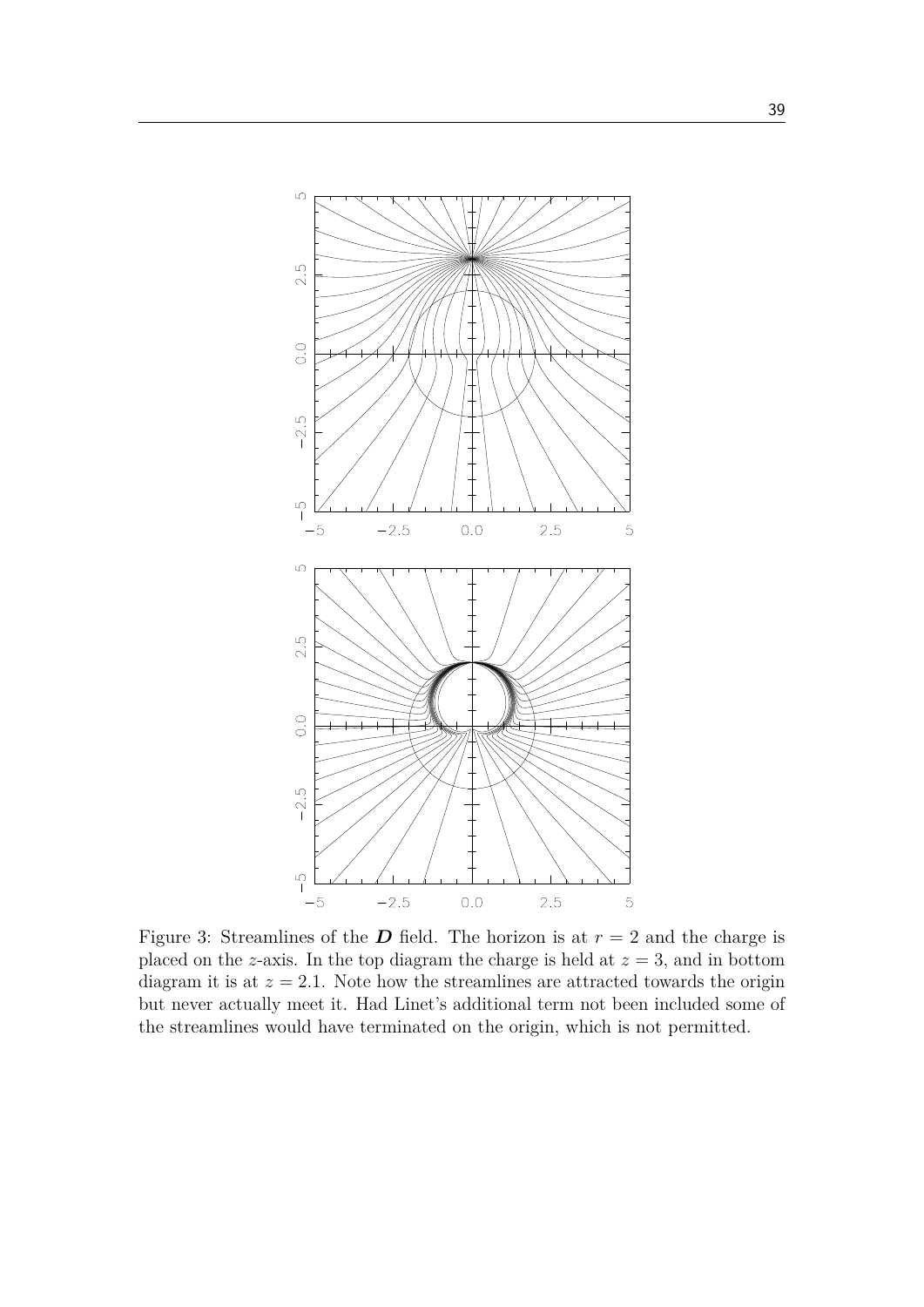

Table 2: Equations governing a radially-symmetric perfect fluid — case with a non-zero cosmological constant  $\Lambda$ . The shaded equations differ from those of Table 1.

follows immediately from the  $L_r p$  equation that

$$
G = 0 \quad \Longrightarrow \quad f_1 = 1. \tag{50}
$$

For homogeneous fields the Weyl component of the Riemann tensor must vanish since this contains directional information through the *e<sup>r</sup>* vector. The vanishing of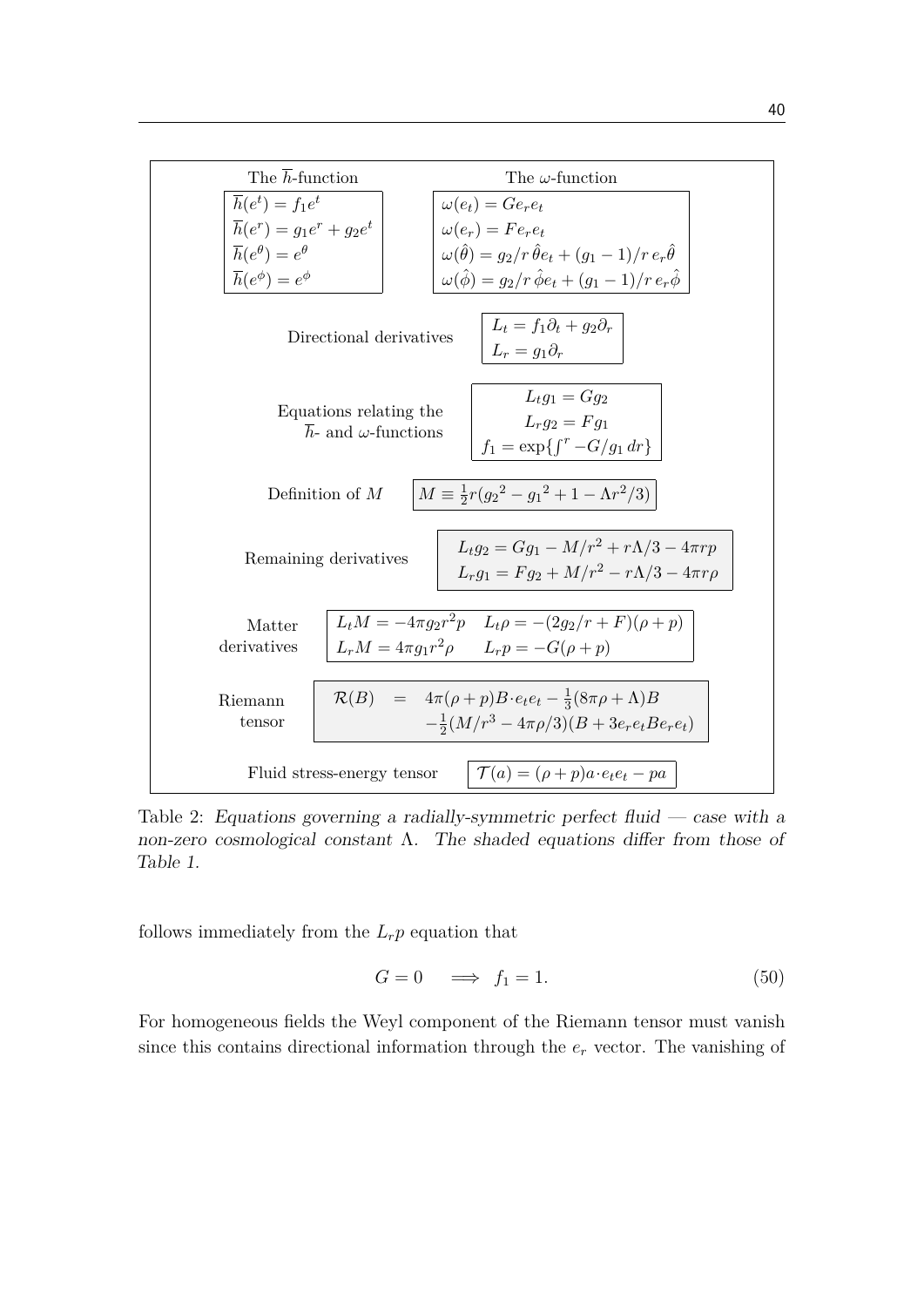this term requires that

$$
M(r,t) = \frac{4}{3}\pi r^3 \rho,\tag{51}
$$

which is consistent with the  $L_rM$  equation. The  $L_tM$  and  $L_t\rho$  equations now reduce to

$$
F = g_2/r \tag{52}
$$

and

$$
\dot{\rho} = -3g_2(\rho + p)/r. \tag{53}
$$

But we know that  $L_r g_2 = F g_1$ , which can only be consistent with (52) if

$$
F = c(t), \t\t g_2(r, t) = rc(t). \t\t (54)
$$

The  $L_t g_2$  equation now reduces to a simple equation for  $\dot{c}$ ,

$$
\dot{c} + c^2 - \Lambda/3 = -\frac{4\pi}{3}(\rho + 3p). \tag{55}
$$

Finally, we are left with the following pair of equations for *g*1:

$$
L_t g_1 = 0 \tag{56}
$$

$$
L_r g_1 = (g_1^2 - 1)/r. \tag{57}
$$

The latter equation yields  $g_1^2 = 1 + r^2 \phi(t)$  and the former reduces to

$$
\dot{\phi} = -2c(t)\phi.
$$
\n(58)

Hence  $g_1$  is given by

$$
g_1^2 = 1 - kr^2 \exp\{-2 \int^t c(t') dt'\},\tag{59}
$$

where *k* is an arbitrary constant of integration. It is straightforward to check that (59) is consistent with the equations for  $\dot{c}$  and  $\dot{\rho}$ . The full set of equations describing a homogeneous perfect fluid are summarised in Table 3.

At first sight, the equations of Table 3 do not resemble the usual Friedmann equations. The Friedmann equations are recovered straight-forwardly, however, by setting

$$
c(t) = \frac{\dot{S}(t)}{S(t)}.\t(60)
$$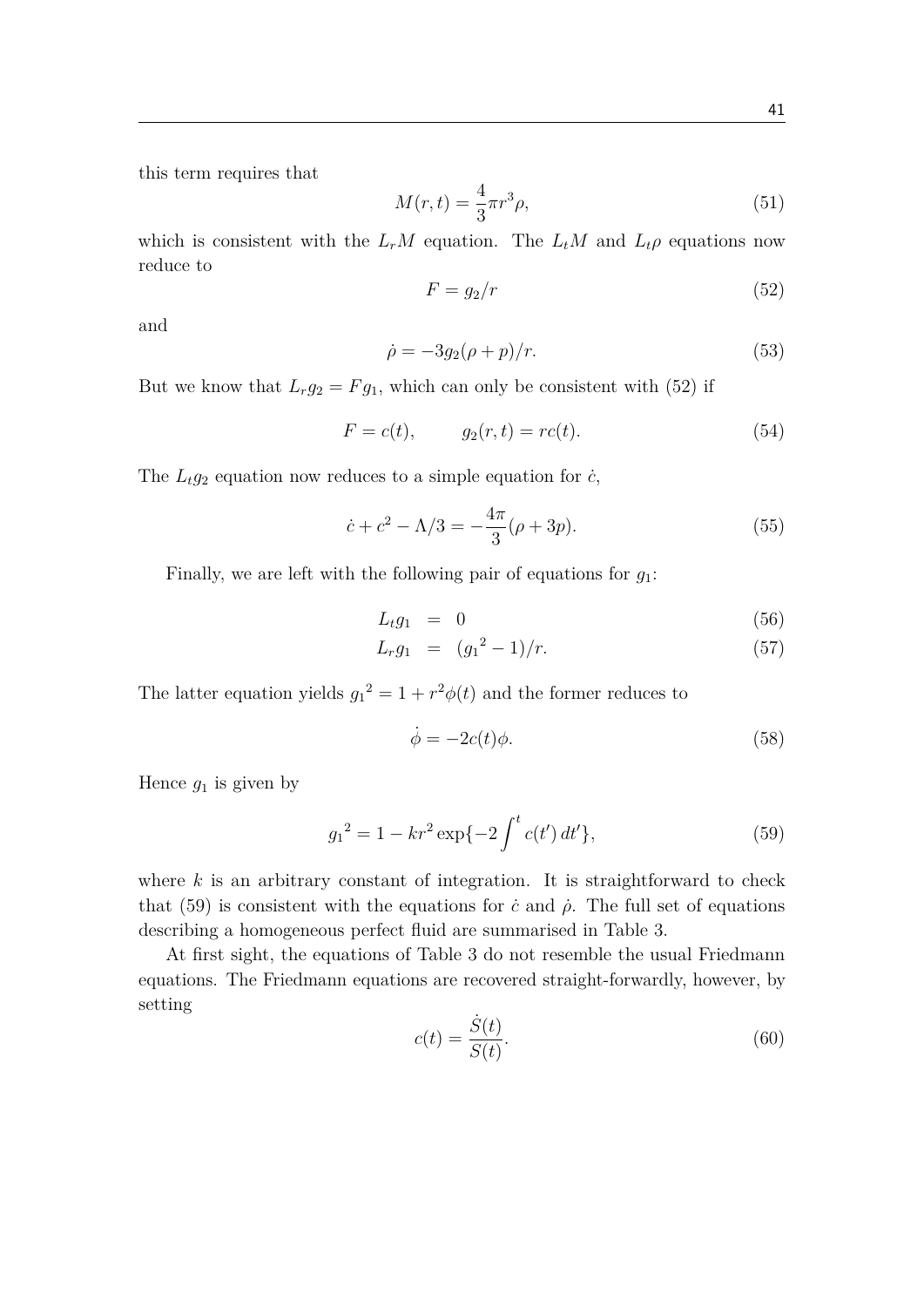

Table 3: Equations governing a homogeneous perfect fluid.

With this substitution we find that

$$
g_1^2 = 1 - kr^2/S^2 \tag{61}
$$

and the *c*˙ and density equations become

$$
\frac{\ddot{S}}{S} - \frac{\Lambda}{3} = -\frac{4\pi}{3}(\rho + 3p) \text{ and } \frac{\dot{S}^2 + k}{S^2} - \frac{\Lambda}{3} = \frac{8\pi}{3}\rho,
$$
 (62)

recovering the Friedmann equations in their standard form [31]. The intrinsic treatment has therefore led us to work directly with the 'Hubble velocity' *c*(*t*), rather than the 'distance' scale  $S(t)$ . There is a good reason for this. Once the Weyl tensor is set to zero, the Riemann tensor reduces to

$$
\mathcal{R}(B) = 4\pi(\rho + p)B \cdot e_t e_t - \frac{1}{3}(8\pi\rho + \Lambda)B,\tag{63}
$$

and we have now lost contact with an intrinsically-defined distance scale. We can therefore rescale the radius variable  $r$  with an arbitrary function of  $t$  (or  $r$ ) without altering the Riemann tensor. The Hubble velocity, on the other hand, is intrinsic and it is therefore unsurprising that our treatment has led directly to equations for this.

Amongst the class of radial rescalings a particularly useful one is to rescale *r* to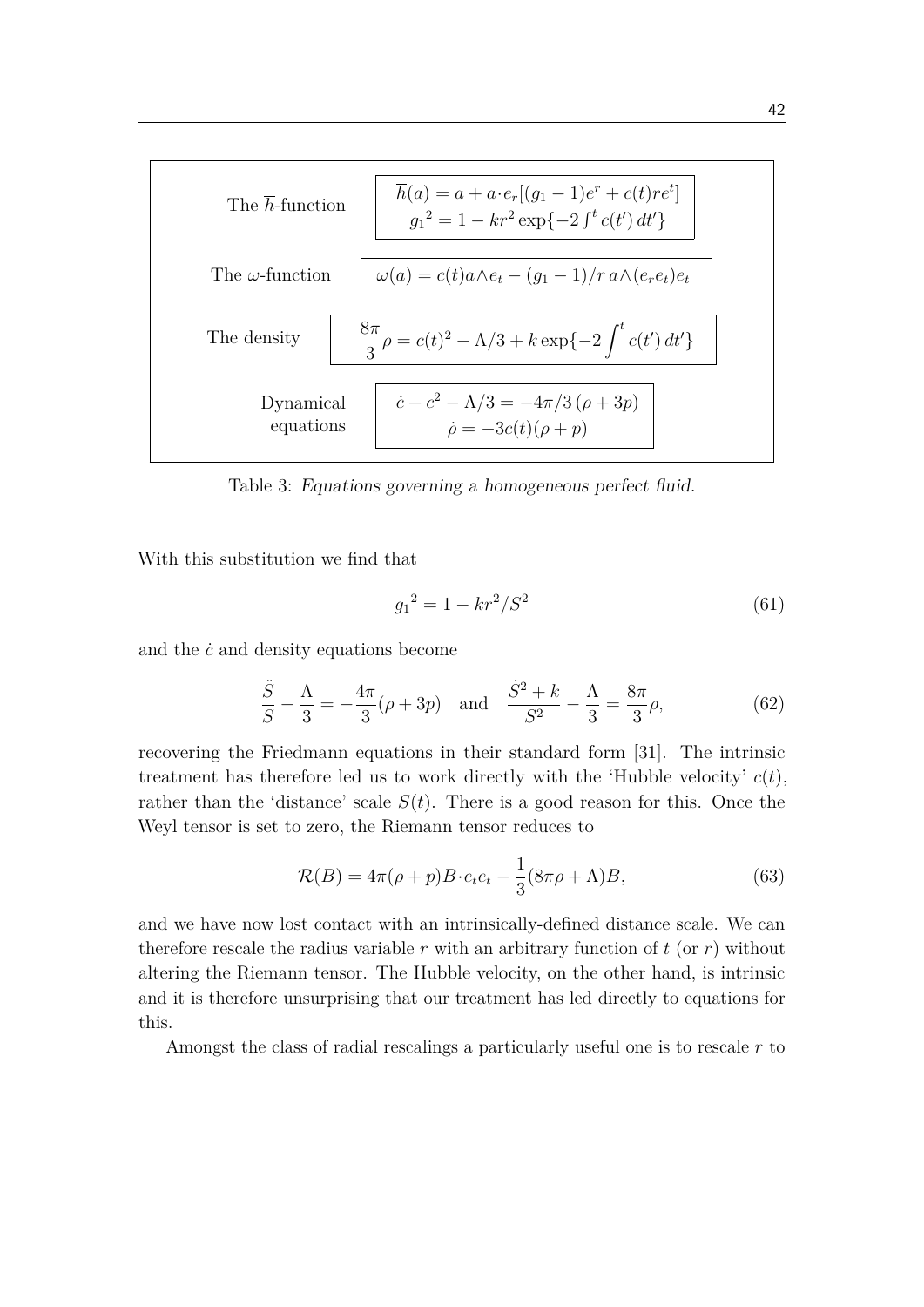$r' = S(t)r$ . This is achieved with the transformation

$$
f(x) = x \cdot e_t e_t + Sx \wedge e_t e_t \tag{64}
$$

so that, on applying equation (5), the transformed  $\bar{h}$ -function is

$$
\overline{h}'(a) = a \cdot e_t e_t + \frac{1}{S} [(1 - kr^2)^{1/2} a \cdot e_r e^r + a \wedge (e_r e_t) e_t e_t]. \tag{65}
$$

The function (65) reproduces the standard line element used in cosmology. We can therefore use the transformation (64) to move between the 'Newtonian' gauge developed here and the traditional 'static' gauge. The differences between these gauges can be understood by considering geodesic motion. A particle at rest with respect to the cosmological frame (defined by the cosmic microwave background) has  $v = e_t$ . In the standard 'static' gauge such a particle is not moving in the flatspace background (the distance variable *r* is equated with the comoving coordinate of GR). For this reason we refer to this gauge as being static, even though the associated line element is usually thought of as defining an expanding spacetime [19]. In the Newtonian gauge, on the other hand, comoving particles are moving outwards radially at a velocity  $\dot{r} = c(t)r$ , though this expansion centre is not an intrinsic feature. Of course, attempting to distinguish these pictures is a pointless exercise, since all observables must be gauge invariant. All that is of physical relevance is that, if two particles are at rest with respect to the cosmological frame (defined by the cosmic microwave background), then the light-travel time between these particles is an increasing function of time and light is redshifted as it travels between them. The value of this redshift is independent of the gauge in which it is calculated [19], and attempting to assign the redshift to an expansion of spacetime, or a change in the speed of light, or any other property of the background space is a gauge-dependent description. The fact that there are alternative gauge choices is often ignored in modern treatments of cosmology, which invariably employ the 'expanding universe' description of redshifts.

#### **Dust Models and Horizons**

As an illustration of the utility of the Newtonian gauge in cosmology, we consider horizons in a dust model  $(p = 0)$ . Setting p to zero implies that

$$
c(t) = -\frac{\dot{\rho}}{3\rho} \tag{66}
$$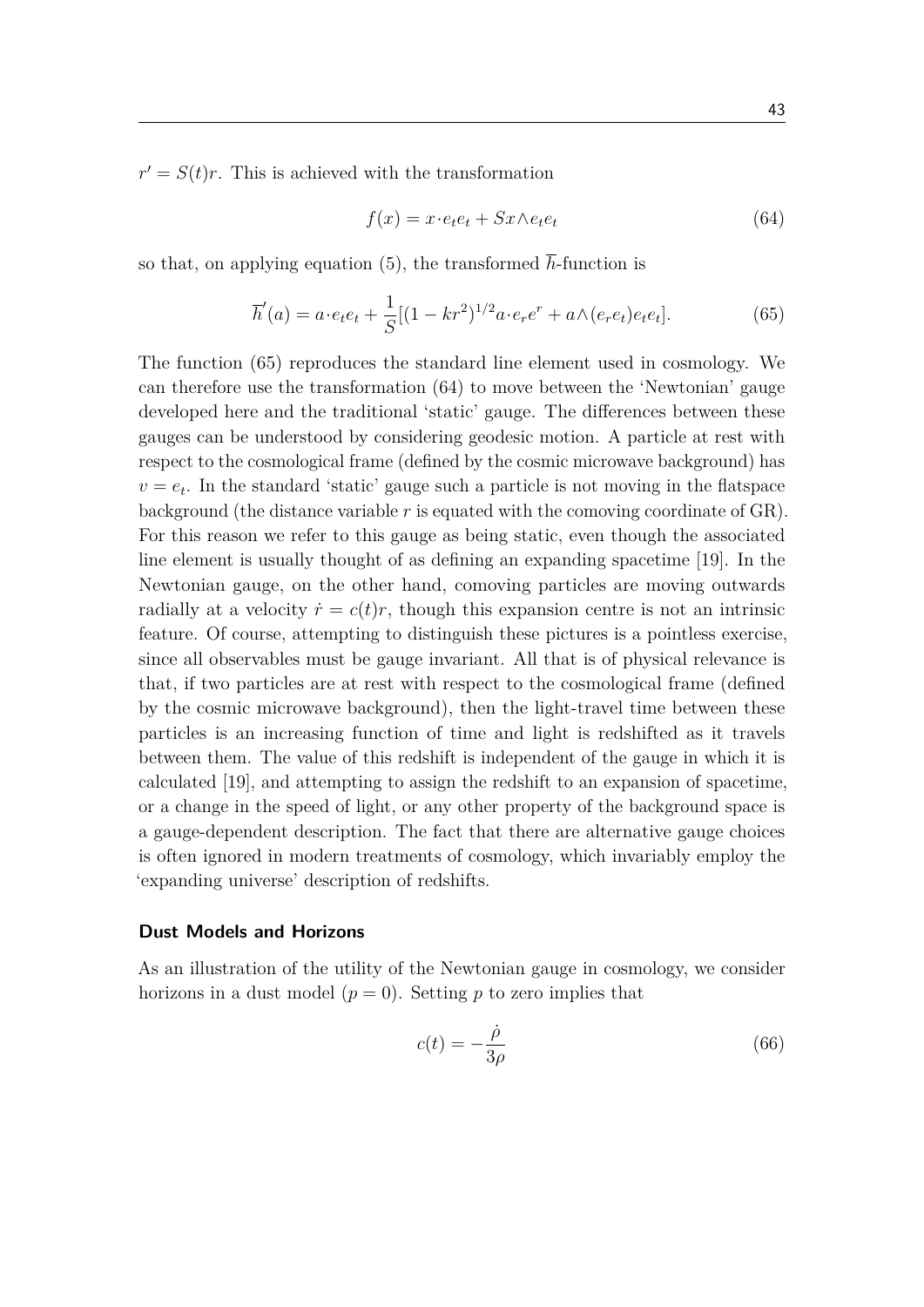so

$$
g_1^2 = 1 - kr^2 \rho^{2/3} \tag{67}
$$

and

$$
c(t) = \left(\frac{8\pi}{3}\rho - k\rho^{2/3} + \frac{\Lambda}{3}\right)^{1/2}.
$$
 (68)

We are therefore left with a single first-order differential equation for  $\rho$ . Explicit solutions of this equations are rarely needed, as we can always parameterise time by the density  $\rho(t)$ .

Now consider radial null geodesics with a trajectory

$$
x(\tau) = t(\tau)e_t + r(\tau)e_r.
$$
\n(69)

For these trajectories

$$
v = \underline{h}^{-1}(\dot{x}) = \dot{t}(e_t - \frac{rc(t)}{g_1}e_r) + \frac{\dot{r}}{g_1}e_r \tag{70}
$$

and the condition that  $v^2 = 0$  reduces to

$$
\frac{\dot{r}}{g_1} = i(\frac{rc(t)}{g_1} \pm 1) \tag{71}
$$

$$
\implies \frac{dr}{dt} = rc(t) \pm g_1. \tag{72}
$$

But, as  $c(t)$  is positive for a cooling universe, there is a critical radius beyond which  $rc(t) - g_1$  is positive and all photons from this point onwards must follow an outward trajectory. So, if we are at the origin, we cannot receive signals from beyond this critical radius and a particle horizon exists for us at

$$
r_c c(t) = g_1 \tag{73}
$$

$$
\implies r_c = \left(\frac{8\pi\rho}{3} + \frac{\Lambda}{3}\right)^{-1/2}.\tag{74}
$$

As the density drops this radius increases, though the inclusion of the cosmological term means that  $r_c$  never exceeds  $\sqrt{3/\Lambda}$ .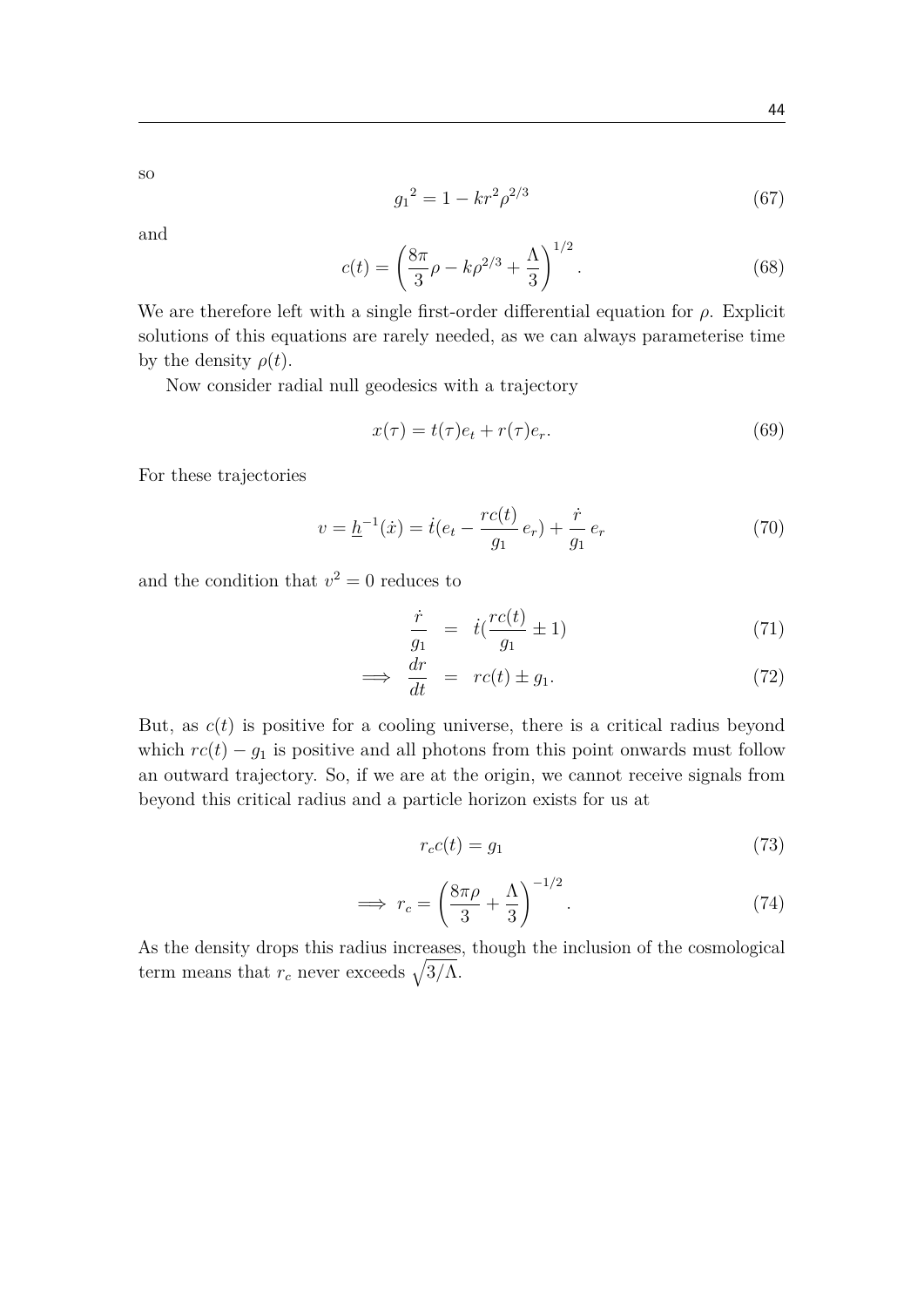#### 6.6 The Dirac Equation in a Cosmological Background

As a final application of the theory outlined here we consider the Dirac equation in a cosmological background. At this point it is slightly easier to work with the  $\bar{h}$ -function in the more conventional diagonal form of (65). But clearly there is a problem here if *k* is positive, since the square root in (65) is ill-defined for  $r > k^{-1/2}$ . This can be viewed as an artefact of the means by which this solution maps a 3-sphere onto Euclidean space [19]. We can remove the difficulty by using a stereographic projection to achieve a globally-defined *h*-function, though this is not necessary for the application discussed here. (The stereographic projection is useful in other applications, however, for example it shows up that in a  $k > 0$ universe every charge must have an image charge. It is somewhat surprising that this bizarre feature of a  $k > 0$  universe is considered acceptable.)

An advantage of the STA formalism is that there is no need to introduce matrices or column vectors to represent spinors. Instead, a spinor can be represented as an element of the 8-dimensional even subalgebra [11]. The even subalgebra is closed under left multiplication by rotors, so can be used to represent a spin-space. In the STA the action of the  $\hat{\gamma}^{\mu}$  matrices on a column spinor  $|\psi\rangle$  is replaced by the operation  $\psi \mapsto \gamma^{\mu} \psi \gamma_0$ , and multiplication by the unit imaginary is replaced  $\psi \mapsto \psi i\sigma_3$ . The free-field Dirac equation can then be written

$$
\nabla \psi i \sigma_3 = m \psi \gamma_0. \tag{75}
$$

This equation just employs the vector derivative  $\nabla$ , so the same gauging arguments as used in Section 3 can be employed to couple in the gravitational field. The only difference is that spinors transform single-sidedly under rotations, so the *ω*-function only enters on the left-hand side of  $\psi$ . The resulting equation is

$$
\partial_a [L_a + \frac{1}{2} \omega(a)] \psi i\sigma_3 = m\psi \gamma_0, \qquad (76)
$$

which can also be derived from an action integral [9]. It is easily verified that equation (76) is covariant under local translations and rotations.

Observables are formed by double-sided application of the spinor  $\psi$  on one of the fixed  $\{\gamma_\mu\}$  frame vectors. In particular, the charge current is  $\mathcal{J} = \psi \gamma_0 \tilde{\psi}$  and the spin current is  $S = \psi \gamma_3 \tilde{\psi}$ . Using equation (76) it is not hard to show that  $\mathcal{D} \cdot \mathcal{J} = 0$ , as is required by charge conservation.

Our purpose here is to find solutions to (76) in the background of a dust model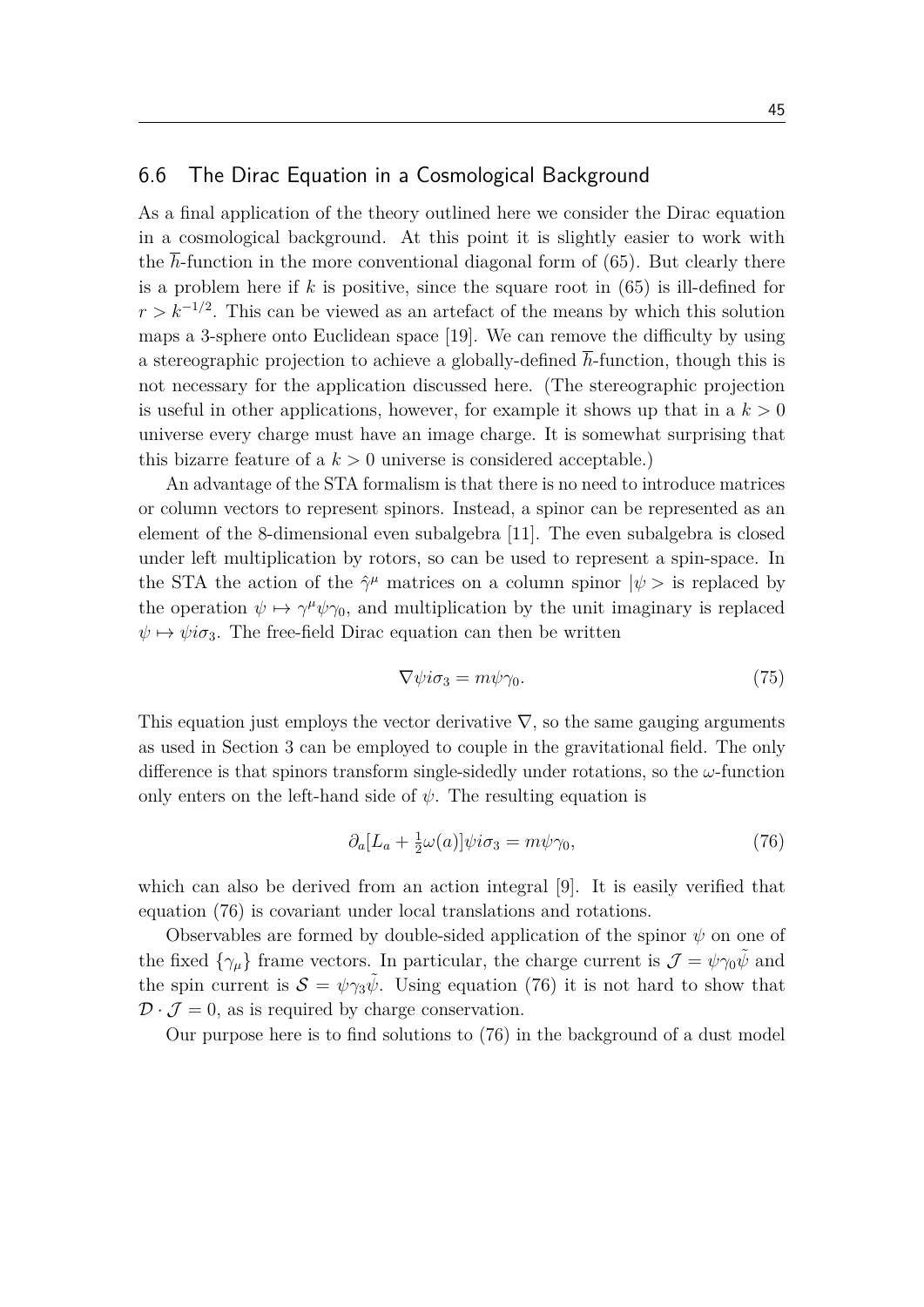for cosmology. With the  $\bar{h}$ -function in the form of (65) the relevant equation is

$$
\begin{aligned}\n\left(e^t \partial_r + \frac{1}{S} [(1 - kr^2)^{1/2} e^r \partial_r + e^\theta \partial_\theta + e^\phi \partial_\phi]\right) \psi i\sigma_3 \\
&+ \frac{1}{2} (3c(t)e_t - 2[(1 - kr^2)^{1/2} - 1]e_r) \psi i\sigma_3 = m\psi \gamma_0.\n\end{aligned} \tag{77}
$$

The question we wish to address is this: can we find solutions to (77) such that the observables are homogeneous? There is clearly no difficulty if  $k = 0$ , since equation (77) is solved by

$$
\psi = \rho^{1/2} e^{-i\sigma_3 mt} \tag{78}
$$

and the observables are fixed vectors which just scale as  $\rho(t)$  in magnitude. But what happens when  $k \neq 0$ ? It turns out that the solution (78) must now be modified to

$$
\psi = \frac{\rho^{1/2}}{1 + \sqrt{1 - kr^2}} e^{-i\sigma_3 mt}.\tag{79}
$$

But this is no longer homogeneous, and the observables obtained form (79) all contain additional *r*-dependence as well as scaling as  $\rho(t)$ . In principle, therefore, one could determine the origin of this space with measurements of the current density. This clearly violates the principle of homogeneity, though it is not necessarily inconsistent with current experiments. The consequences of this fact for selfconsistent solutions of the Einstein-Dirac equations are discussed in [19] (see also [32]).

So how can it be that classical phenomena do not see this 'preferred' direction in  $k \neq 0$  models, but the quantum spinor  $\psi$  does? The answer lies in the gauge structure of the theory. The 'minimal-coupling' procedure couples Dirac spinors directly to the  $\omega$ -function [9], which in this case is not homogeneous. Dirac spinors can therefore probe the theory directly at the level of the  $\omega$ -field, whereas classical quantities only interact at the level of the covariant quantities obtained from the gravitational fields (which are homogeneous). Whilst the above result is not conclusive, it does strongly suggest that cosmological models with  $k \neq 0$ are inconsistent with the assumption of homogeneity. This does not rule out spatially-flat universes with a non-zero cosmological constant.

### 7 Conclusions

We have seen how a theory of gravity can be developed as a gauge theory within the framework of a flat background spacetime. The resulting theory is conceptually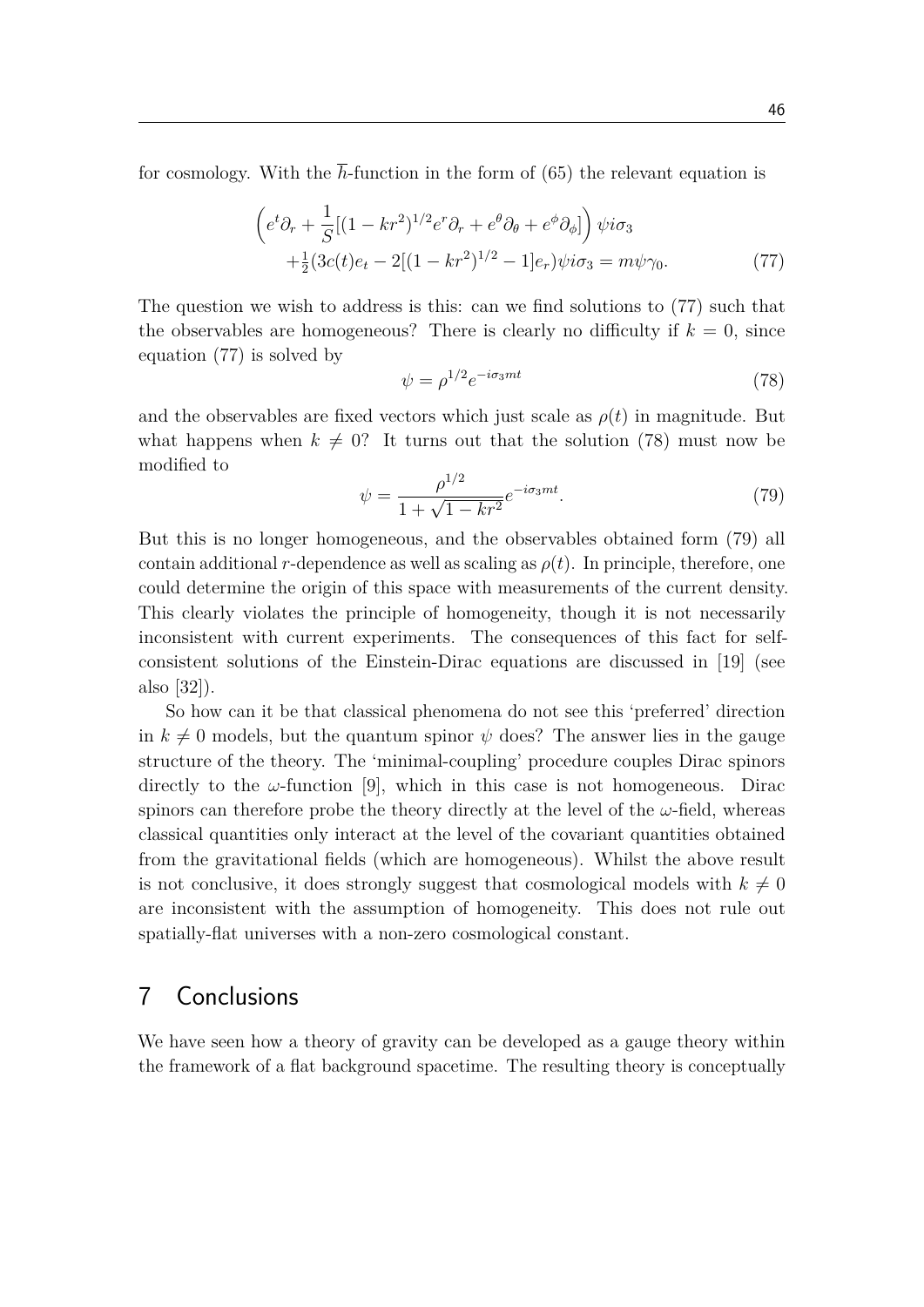simple. It employs neither differential geometry nor manifold theory, and the role of the gauge fields can be clearly understood. The theory is also easier to calculate with than GR, and the 'intrinsic' technique outlined here offers the hope of real progress with problems such as finding the gravitational fields inside a rotating star [9]. By studying a radially-symmetric perfect fluid we have found a new gauge which dramatically simplifies the physics, reducing it essentially to a set of classical equations. It has also emerged that, where the global nature of the solutions is important, our theory departs from GR. This is seen most clearly in the description of the horizon outside a black hole. The existence of a global solution enables us to produce fieldline plots for a charge held outside a horizon which continue smoothly across the horizon. The structure of the fieldlines inside the horizon shows up the 'dielectric' nature of the interaction between gravity and electromagnetism.

The application to cosmology has revealed the existence of an alternative gauge choice in which a number of calculations can be performed more efficiently. This new gauge suggests a different interpretation for redshifts, which reinforces the importance of only discussing intrinsic relations between fields, and not the properties of matter relative to the spacetime background. One can only do the latter if it has already been arranged that properties of the background spacetime match intrinsic features of the gravitational or matter fields. A final surprise is obtained when studying the Dirac equation in a cosmological background. The spinor field probes the gauge structure at a deeper level than classical fields and reveals that, for Dirac particles, the only cosmological models consistent with homogeneity are spatially flat.

A fuller presentation of this work is in preparation [9]. This includes the derivation of all the field equations (matter and gravitational) from action integrals. In addition, we treat quantum mechanics in a black-hole background and give an intrinsic treatment of a rotating perfect fluid. It is also argued in [9] that splitting gravitational effects into the  $\bar{h}$ - and  $\omega$ -fields suggests a novel route to a multiparticle theory of gravitationally-interacting particles.

## **References**

- [1] R. Utiyama. Invariant theoretical interpretation of interaction. *Phys. Rev.*, 101(5):1597, 1956.
- [2] T.W.B. Kibble. Lorentz invariance and the gravitational field. *J. Math. Phys.*, 2(3):212, 1961.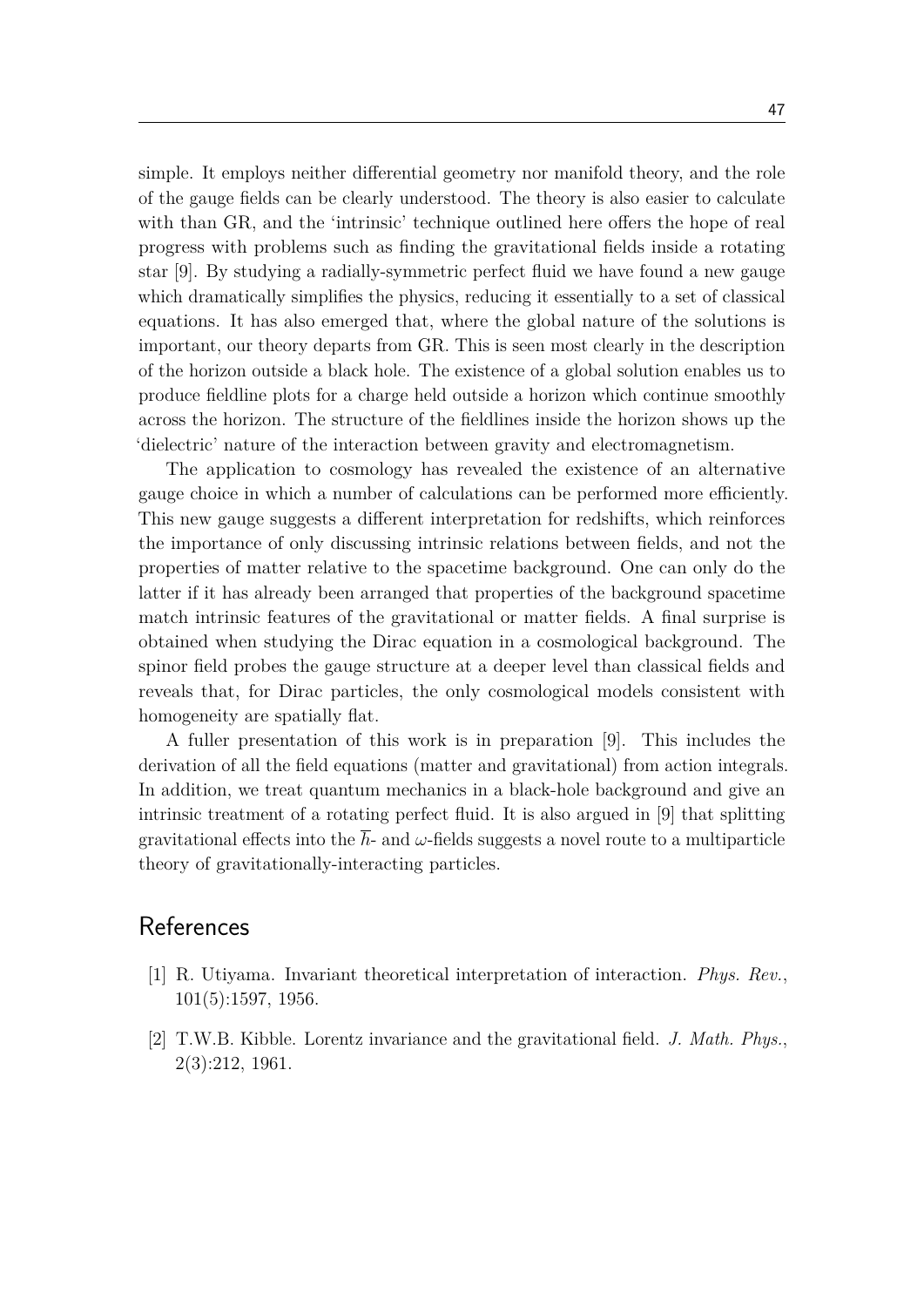- [3] D. Ivanenko and G. Sardanashvily. The gauge treatment of gravity. *Phys. Rep.*, 94(1):1, 1983.
- [4] M. Gockeler and T. Schucker. *Differential Geometry, Gauge Theories, and Gravity*. Cambridge University Press, 1987.
- [5] F.W. Hehl, P. von der Heyde, G.D. Kerlick, and J.M. Nester. General relativity with spin and torsion: Foundations and prospects. *Rev. Mod. Phys.*, 48:393, 1976.
- [6] D. Hestenes and G. Sobczyk. *Clifford Algebra to Geometric Calculus*. Reidel, Dordrecht, 1984.
- [7] D. Hestenes. *Space–Time Algebra*. Gordon and Breach, New York, 1966.
- [8] S.F. Gull, A.N. Lasenby, and C.J.L. Doran. Electron paths, tunnelling and diffraction in the spacetime algebra. *Found. Phys.*, 23(10):1329, 1993.
- [9] A.N. Lasenby, C.J.L. Doran, and S.F. Gull. Gravity, gauge theories and geometric algebra. *Phil. Trans. R. Soc. Lond. A*, 356:487–582, 1998.
- [10] S.F. Gull, A.N. Lasenby, and C.J.L. Doran. Imaginary numbers are not real the geometric algebra of spacetime. *Found. Phys.*, 23(9):1175, 1993.
- [11] C.J.L. Doran, A.N. Lasenby, and S.F. Gull. States and operators in the spacetime algebra. *Found. Phys.*, 23(9):1239, 1993.
- [12] A.N. Lasenby, C.J.L. Doran, and S.F. Gull. A multivector derivative approach to Lagrangian field theory. *Found. Phys.*, 23(10):1295, 1993.
- [13] D. Hestenes. *New Foundations for Classical Mechanics (Second Edition)*. Kluwer Academic Publishers, Dordrecht, 1999.
- [14] D. Hestenes. A unified language for mathematics and physics. In J.S.R. Chisholm and A.K. Common, editors, *Clifford Algebras and their Applications in Mathematical Physics (1985)*, page 1. Reidel, Dordrecht, 1986.
- [15] D. Hestenes. The design of linear algebra and geometry. *Acta Appl. Math.*, 23:65, 1991.
- [16] T.G. Vold. An introduction to geometric algebra with an application to rigid body mechanics. *Am. J. Phys.*, 61(6):491, 1993.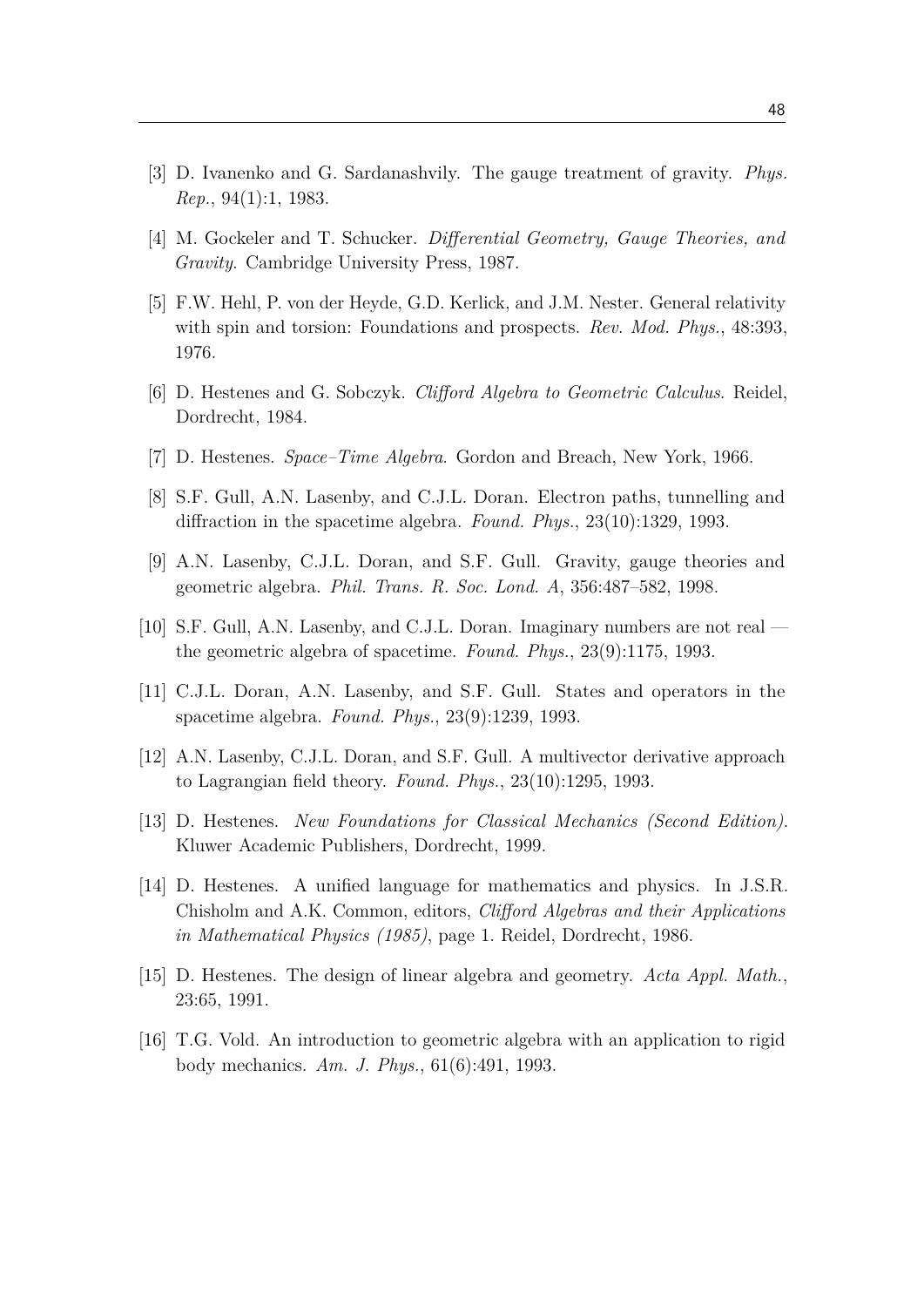- [17] T.G. Vold. An introduction to geometric calculus and its application to electrodynamics. *Am. J. Phys.*, 61(6):505, 1993.
- [18] C.J.L. Doran, A.N. Lasenby, and S.F. Gull. Gravity as a gauge theory in the spacetime algebra. In F. Brackx, R. Delanghe, and H. Serras, editors, *Clifford Algebras and their Applications in Mathematical Physics (1993)*, page 375. Kluwer Academic, Dordrecht, 1993.
- [19] A.N. Lasenby, C.J.L. Doran, and S.F. Gull. Cosmological consequences of a flat-space theory of gravity. In F. Brackx, R. Delanghe, and H. Serras, editors, *Clifford Algebras and their Applications in Mathematical Physics (1993)*, page 387. Kluwer Academic, Dordrecht, 1993.
- [20] D. Hestenes. Proper particle mechanics. *J. Math. Phys.*, 15(10):1768, 1974.
- [21] C.J.L. Doran, D. Hestenes, F. Sommen, and N. van Acker. Lie groups as spin groups. *J. Math. Phys.*, 34(8):3642, 1993.
- [22] D. Hestenes. Observables, operators, and complex numbers in the Dirac theory. *J. Math. Phys.*, 16(3):556, 1975.
- [23] S.W. Hawking and G.F.R. Ellis. *The Large Scale Structure of Space-Time*. Cambridge University Press, 1973.
- [24] C.W. Misner, K.S. Thorne, and J.A. Wheeler. *Gravitation*. W.H. Freeman and Company, San Francisco, 1973.
- [25] I.D. Novikov and V.P. Frolov. *Physics of Black Holes*. Kluwer Academic, Dordrecht, 1989.
- [26] E.T. Copson. On electrostatics in a gravitational field. *Proc. R. Soc. A*, 118:184, 1928.
- [27] B. Linet. Electrostatics and magnetostatics in the Schwarzschild metric. *J. Phys. A*, 9(7):1081, 1976.
- [28] K.S. Thorne, R.H. Price, and D.A. Macdonald. *Black Holes: The Membrane Paradigm*. Yale University Press, 1986.
- [29] R. S. Hanni and R. Ruffini. Lines of force of a point charge near a Schwarzschild black hole. *Phys. Rev. D.*, 8(10):3259, 1973.